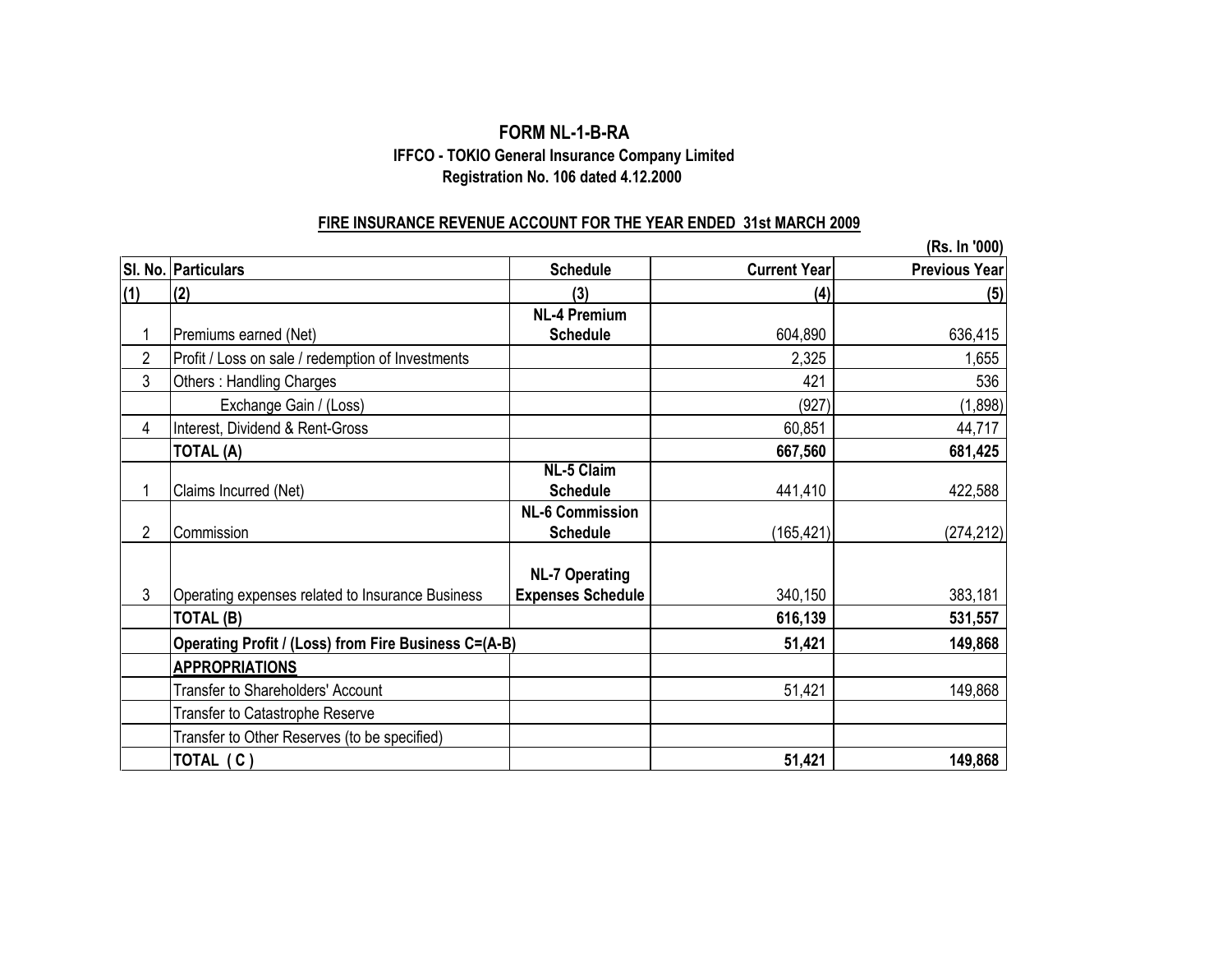#### **FORM NL-1-B-RA IFFCO - TOKIO General Insurance Company Limited Registration No. 106 dated 4.12.2000**

#### **MARINE INSURANCE REVENUE ACCOUNT FOR THE YEAR ENDED 31st MARCH 2009**

|                |                                                             |                          |                     | (Rs in 000)          |
|----------------|-------------------------------------------------------------|--------------------------|---------------------|----------------------|
|                | SI. No. Particulars                                         | <b>Schedule</b>          | <b>Current Year</b> | <b>Previous Year</b> |
| (1)            | (2)                                                         | (3)                      | (4)                 | (5)                  |
|                |                                                             | <b>NL-4 Premium</b>      |                     |                      |
| 1              | Premiums earned (Net)                                       | <b>Schedule</b>          | 445,977             | 420,685              |
| $\overline{2}$ | Profit / Loss on sale / redemption of Investments           |                          | 2,310               | 1,908                |
| 3              | <b>Others: Handling Charges</b>                             |                          | (69)                | 318                  |
|                | Exchange Gain / (Loss)                                      |                          | (1, 166)            | 19                   |
| 4              | Interest, Dividend & Rent-Gross                             |                          | 60,454              | 51,561               |
|                | <b>TOTAL (A)</b>                                            |                          | 507,506             | 474,491              |
|                |                                                             | <b>NL-5 Claim</b>        |                     |                      |
| 1              | Claims Incurred (Net)                                       | <b>Schedule</b>          | 444,842             | 430,130              |
|                |                                                             | <b>NL-6 Commission</b>   |                     |                      |
| 2              | Commission                                                  | <b>Schedule</b>          | (46, 898)           | 15,234               |
|                |                                                             |                          |                     |                      |
|                |                                                             | <b>NL-7 Operating</b>    |                     |                      |
| 3              | Operating expenses related to Insurance Business            | <b>Expenses Schedule</b> | 197,965             | 118,278              |
| 4              | <b>Premium Deficiency</b>                                   |                          |                     | (10,000)             |
|                | TOTAL (B)                                                   |                          | 595,909             | 553,642              |
|                | <b>Operating Profit / (Loss) from Marine Business (A-B)</b> |                          | (88, 403)           | (79, 151)            |
|                | <b>APPROPRIATIONS</b>                                       |                          |                     |                      |
|                | <b>Transfer to Shareholders' Account</b>                    |                          | (88, 403)           | (79, 151)            |
|                | Transfer to Catastrophe Reserve                             |                          |                     |                      |
|                | Transfer to Other Reserves (to be specified)                |                          |                     |                      |
|                | TOTAL $(C)$                                                 |                          | (88, 403)           | (79, 151)            |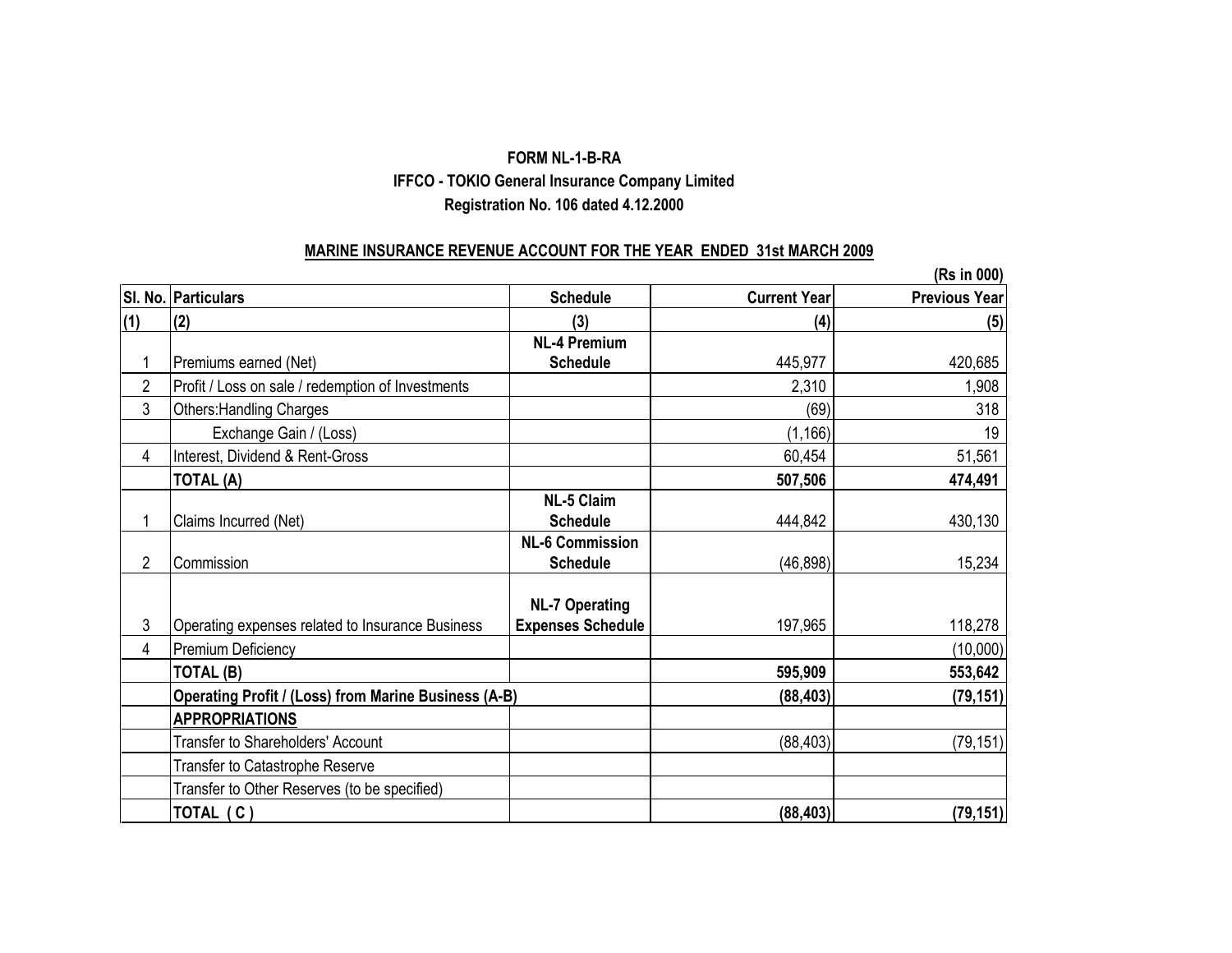#### **FORM NL-1-B-RA Registration No. 106 dated 4.12.2000 IFFCO - TOKIO General Insurance Company Limited**

#### **MISCELLANEOUS INSURANCE REVENUE ACCOUNT FOR THE YEAR ENDED 31st MARCH 2009**

|                |                                                             |                          |                     | (Rs in '000)         |
|----------------|-------------------------------------------------------------|--------------------------|---------------------|----------------------|
|                | SI. No. Particulars                                         | <b>Schedule</b>          | <b>Current Year</b> | <b>Previous Year</b> |
| (1)            | (2)                                                         | (3)                      | (4)                 | (5)                  |
|                |                                                             | <b>NL-4 Premium</b>      |                     |                      |
| 1              | Premiums earned (Net)                                       | <b>Schedule</b>          | 7,278,434           | 5,339,560            |
| $\overline{2}$ | Profit / Loss on sale / redemption of Investments           |                          | 26,902              | 14,834               |
| 3              | <b>Others: Handling Charges</b>                             |                          | (1, 323)            | (1, 245)             |
|                | Exchange Gain / (Loss)                                      |                          | 1,959               | (228)                |
|                | Transfer & Duplicate Fee                                    |                          | 662                 | 694                  |
| 4              | Interest, Dividend & Rent-Gross                             |                          | 704,093             | 400,900              |
|                | TOTAL (A)                                                   |                          | 8,010,727           | 5,754,515            |
|                |                                                             | <b>NL-5 Claim</b>        |                     |                      |
| 1              | Claims Incurred (Net)                                       | <b>Schedule</b>          | 6,063,989           | 4,194,715            |
|                |                                                             | <b>NL-6 Commisiion</b>   |                     |                      |
| $\overline{2}$ | Commission                                                  | <b>Schedule</b>          | 180,063             | 219,459              |
|                |                                                             |                          |                     |                      |
|                |                                                             | <b>NL-7 Operating</b>    |                     |                      |
| 3              | Operating expenses related to Insurance Business            | <b>Expenses Schedule</b> | 1,858,057           | 1,509,151            |
|                | TOTAL (B)                                                   |                          | 8,102,109           | 5,923,325            |
|                | Operating Profit / (Loss) from Miscellaneous Business (A-B) |                          | (91, 382)           | (168, 810)           |
|                | <b>APPROPRIATIONS</b>                                       |                          |                     |                      |
|                | Transfer to Shareholders' Account                           |                          | (91, 382)           | (168, 810)           |
|                | Transfer to Catastrophe Reserve                             |                          |                     |                      |
|                | Transfer to Other Reserves (to be specified)                |                          |                     |                      |
|                | TOTAL (C)                                                   |                          | (91, 382)           | (168, 810)           |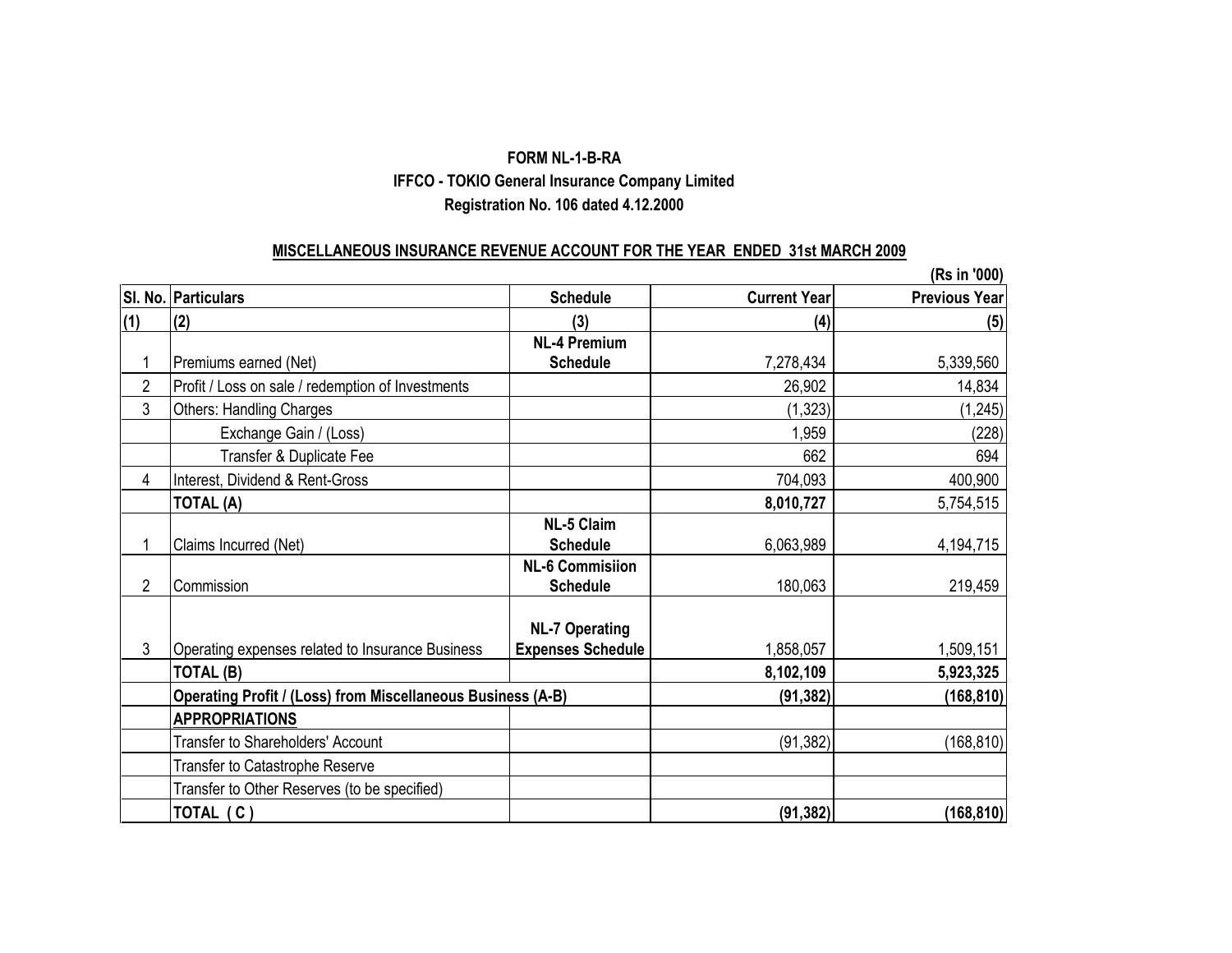### **IFFCO-TOKIO General Insurance Company Limited Registration No. 106 dated 4.12.2000 FORM NL-2-B-PL**

| PROFIT AND LOSS ACCOUNT FOR THE YEAR ENDED 31st MARCH 2009 |                 |                     |                      |  |  |  |
|------------------------------------------------------------|-----------------|---------------------|----------------------|--|--|--|
|                                                            |                 |                     | (Rs in '000)         |  |  |  |
| <b>PARTICULARS</b>                                         | <b>Schedule</b> | <b>Current Year</b> | <b>Previous Year</b> |  |  |  |
|                                                            |                 |                     |                      |  |  |  |
| <b>OPERATING PROFIT / (LOSS)</b>                           |                 |                     |                      |  |  |  |
| (a) Fire Insurance                                         |                 | 51,421              | 149,868              |  |  |  |
| (b) Marine Insurance                                       |                 | (88, 403)           | (79, 151)            |  |  |  |
| (c) Miscellaneous Insurance                                |                 | (91, 382)           | (168, 810)           |  |  |  |
|                                                            |                 | (128, 364)          | (98, 093)            |  |  |  |
| <b>INCOME FROM INVESTMENTS</b>                             |                 |                     |                      |  |  |  |
| (a) Interest, Dividend & Rent-Gross                        |                 | 189,895             | 212,023              |  |  |  |
| (b) Profit on sale of Investments                          |                 | 7,256               | 7,845                |  |  |  |
| Less: Loss on Sale of Investments                          |                 |                     |                      |  |  |  |
|                                                            |                 | 197,151             | 219,868              |  |  |  |
| <b>OTHERS</b>                                              |                 |                     |                      |  |  |  |
| Miscellaneous Income                                       |                 | 4,247               | 5,115                |  |  |  |
|                                                            |                 |                     |                      |  |  |  |
| <b>TOTAL (A)</b>                                           |                 | 73,034              | 126,890              |  |  |  |
|                                                            |                 |                     |                      |  |  |  |
| <b>PROVISIONS (Other than taxation)</b>                    |                 |                     |                      |  |  |  |
| (a) For diminution in the value of investments             |                 |                     |                      |  |  |  |
| (b) For doubtful debts                                     |                 |                     |                      |  |  |  |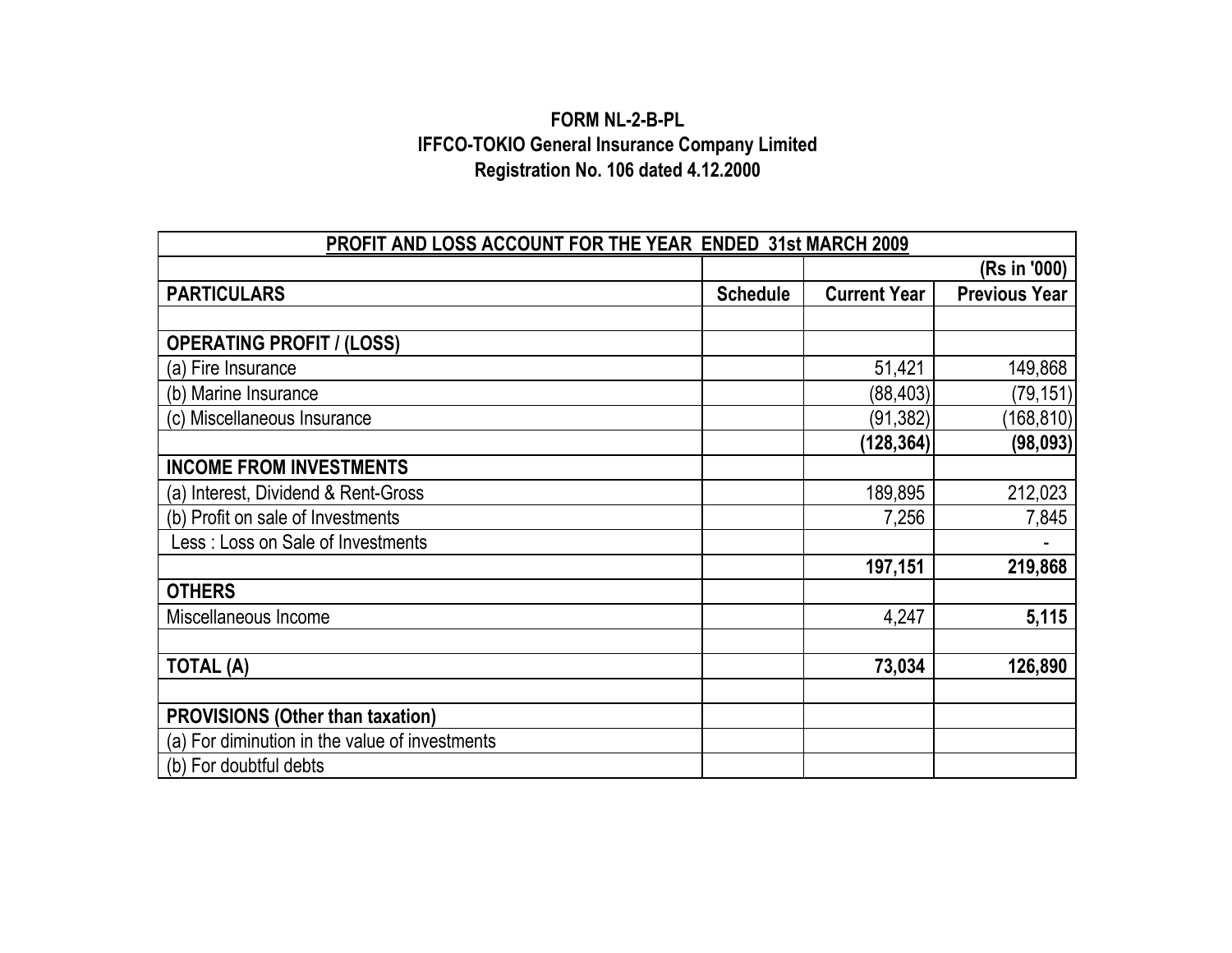| (c) Others (to be specified)                                |         |           |
|-------------------------------------------------------------|---------|-----------|
| <b>OTHER EXPENSES</b>                                       |         |           |
| (a) Expenses other than those related to Insurance business | 3,738   | 4,661     |
| (b) Bad Debts written off                                   |         |           |
| (c) Loss on Sale/Scrap of Fixed Assets                      | 102     | 3,638     |
| TOTAL (B)                                                   | 3,840   | 8,299     |
| <b>Profit Before Tax</b>                                    | 69,194  | 118,591   |
| Less: Provision for Taxation                                |         |           |
| <b>Current Tax</b>                                          | 7,692   | 108,500   |
| Deferred Tax                                                | 21,000  | (69, 700) |
| Fringe Benefit Tax                                          | 12,100  | 10,500    |
| <b>Credit for MAT Entitlement</b>                           | (7,692) |           |
| Less: Short / Excess provision for tax for earlier years    |         |           |
| <b>Current Tax</b>                                          | 5,067   | (2, 337)  |
| Deferred Tax                                                | 6,000   |           |
| <b>Profit After Tax</b>                                     | 25,027  | 71,628    |
| Balance of Profit brought forward from Last Year            | 537,874 | 466,246   |
| <b>Balance available for appropriation</b>                  | 562,901 | 537,874   |
| <b>APPROPRIATIONS</b>                                       |         |           |
| (a) Interim dividends paid during the year                  |         | ٠         |
| (b) Proposed Final Dividend                                 |         |           |
| (c) Dividend distribution tax                               |         |           |
| (d) Transfer to any Reserves or Other Accounts              |         |           |
| <b>Balance carried forward to Balance sheet</b>             | 562,901 | 537,874   |
| <b>Basic &amp; Diluted Earnings per Share</b>               |         |           |
| (Equity Shares of Face Value of Rs 10 each)                 | 0.11    | 0.33      |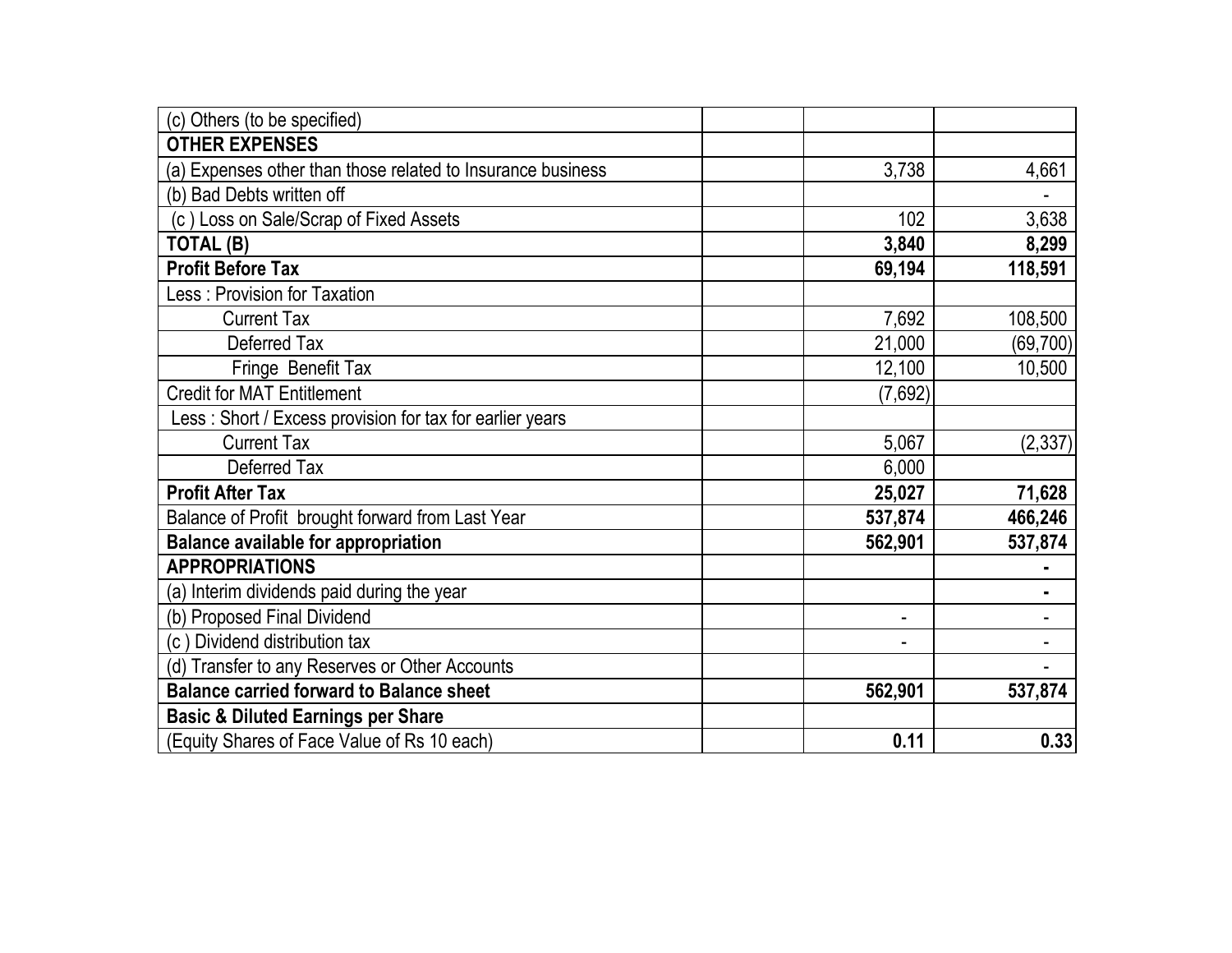### **FORM NL-3-B-BS**

## **Registration No. 106 dated 4.12.2000 IFFCO-TOKIO General Insurance Company Limited**

### **BALANCE SHEET AS AT 31st March 2009**

|         |                               |                                                      |                               |           | (Rs in '000)                     |
|---------|-------------------------------|------------------------------------------------------|-------------------------------|-----------|----------------------------------|
| SI. No. | <b>PARTICULARS</b>            | <b>SCHEDULE</b>                                      | <b>As At 31st March, 2009</b> |           | As at 31st<br><b>March, 2008</b> |
| (1)     | (2)                           | (3)                                                  |                               | (4)       | (5)                              |
|         | <b>SOURCES OF FUNDS</b>       |                                                      |                               |           |                                  |
|         | <b>SHARE CAPITAL</b>          | <b>NL-8 Share Capital</b><br><b>Schedule</b>         |                               | 2,470,000 | 2,200,000                        |
|         | <b>RESERVES AND SURPLUS</b>   | <b>NL-10 Reserves and</b><br><b>Surplus Schedule</b> |                               | 2,106,067 | 839,040                          |
|         | FAIR VALUE CHANGE ACCOUNT     |                                                      |                               |           |                                  |
|         | <b>BORROWINGS</b>             | <b>NL-11 Borrowings</b><br><b>Schedule</b>           |                               |           |                                  |
|         | <b>TOTAL</b>                  |                                                      |                               | 4,576,067 | 3,039,040                        |
|         | <b>APPLICATION OF FUNDS</b>   |                                                      |                               |           |                                  |
|         | <b>INVESTMENTS</b>            | <b>NL-12 Investment</b><br><b>Schedule</b>           |                               | 7,030,491 | 5,429,694                        |
|         | LOANS                         | <b>NL-13 Loan Schedule</b>                           |                               |           |                                  |
|         | <b>FIXED ASSETS</b>           | <b>NL-14 Fixed Assets</b><br><b>Schedule</b>         |                               | 132,605   | 145,757                          |
|         | <b>CURRENT ASSETS:</b>        |                                                      |                               |           |                                  |
|         | <b>Cash and Bank Balances</b> | NL-15 Cash & Bank<br><b>Schedule</b>                 | 3,854,388                     |           | 3,767,627                        |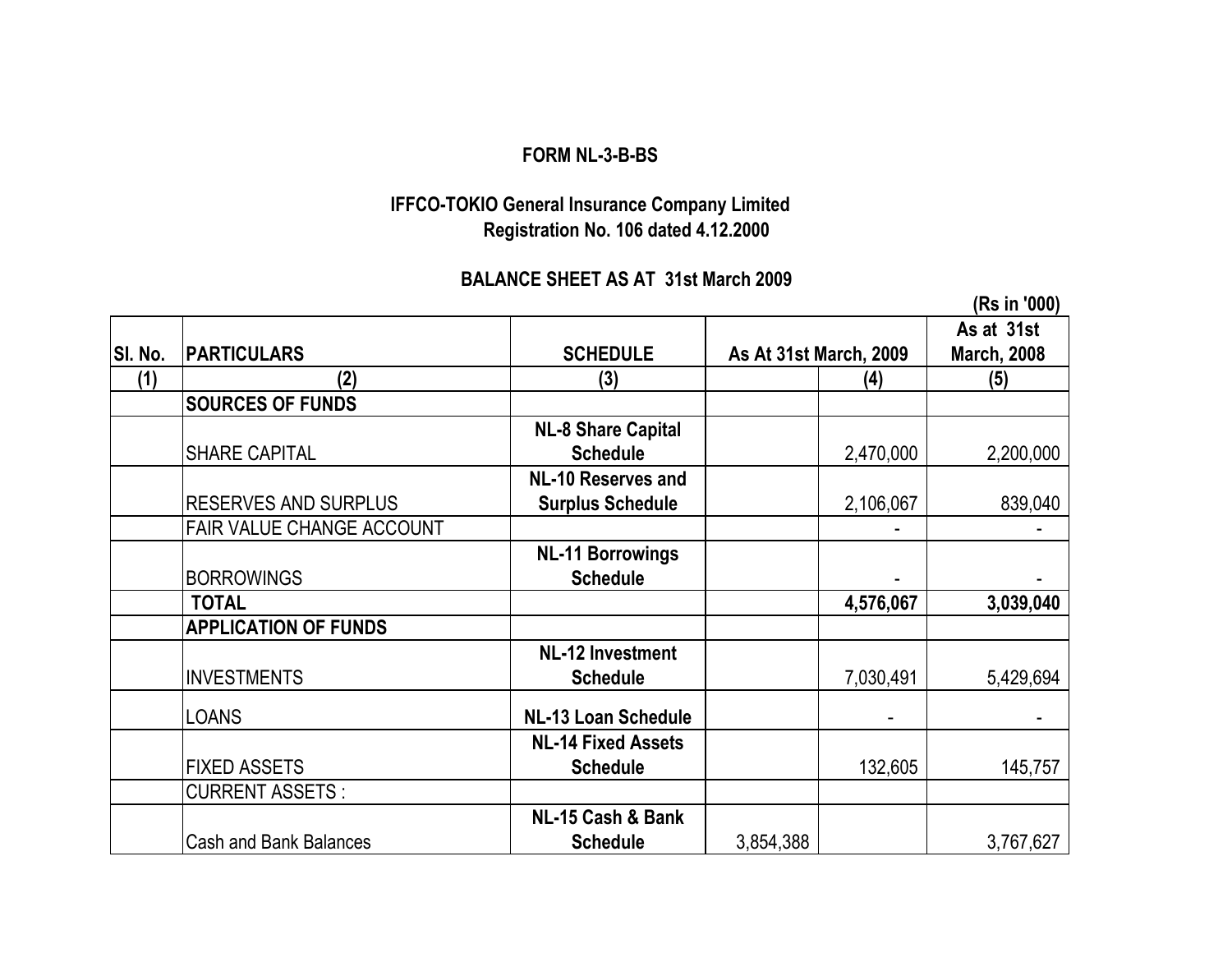|                                          | <b>NL-16 Advances and</b>   |            |             |             |
|------------------------------------------|-----------------------------|------------|-------------|-------------|
| <b>Advances and Other Assets</b>         | other Assets Schedule       | 4,876,386  |             | 2,336,358   |
| Sub-Total (A)                            |                             | 8,730,774  |             | 6,103,985   |
|                                          | <b>NL-17 Current</b>        |            |             |             |
| <b>CURRENT LIABILITIES</b>               | <b>Liabilities Schedule</b> | 6,897,587  |             | 4,774,645   |
|                                          | <b>NL-18 Provisions</b>     |            |             |             |
| <b>PROVISIONS</b>                        | <b>Schedule</b>             | 4,478,916  |             | 3,951,451   |
| Sub-Total (B)                            |                             | 11,376,503 |             | 8,726,096   |
| NET CURRENT ASSETS (C) = (A-B)           |                             |            | (2,645,729) | (2,622,111) |
| <b>DEFERRED TAX ASSET (NET)</b>          |                             |            | 58,700      | 85,700      |
|                                          |                             |            |             |             |
| MISCELLANEOUS EXPENDITURE (To the        | <b>NL-19 Miscellaneous</b>  |            |             |             |
| extent not written off or adjusted)      | <b>Expenditure Schedule</b> |            |             |             |
|                                          |                             |            |             |             |
| Debit Balance in Profit and Loss Account |                             |            |             |             |
| <b>TOTAL</b>                             |                             |            | 4,576,067   | 3,039,040   |

 $\mathcal{L}=\mathcal{L}^{\mathcal{L}}\left(\mathcal{L}^{\mathcal{L}}\right)$  , where  $\mathcal{L}^{\mathcal{L}}$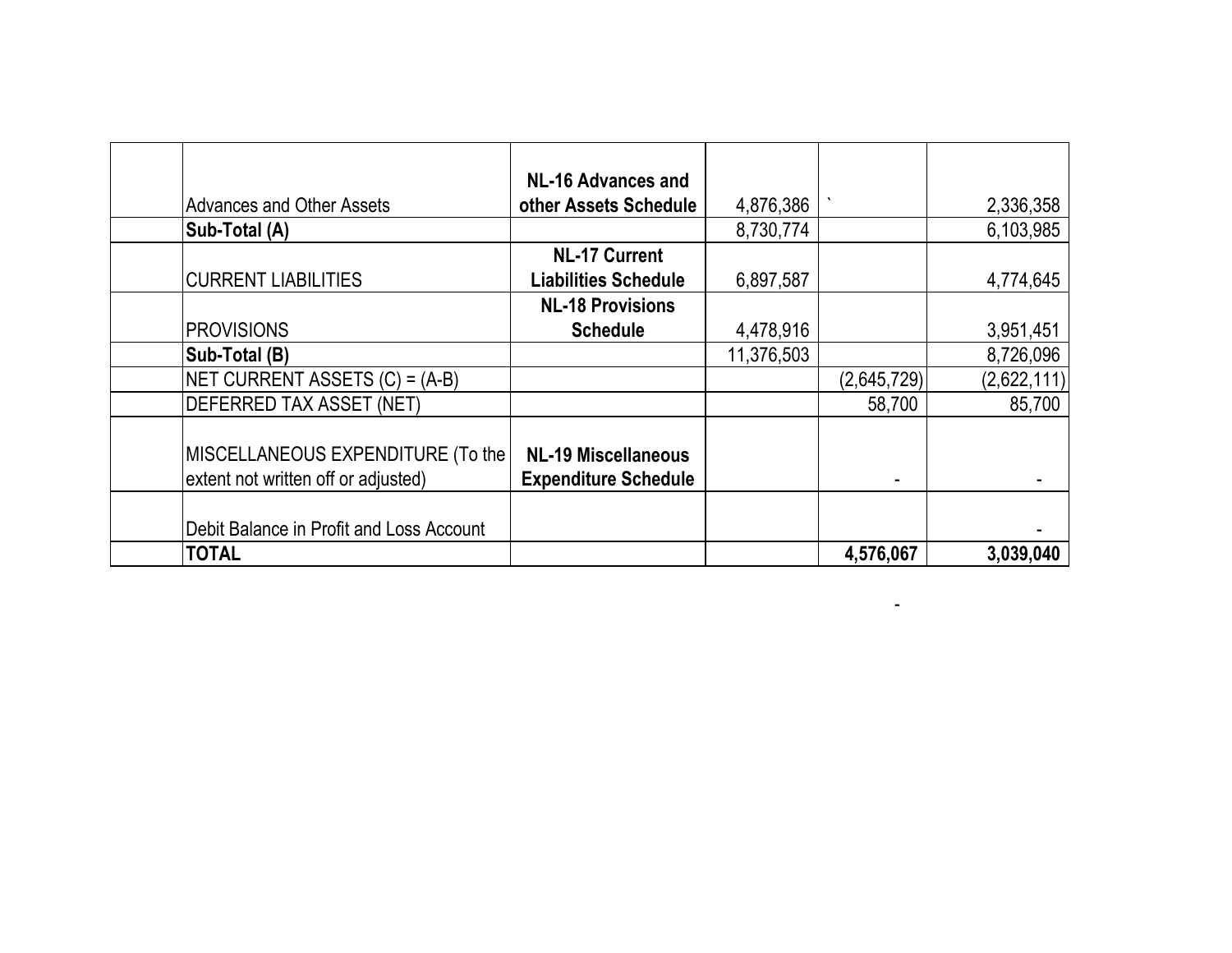### **CONTINGENT LIABILITIES**

| SI. No.        | <b>PARTICULARS</b>                                                                                                       | <b>As At 31st March, 2009</b> | As at 31st<br><b>March, 2008</b> |
|----------------|--------------------------------------------------------------------------------------------------------------------------|-------------------------------|----------------------------------|
| 1              | (2)                                                                                                                      | (3)                           | (4)                              |
|                | Partly paid up investments                                                                                               |                               |                                  |
| $\overline{2}$ | Claims, other than against policies, not<br>acknowledged as debts by the company<br>Underwriting commitments outstanding | 6,786                         |                                  |
| 3              | in respect of shares and securities)<br>Guarantees given by or on behalf of the                                          |                               |                                  |
| 4              | Company<br>Statutory demands/liabilities in dispute, not                                                                 |                               |                                  |
| 5              | provided for<br>Reinsurance obligations to the extent not                                                                |                               |                                  |
| 6              | provided for in the accounts                                                                                             |                               |                                  |
|                | <b>Others</b>                                                                                                            |                               |                                  |
|                | Total                                                                                                                    | 6,786                         |                                  |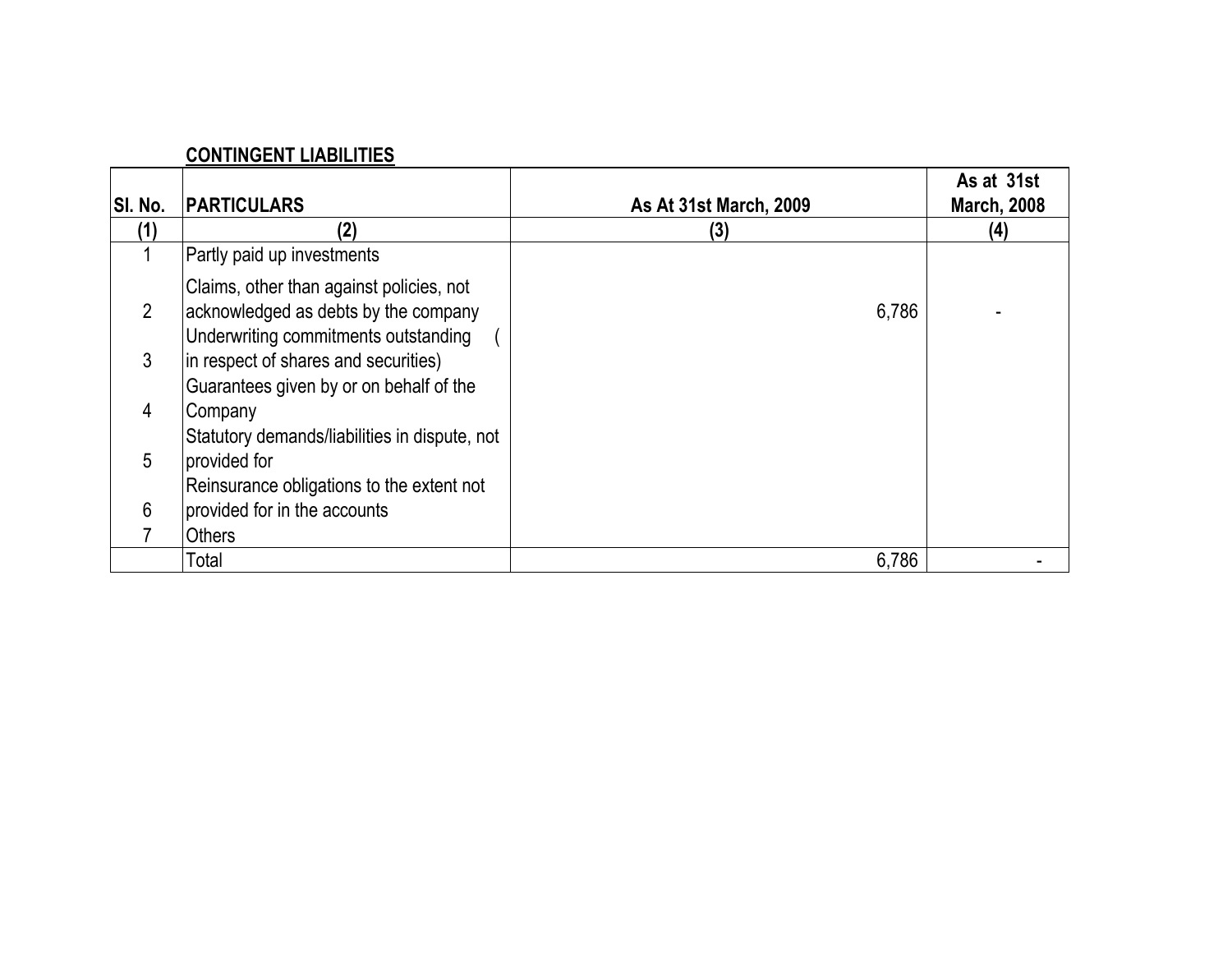#### **IFFCO-TOKIO General Insurance Company Limited** SCHEDULES FORMING PART OF FINANCIAL STATEMENTS **FORM NL-4-PREMIUM SCHEDULE**

| <b>PREMIUM EARNED (NET)</b>                            |             |           |                                 |            |             |               |                                 | (Rs in '000) |
|--------------------------------------------------------|-------------|-----------|---------------------------------|------------|-------------|---------------|---------------------------------|--------------|
|                                                        |             |           | <b>CURRENT YEAR</b>             |            |             |               | <b>PREVIOUS YEAR</b>            |              |
| <b>Particulars</b>                                     | <b>FIRE</b> | * MARINE  | <b>MISCELLANE</b><br><b>OUS</b> | Total      | <b>FIRE</b> | <b>MARINE</b> | <b>MISCELLANE</b><br><b>OUS</b> | Total        |
| Premium from direct business written                   | 1,952,768   | 1,136,964 | 10,650,850                      | 13,740,582 | 2,151,697   | 664,317       | 8,465,496                       | 11,281,510   |
| Add: Premium on reinsurance accepted                   | 137,297     | 24,305    | 1,253,035                       | 1,414,637  | 196,271     | 30,213        | 850,349                         | 1,076,833    |
|                                                        | 2,090,065   | 1,161,269 | 11,903,885                      | 15,155,219 | 2,347,968   | 694,530       | 9,315,845                       | 12,358,343   |
| Less : Premium on reinsurance ceded                    | ,582,980    | 729,238   | 3,986,235                       | 6,298,453  | 1,622,894   | 277,546       | 3,080,409                       | 4,980,849    |
| Net Premium                                            | 507,085     | 432,031   | 7,917,650                       | 8,856,766  | 725,074     | 416,984       | 6,235,436                       | 7,377,494    |
| Adjustments for changes in Reserve for Unexpired Risks | (97, 805)   | (13, 946) | 639,216                         | 527,465    | 88,659      | (3,701)       | 895,876                         | 980,834      |
| Unearned Premium Reserve                               |             |           |                                 |            |             |               |                                 |              |
| Unexpired Risk Reserve                                 |             |           |                                 |            |             |               |                                 |              |
| <b>Total Premium Earned (Net)</b>                      | 604,890     | 445,977   | 7,278,434                       | 8,329,301  | 636,415     | 420,685       | 5,339,560                       | 6,396,660    |
| <b>Premium Income from business effected:</b>          |             |           |                                 |            |             |               |                                 |              |
| In India                                               | 604,890     | 445,977   | 7,278,434                       |            | 636,415     | 420,685       | 5,339,560                       |              |
| Outside India                                          |             |           |                                 |            |             |               |                                 |              |
| <b>Total Premium Earned (Net)</b>                      | 604,890     | 445,977   | 7,278,434                       |            | 636,415     | 420,685       | 5,339,560                       |              |

\* For analysis of the segment of Marine business, refer FORM NL-4A

\*\* For analysis of the segment of Miscellaneous business, refer FORM NL-4B

#### **FORM NL-5-CLAIMS SCHEDULE**

| <b>CLAIMS INCURRED (NET)</b>                          |             |               |                     |           |             |                      | (Rs in '000)      |           |  |
|-------------------------------------------------------|-------------|---------------|---------------------|-----------|-------------|----------------------|-------------------|-----------|--|
|                                                       |             |               | <b>CURRENT YEAR</b> |           |             | <b>PREVIOUS YEAR</b> |                   |           |  |
|                                                       |             |               |                     |           |             |                      |                   |           |  |
|                                                       |             |               | <b>MISCELLANE</b>   |           |             |                      | <b>MISCELLANE</b> |           |  |
| <b>Particulars</b>                                    | <b>FIRE</b> | <b>MARINE</b> | <b>OUS</b>          | Totall    | <b>FIRE</b> | <b>MARINE</b>        | <b>OUS</b>        | Total     |  |
| <b>Claims Paid</b>                                    |             |               |                     |           |             |                      |                   |           |  |
| <b>Direct</b>                                         | 2,009,324   | 863,215       | 5,423,436           | 8,295,975 | 1,224,603   | 786,056              | 3,784,547         | 5,795,206 |  |
| Add: Reinsurance accepted                             | 7,327       | 19,935        | 74,469              | 101,731   | 226         | 23,345               | 2,700             | 26,271    |  |
| Less: Reinsurance ceded                               | 1,582,359   | 476,427       | 1,392,459           | 3,451,245 | 896,790     | 404,721              | 969,550           | 2,271,061 |  |
| Net Claims Paid                                       | 434,292     | 406,723       | 4,105,446           | 4,946,461 | 328,039     | 404,680              | 2,817,697         | 3,550,416 |  |
| Add: Claims Outstanding at the end of the year        | 237,159     | 291,950       | 4,825,938           | 5,355,047 | 230,041     | 253,831              | 2,867,395         | 3,351,267 |  |
| Less: Claims Outstanding at the beginning of the year | 230,041     | 253,831       | 2,867,395           | 3,351,267 | 135,492     | 228,381              | 1,490,377         | 1,854,250 |  |
| <b>Total Claims Incurred</b>                          | 441,410     | 444,842       | 6,063,989           | 6,950,241 | 422,588     | 430,130              | 4,194,715         | 5,047,433 |  |

\* For analysis of the segment of Marine business, refer FORM NL- 5A.

\*\* For analysis of the segment of Miscellaneous business, refer FORM NL- 5B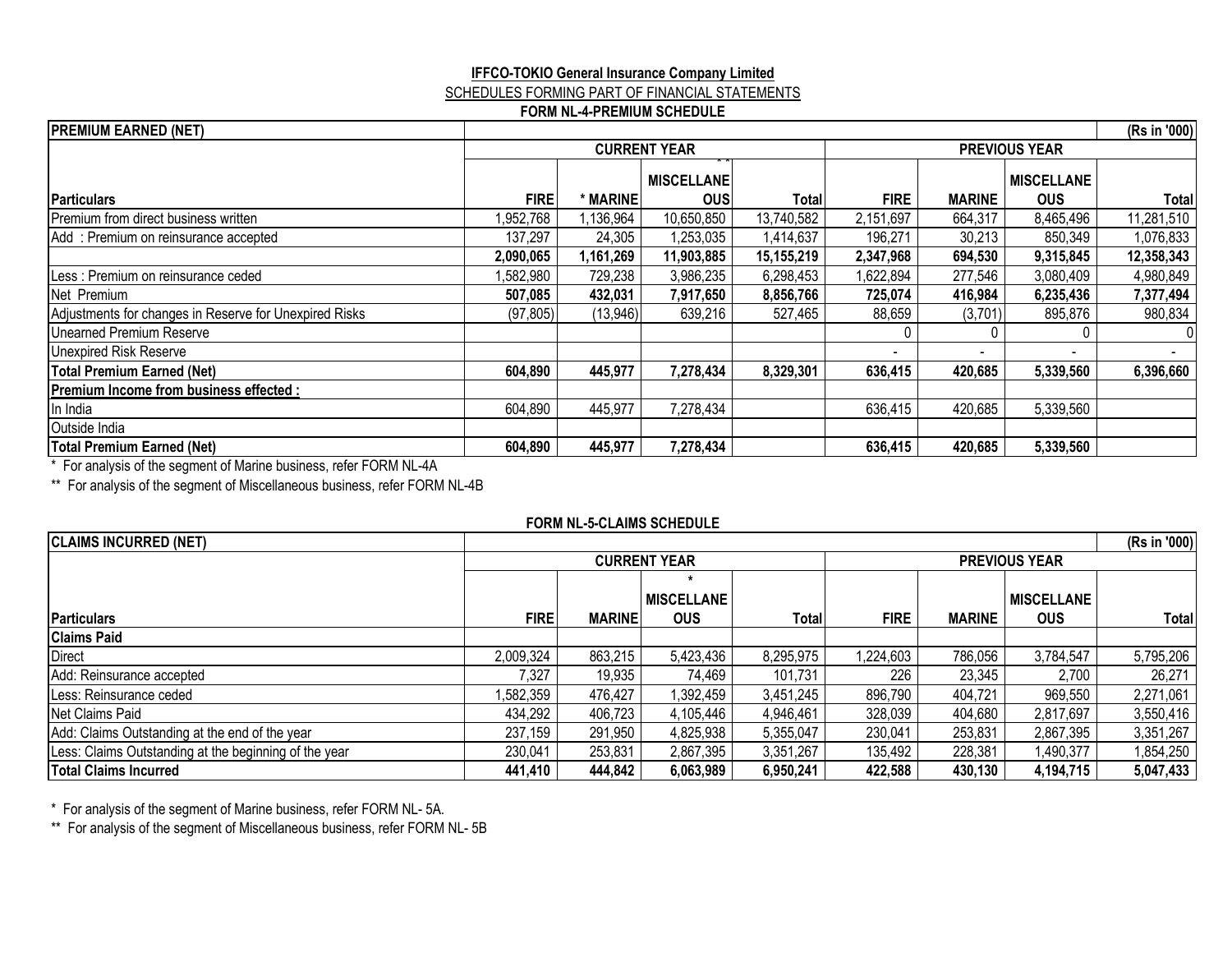#### **FORM NL-6-COMMISSION SCHEDULE**

| <u>UNITINE-V-UUMINIUUIUN UUTILDULL</u>                |                     |               |                   |                      |             |               |                   |              |
|-------------------------------------------------------|---------------------|---------------|-------------------|----------------------|-------------|---------------|-------------------|--------------|
| <b>COMMISSION</b>                                     |                     |               |                   |                      |             |               |                   | (Rs in '000) |
|                                                       | <b>CURRENT YEAR</b> |               |                   | <b>PREVIOUS YEAR</b> |             |               |                   |              |
|                                                       |                     |               | <b>MISCELLANE</b> |                      |             |               | <b>MISCELLANE</b> |              |
| <b>Particulars</b>                                    | <b>FIRE</b>         | <b>MARINE</b> | <b>OUS</b>        | Totall               | <b>FIRE</b> | <b>MARINE</b> | <b>OUS</b>        | Total        |
| Commission Paid                                       |                     |               |                   |                      |             |               |                   |              |
| Direct                                                | 111,130             | 85,871        | 714,465           | 911,466              | 132,655     | 59,816        | 661,419           | 853,890      |
| Total (A)                                             | 111,130             | 85,871        | 714,465           | 911,466              | 132,655     | 59,816        | 661,419           | 853,890      |
| Add: Re-insurance Accepted                            | 25,380              | 5,363         | 162,894           | 193,637              | 25,361      | 6,450         | 107,868           | 139,679      |
| Less: Commission on Re-insurance ceded                | 301,931             | 138,132       | 697,296           | 1,137,359            | 432,228     | 51,032        | 549,828           | 1,033,088    |
| <b>Net Commission</b>                                 | (165, 421)          | (46, 898)     | 180,063           | (32, 256)            | (274, 212)  | 15,234        | 219,459           | (39, 519)    |
| Breakup of the expenses incurred to procure business: |                     |               |                   |                      |             |               |                   |              |
| Agents                                                | 38,988              | 28,296        | 378,649           | 445,933              | 38,421      | 26,335        | 372,759           | 437,515      |
| <b>Brokers</b>                                        | 51,334              | 54,419        | 218,582           | 324,335              | 83,920      | 29,602        | 188,366           | 301,888      |
| Corporate Agency                                      | 16,854              | 3,155         | 107,321           | 127,330              | 6,992       | 3,872         | 91,405            | 102,269      |
| Referral                                              | 3,954               |               | 9,913             | 13,868               | 3,322       |               | 8,889             | 12218        |
| Others                                                |                     |               |                   |                      | ۰           |               |                   | $\Omega$     |
| TOTAL (B)                                             | 111,130             | 85,871        | 714,465           | 911,466              | 132,655     | 59.816        | 661,419           | 853,890      |

\* For analysis of the segment of Marine business, refer FORM NL-6A.

\*\* For analysis of the segment of Miscellaneous business, refer FORM NL-6B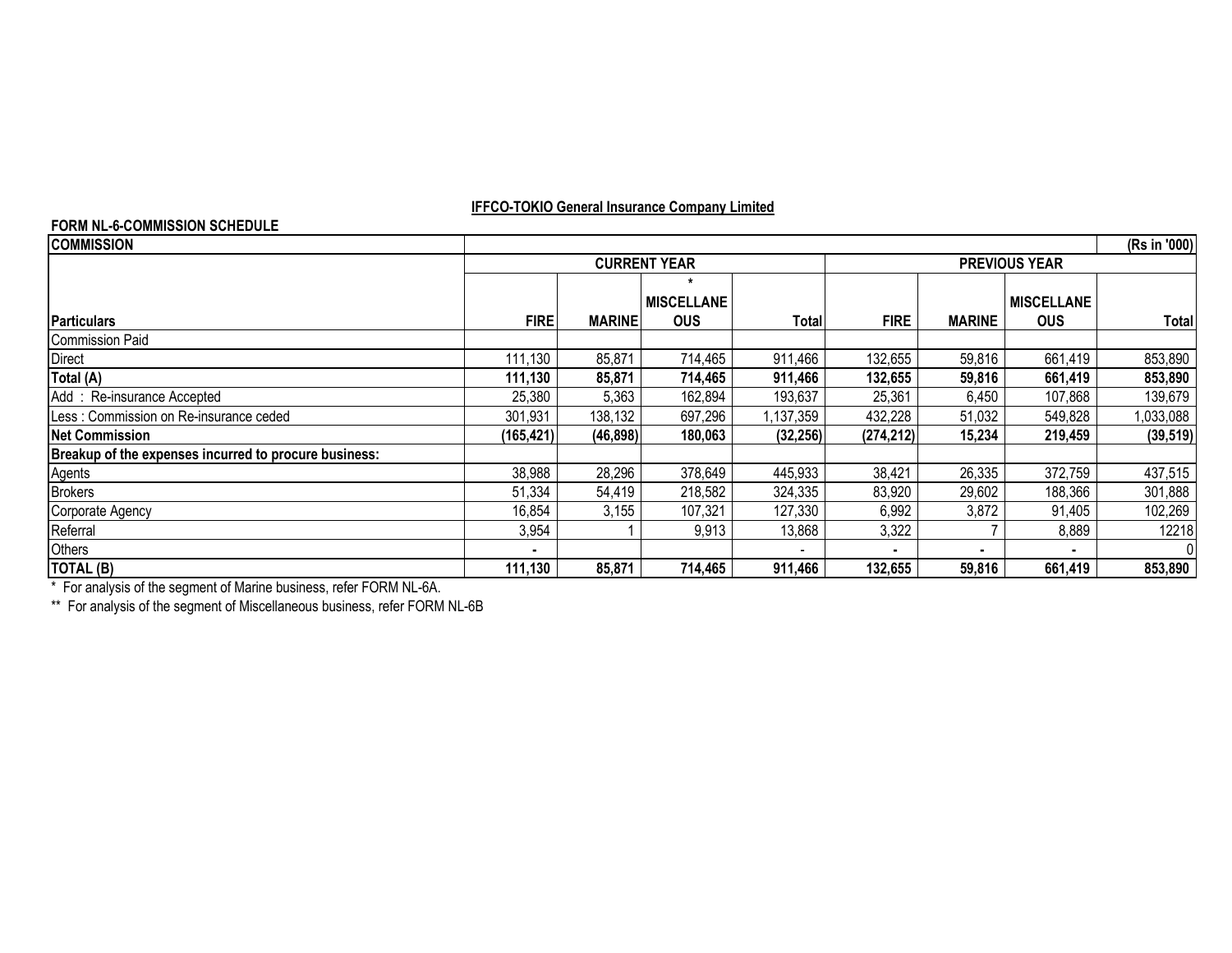#### SCHEDULES FORMING PART OF FINANCIAL STATEMENTS **IFFCO-TOKIO General Insurance Company Limited** FORM NL-7 OPERATING EXPENSES SCHEDULE

|    | <b>OPERATING EXPENSES RELATING TO INSURANCE BUSINESS</b> |                          |                          |                     |                              |                          |                          |                          | (Rs in '000)   |
|----|----------------------------------------------------------|--------------------------|--------------------------|---------------------|------------------------------|--------------------------|--------------------------|--------------------------|----------------|
|    |                                                          |                          |                          | <b>CURRENT YEAR</b> |                              |                          |                          | <b>PREVIOUS YEAR</b>     |                |
|    |                                                          |                          |                          |                     |                              |                          |                          |                          |                |
|    |                                                          |                          |                          | $**$                |                              |                          |                          |                          |                |
|    |                                                          |                          |                          | <b>MISCELLANE</b>   |                              |                          |                          | <b>MISCELLANE</b>        |                |
|    | Particulars                                              | <b>FIRE</b>              | *MARINE                  | <b>OUS</b>          | <b>Total</b>                 | <b>FIRE</b>              | <b>MARINE</b>            | <b>OUS</b>               | Total          |
|    | Employees remuneration and welfare benefits              | 61,975                   | 36,084                   | 338,025             | 436,084                      | 77,029                   | 23,782                   | 303,059                  | 403,870        |
|    | Travel, Conveyance and vehicle running expenses          | 14,276                   | 8,312                    | 77,866              | 100,454                      | 16,657                   | 5,143                    | 65,536                   | 87,336         |
|    | Training expenses                                        | 2,508                    | 1,460                    | 13,678              | 17,646                       | 3,715                    | 1,147                    | 14,615                   | 19,477         |
|    | Rent, rates and taxes                                    | 17,964                   | 10,459                   | 97,979              | 126,402                      | 18,043                   | 5,571                    | 70,988                   | 94,602         |
|    | 5 Repairs                                                | 7,574                    | 4,410                    | 41,313              | 53,297                       | 9,072                    | 2,801                    | 35,694                   | 47,567         |
| 6  | <b>Printing and Stationery</b>                           | 7,997                    | 4,656                    | 43,622              | 56,275                       | 10,124                   | 3,126                    | 39,832                   | 53,082         |
|    | Communication                                            | 8,263                    | 4,811                    | 45,071              | 58,145                       | 9,535                    | 2,944                    | 37,515                   | 49,994         |
|    | 8   Legal and professional charges                       | 156,566                  | 91,158                   | 853,949             | 1,101,673                    | 157,002                  | 48,473                   | 617,700                  | 823,175        |
|    | 9 Auditor's fees, expenses etc.                          |                          |                          |                     |                              |                          |                          |                          |                |
|    | (a) As Auditor                                           | 256                      | 149                      | 1,395               | 1,800                        | 343                      | 106                      | 1,351                    | 1,800          |
|    | (b) As advisor or in any other capacity in respect of    |                          |                          |                     |                              |                          |                          |                          |                |
|    | <b>Taxation matters</b>                                  | $\overline{\phantom{a}}$ | $\overline{\phantom{a}}$ | $\blacksquare$      | $\overline{\phantom{a}}$     | $\overline{\phantom{a}}$ | $\overline{\phantom{a}}$ | $\overline{\phantom{a}}$ |                |
|    | (ii)<br>Insurance matters                                | $\blacksquare$           | $\blacksquare$           | $\blacksquare$      | $\qquad \qquad \blacksquare$ | $\blacksquare$           | $\blacksquare$           | ٠                        |                |
|    | (iii) Management services                                | $\blacksquare$           |                          |                     | $\blacksquare$               | $\overline{\phantom{a}}$ |                          | $\overline{\phantom{a}}$ | $\blacksquare$ |
|    | (c) in any other capacity                                | ÷,                       |                          |                     |                              |                          |                          |                          |                |
|    | 10 Advertisement and publicity                           | 18,320                   | 10,667                   | 99,920              | 128,907                      | 22,483                   | 6,941                    | 88,455                   | 117,879        |
|    | Interest and Bank charges                                | 3,137                    | 1,826                    | 17,107              | 22,070                       | 2,906                    | 897                      | 11,432                   | 15,235         |
|    | Others:                                                  |                          |                          |                     |                              |                          |                          |                          |                |
|    | 12 Policy Stamps                                         | 139                      |                          | 3,558               | 3,697                        | 84                       | 0                        | 1918                     | 2,002          |
| 13 | Information & Technology Expenses                        | 7,591                    | 4,420                    | 41,405              | 53,416                       | 9,902                    | 3,057                    | 38,959                   | 51,918         |
| 14 | <b>Electricity &amp; Water Charges</b>                   | 4,106                    | 2,391                    | 22,394              | 28,891                       | 4,271                    | 1,319                    | 16,805                   | 22,395         |
| 15 | Courtesies & Entertainment                               | 2,154                    | 1,254                    | 11,747              | 15,155                       | 3,075                    | 949                      | 12,098                   | 16,122         |
| 16 | Others                                                   | 16,249                   | 9,460                    | 88,622              | 114,331                      | 24,629                   | 7,603                    | 96,889                   | 129,121        |
| 17 | Depreciation                                             | 11,075                   | 6,448                    | 60,406              | 77,929                       | 14,311                   | 4,419                    | 56,305                   | 75,035         |
|    | <b>TOTAL</b>                                             | 340,150                  | 197,965                  | 1,858,057           | 2,396,172                    | 383,181                  | 118,278                  | 1,509,151                | 2,010,610      |

\* For analysis of the segment of Marine business, refer FORM NL-7A.

\*\* For analysis of the segment of Miscellaneous business, refer FORM NL-7B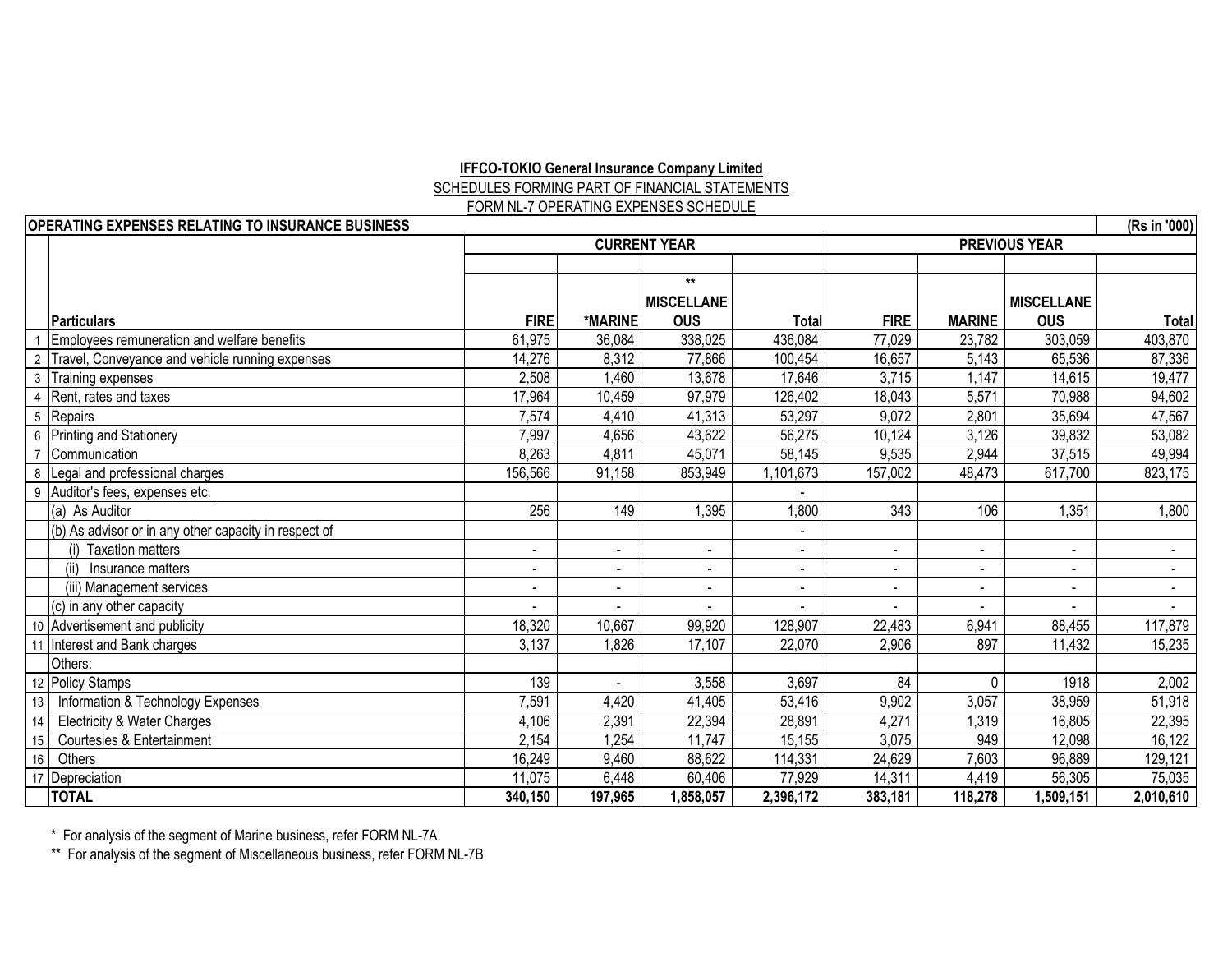## **IFFCO-TOKIO General Insurance Company Limited** SCHEDULES FORMING PART OF FINANCIAL STATEMENTS

## **FORM NL-4A**

| <b>PREMIUM EARNED (NET)</b><br>(Rs in '000)          |                        |                     |              |                        |                      |              |  |  |  |
|------------------------------------------------------|------------------------|---------------------|--------------|------------------------|----------------------|--------------|--|--|--|
| <b>Particulars</b>                                   |                        | <b>CURRENT YEAR</b> |              |                        | <b>PREVIOUS YEAR</b> |              |  |  |  |
|                                                      | <b>Marine</b><br>Cargo | <b>Marine Hull</b>  | <b>Total</b> | <b>Marine</b><br>Cargo | <b>Marine Hull</b>   | <b>Total</b> |  |  |  |
| Premium from direct business written                 | 817,099                | 319,865             | 1,136,964    | 563,707                | 100,610              | 664,317      |  |  |  |
| Add: Premium on reinsurance accepted                 | 7,800                  | 16,505              | 24,305       | 5,076                  | 25,137               | 30,213       |  |  |  |
|                                                      | 824,899                | 336,370             | 1,161,269    | 568,783                | 125,747              | 694,530      |  |  |  |
| Less : Premium on reinsurance ceded                  | 427,156                | 302,082             | 729,238      | 207,006                | 70,541               | 277,546      |  |  |  |
| Net Premium                                          | 397,743                | 34,288              | 432,031      | 361,777                | 55,207               | 416,984      |  |  |  |
| Adjustments for changes in Reserve for Unexpired Ris | 6,973                  | (20, 919)           | (13,946)     | (23, 733)              | 20,032               | (3,701)      |  |  |  |
| <b>Unearned Premium Reserve</b>                      |                        |                     |              |                        | ٠                    |              |  |  |  |
| <b>Unexpired Risk Reserve</b>                        |                        |                     |              |                        |                      |              |  |  |  |
| <b>Total Premium Earned (Net)</b>                    | 390,770                | 55,207              | 445,977      | 385,510                | 35,175               | 420,685      |  |  |  |

### **FORM NL- 5A.**

| <b>CLAIMS INCURRED (NET)</b><br>(Rs in '000)          |               |                     |              |               |                      |              |  |  |  |  |
|-------------------------------------------------------|---------------|---------------------|--------------|---------------|----------------------|--------------|--|--|--|--|
| <b>Particulars</b>                                    |               | <b>CURRENT YEAR</b> |              |               | <b>PREVIOUS YEAR</b> |              |  |  |  |  |
|                                                       | <b>Marine</b> |                     |              | <b>Marine</b> |                      |              |  |  |  |  |
|                                                       | Cargo         | <b>Marine Hull</b>  | <b>Total</b> | Cargo         | <b>Marine Hull</b>   | <b>Total</b> |  |  |  |  |
| <b>Claims Paid</b>                                    |               |                     |              |               |                      |              |  |  |  |  |
| <b>Direct</b>                                         | 835,686       | 27,529              | 863,215      | 762,889       | 23,166               | 786,056      |  |  |  |  |
| Add: Reinsurance accepted                             | 4,287         | 15,648              | 19,935       | .981          | 21,365               | 23,345       |  |  |  |  |
| Less: Reinsurance ceded                               | 455,804       | 20,623              | 476,427      | 384,590       | 20,132               | 404,721      |  |  |  |  |
| Net Claims Paid                                       | 384,169       | 22,554              | 406,723      | 380,280       | 24,400               | 404,680      |  |  |  |  |
| Add: Claims Outstanding at the end of the year        | 264,055       | 27,895              | 291,950      | 235,618       | 18,213               | 253,831      |  |  |  |  |
| Less: Claims Outstanding at the beginning of the year | 235,618       | 18,213              | 253,831      | 199,553       | 28,827               | 228,381      |  |  |  |  |
| <b>Total Claims Incurred</b>                          | 412,606       | 32,236              | 444,842      | 416,345       | 13,785               | 430,130      |  |  |  |  |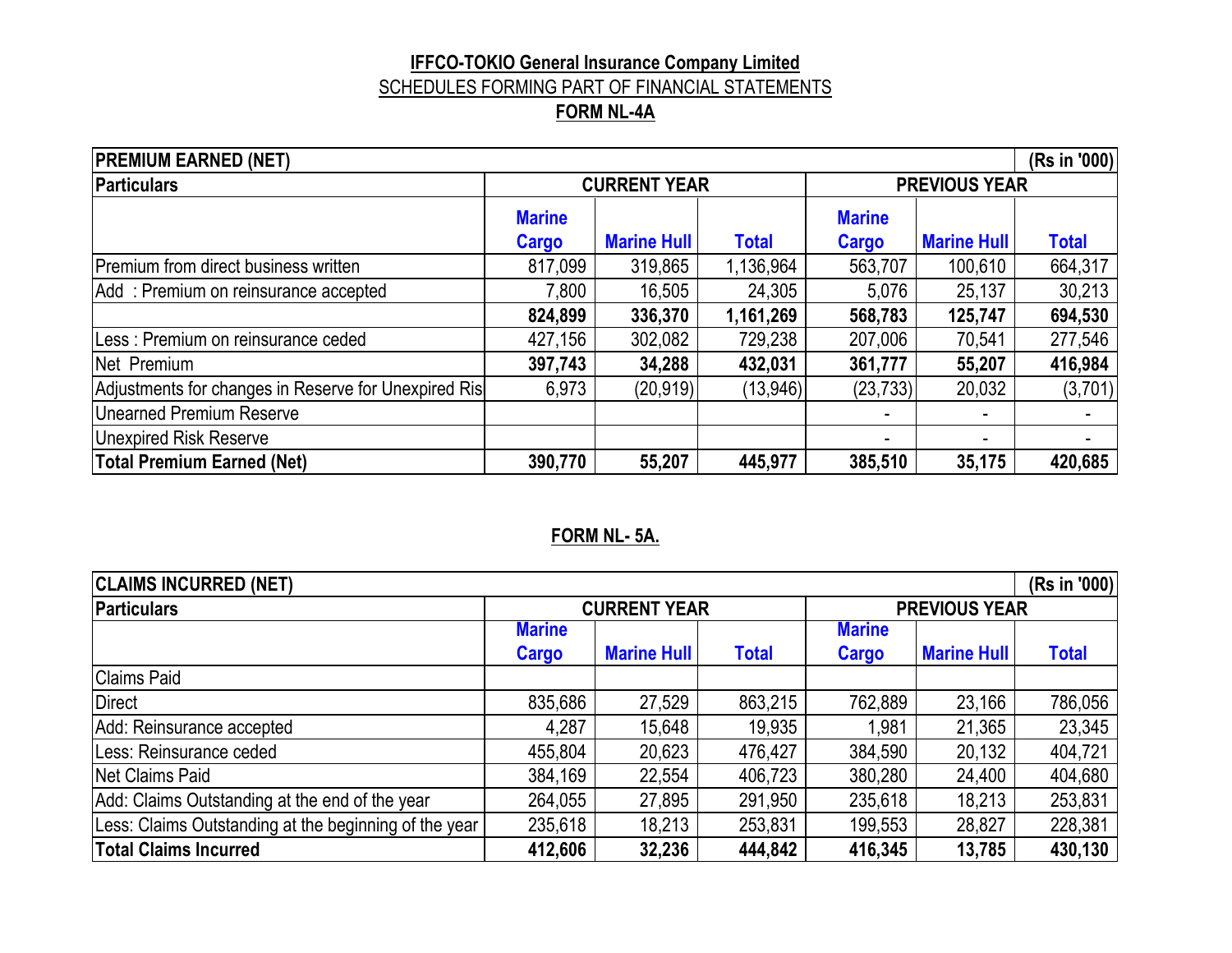## **IFFCO-TOKIO General Insurance Company Limited** SCHEDULES FORMING PART OF FINANCIAL STATEMENTS

### **FORM NL-6A**

| <b>COMMISSION</b>                                            |                        |                     |              |                               |                      |              |  |  |  |  |
|--------------------------------------------------------------|------------------------|---------------------|--------------|-------------------------------|----------------------|--------------|--|--|--|--|
| <b>Particulars</b>                                           |                        | <b>CURRENT YEAR</b> |              |                               | <b>PREVIOUS YEAR</b> |              |  |  |  |  |
|                                                              | <b>Marine</b><br>Cargo | <b>Marine Hull</b>  | <b>Total</b> | <b>Marine</b><br><b>Cargo</b> | <b>Marine Hull</b>   | <b>Total</b> |  |  |  |  |
| <b>Commission Paid</b>                                       |                        |                     |              |                               |                      |              |  |  |  |  |
| <b>Direct</b>                                                | 63,493                 | 22,378              | 85,871       | 54,577                        | 5,239                | 59,816       |  |  |  |  |
| <b>TOTAL (A)</b>                                             | 63,493                 | 22,378              | 85,871       | 54,577                        | 5,239                | 59,816       |  |  |  |  |
| Add: Re-insurance Accepted                                   | 1,650                  | 3,713               | 5,363        | 1,190                         | 5,260                | 6,450        |  |  |  |  |
| Less: Commission on Re-insurance ceded                       | 73,841                 | 64,291              | 138,132      | 42,066                        | 8,966                | 51,032       |  |  |  |  |
| <b>Net Commission</b>                                        | (8,698)                | (38, 200)           | (46, 898)    | 13,701                        | 1,533                | 15,234       |  |  |  |  |
| <b>Previous Year</b>                                         |                        |                     |              |                               |                      |              |  |  |  |  |
| Breakup of the expenses (Gross) incurred to procure business |                        |                     |              |                               |                      |              |  |  |  |  |
| <b>Agents</b>                                                | 27,808                 | 488                 | 28,296       | 23,624                        | 2,711                | 26,335       |  |  |  |  |
| <b>Brokers</b>                                               | 33,771                 | 20,648              | 54,419       | 27,916                        | 1,686                | 29,602       |  |  |  |  |
| <b>Corporate Agency</b>                                      | 1,913                  | 1,242               | 3,155        | 3,030                         | 842                  | 3,872        |  |  |  |  |
| Referral                                                     |                        |                     |              |                               | $\blacksquare$       |              |  |  |  |  |
| <b>Others</b>                                                |                        |                     |              |                               |                      | ۰            |  |  |  |  |
| <b>TOTAL (B)</b>                                             | 63,493                 | 22,378              | 85,871       | 54,577                        | 5,239                | 59,816       |  |  |  |  |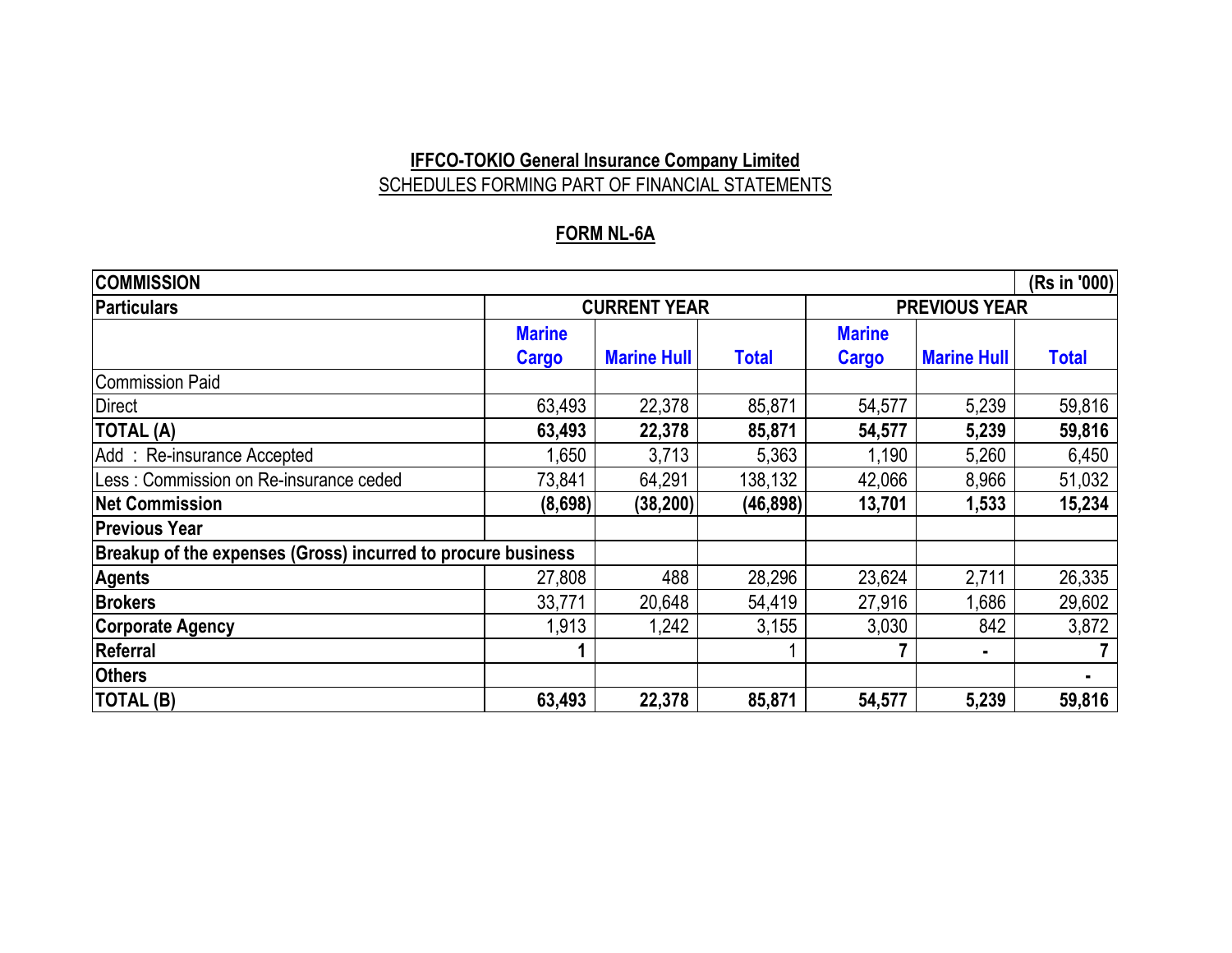### **IFFCO-TOKIO General Insurance Company Limited** SCHEDULES FORMING PART OF FINANCIAL STATEMENTS

| <b>OPERATING EXPENSES RELATING TO INSURANCE BUSINESS</b> |                          |                          |                |                |                      | (Rs in '000) |
|----------------------------------------------------------|--------------------------|--------------------------|----------------|----------------|----------------------|--------------|
| <b>Particulars</b>                                       |                          | <b>CURRENT YEAR</b>      |                |                | <b>PREVIOUS YEAR</b> |              |
|                                                          | <b>Marine</b>            |                          |                | <b>Marine</b>  |                      |              |
|                                                          | <b>Cargo</b>             | <b>Marine Hull</b>       | <b>Total</b>   | <b>Cargo</b>   | <b>Marine Hull</b>   | <b>Total</b> |
| Employees remuneration and welfare benefits              | 25,932                   | 10,152                   | 36,084         | 20,180         | 3,602                | 23,782       |
| Travel, Conveyance and vehicle running expenses          | 5,974                    | 2,338                    | 8,312          | 4,364          | 779                  | 5,143        |
| Training expenses                                        | 1,049                    | 411                      | 1,460          | 973            | 174                  | 1,147        |
| Rent, rates and taxes                                    | 7,517                    | 2,942                    | 10,459         | 4,727          | 844                  | 5,571        |
| <b>Repairs</b>                                           | 3,169                    | 1,241                    | 4,410          | 2,377          | 424                  | 2,801        |
| <b>Printing and Stationery</b>                           | 3,346                    | 1,310                    | 4,656          | 2,652          | 473                  | 3,126        |
| Communication                                            | 3,458                    | 1,353                    | 4,811          | 2,498          | 446                  | 2,944        |
| Legal and professional charges                           | 65,512                   | 25,646                   | 91,158         | 41,132         | 7,341                | 48,473       |
| Auditor's fees, expenses etc.                            |                          |                          |                |                |                      |              |
| (a) As Auditor                                           | 107                      | 42                       | 149            | 90             | 16                   | 106          |
| (b) As advisor or in any other capacity in respect of    | $\blacksquare$           | $\blacksquare$           |                |                |                      |              |
| <b>Taxation matters</b>                                  | $\blacksquare$           | $\blacksquare$           | $\blacksquare$ | $\blacksquare$ | ۰                    |              |
| Insurance matters                                        | $\blacksquare$           | $\blacksquare$           |                | $\blacksquare$ | $\blacksquare$       |              |
| <b>Management Services</b>                               | $\overline{\phantom{0}}$ | $\overline{\phantom{0}}$ | $\blacksquare$ | $\blacksquare$ | $\frac{1}{2}$        |              |
| © In any other capacity                                  |                          |                          |                |                |                      |              |
| Advertisement and publicity                              | 7,666                    | 3,001                    | 10,667         | 5,890          | 1,051                | 6,941        |
| Interest and Bank charges                                | 1,312                    | 514                      | 1,826          | 761            | 136                  | 897          |
| Others:                                                  |                          | $\blacksquare$           |                |                |                      |              |
| <b>Policy Stamps</b>                                     |                          | $\blacksquare$           | $\blacksquare$ | $\blacksquare$ | $\blacksquare$       |              |
| <b>Information &amp; Technology Expenses</b>             | 3,177                    | 1,243                    | 4,420          | 2,594          | 463                  | 3,057        |
| <b>Electricity &amp; Water Charges</b>                   | 1,718                    | 673                      | 2,391          | 1,119          | 200                  | 1,319        |
| <b>Courtesies &amp; Entertainment</b>                    | 901                      | 353                      | 1,254          | 806            | 144                  | 949          |
| <b>Others</b>                                            | 6,799                    | 2,661                    | 9,460          | 6,452          | 1,152                | 7,603        |
| Depreciation                                             | 4,634                    | 1,814                    | 6,448          | 3,749          | 669                  | 4,419        |
|                                                          | 142,271                  | 55,694                   | 197,965        | 100,365        | 17,913               | 118,278      |

### **FORM NL-7A**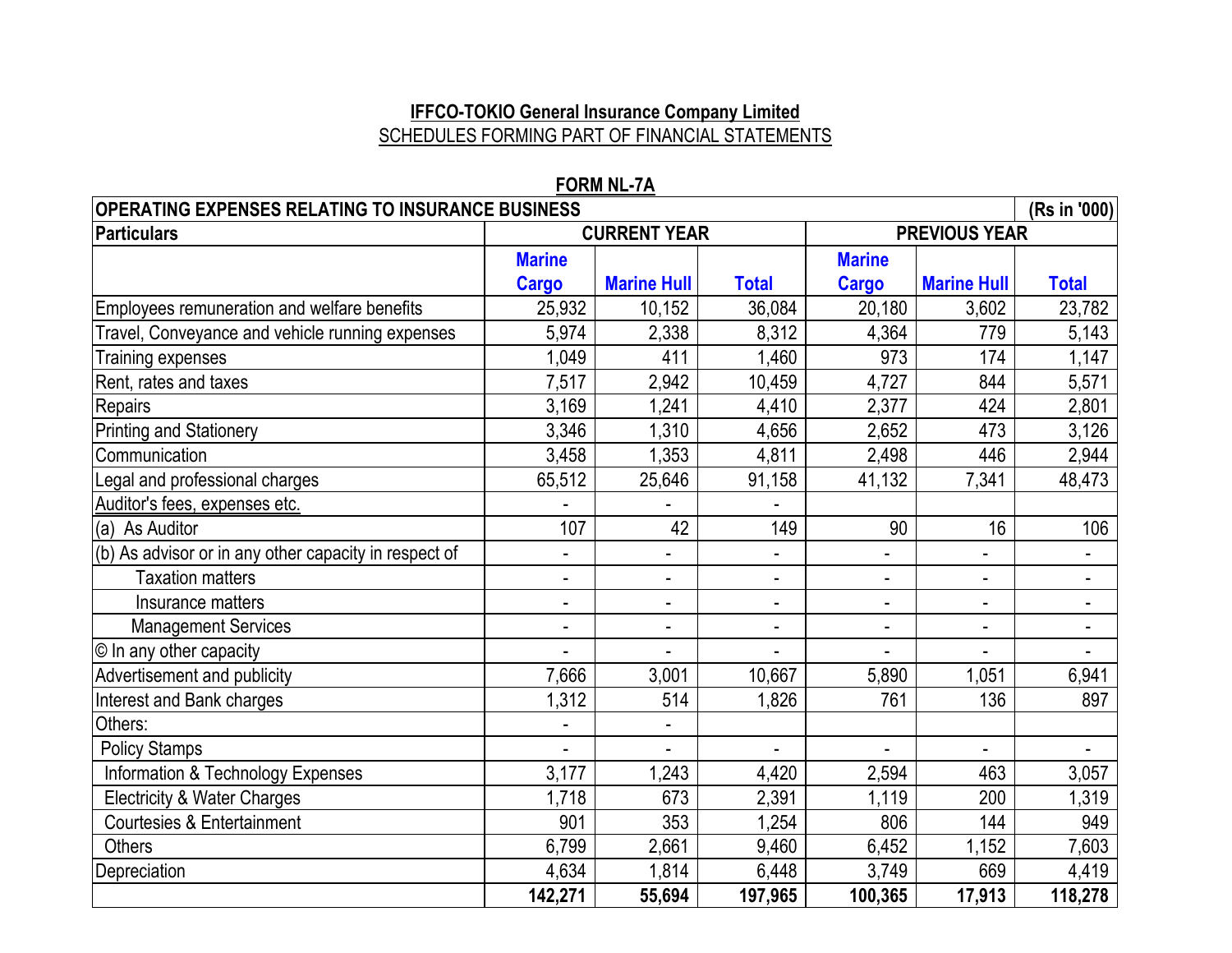#### SCHEDULES FORMING PART OF FINANCIAL STATEMENTS

#### **FORM NL-4B**

#### **PREMIUM EARNED (NET)**

| <b>Particulars</b>                                   |              | <b>Current Year</b> |                 |                     |                 |                       |               |                      |                            |  |  |
|------------------------------------------------------|--------------|---------------------|-----------------|---------------------|-----------------|-----------------------|---------------|----------------------|----------------------------|--|--|
|                                                      |              |                     |                 |                     |                 |                       |               |                      |                            |  |  |
|                                                      |              |                     |                 | <b>Workmen</b>      | <b>Personal</b> | <b>Public/Product</b> |               | <b>Other</b>         |                            |  |  |
|                                                      | <b>Motor</b> | <b>Engineering</b>  | <b>Aviation</b> | <b>Compensation</b> | <b>Accident</b> | Liability             | <b>Health</b> | <b>Miscellaneous</b> | <b>Total Miscellaneous</b> |  |  |
| Premium from direct business written                 | 6.832.380    | 782.830             | 97.030          | 97.356              | 245.783         | 61.741                | 1,409,881     | 1,123,849            | 10,650,850                 |  |  |
| Add: Premium on reinsurance accepted                 | .143.204     | 32,605              | 64,486          | 2,159               | 2,482           |                       |               | 8,099                | 1,253,035                  |  |  |
|                                                      | 7,975,584    | 815.435             | 161,516         | 99,515              | 248.265         | 61.741                | 1,409,881     | 1,131,948            | 11,903,885                 |  |  |
| Less: Premium on reinsurance ceded                   | 2,149,218    | 552,618             | 101,920         | 19,364              | 102,287         | 29,234                | 294.641       | 736,953              | 3,986,235                  |  |  |
| Net Premium                                          | 5,826,366    | 262,817             | 59,596          | 80.151              | 145.978         | 32,507                | 1,115,240     | 394,995              | 7,917,650                  |  |  |
| Adjustments for changes in Reserve for Unexpired Ris | 588,145      | (10, 793)           | 19,935          | (767)               | (156)           | 2,850                 | 9,747         | 30,255               | 639,216                    |  |  |
| Total Premium Earned (Net)                           | 5,238,221    | 273.610             | 39.661          | 80.918              | 146.134         | 29.657                | 1,105,493     | 364.740              | 7,278,434                  |  |  |

#### **PREMIUM EARNED (NET)**

| Particulars                                          |              | <b>Previous Year</b> |                 |                                       |                                    |                                    |               |                                      |                            |  |
|------------------------------------------------------|--------------|----------------------|-----------------|---------------------------------------|------------------------------------|------------------------------------|---------------|--------------------------------------|----------------------------|--|
|                                                      | <b>Motor</b> | <b>Engineering</b>   | <b>Aviation</b> | <b>Workmen</b><br><b>Compensation</b> | <b>Personal</b><br><b>Accident</b> | <b>Public/Product</b><br>Liability | <b>Health</b> | <b>Other</b><br><b>Miscellaneous</b> | <b>Total Miscellaneous</b> |  |
| <b>Premium from direct business written</b>          | 4,991,890    | 883.176              | 57.927          | 84.171                                | 203.772                            | 50.349                             | 1,140,244     | 1,053,967                            | 8,465,496                  |  |
| Add: Premium on reinsurance accepted                 | 830.541      | 8,034                | 5,535           | 1,060                                 | 534                                | 1.856                              |               | 2,789                                | 850,349                    |  |
|                                                      | 5.822.431    | 891.210              | 63.462          | 85.231                                | 204.306                            | 52.205                             | 1,140,244     | 1,056,756                            | 9,315,845                  |  |
| Less: Premium on reinsurance ceded                   | 1.443.789    | 605.085              | 53,072          | 12,662                                | 66,534                             | 25,602                             | 185,849       | 687,815                              | 3,080,409                  |  |
| Net Premium                                          | 4,378,642    | 286.125              | 10.389          | 72.568                                | 137.772                            | 26.604                             | 954.394       | 368.941                              | 6,235,436                  |  |
| Adjustments for changes in Reserve for Unexpired Ris | 584,169      | 3,465                | 315             | 5,721                                 | 14.681                             | 3,909                              | 232.071       | 51.547                               | 895,876                    |  |
| Total Premium Earned (Net)                           | 3.794.474    | 282.660              | 10.075          | 66.848                                | 123.091                            | 22.695                             | 722.323       | 317.394                              | 5,339,560                  |  |

**(Rs. In '000)**

**(Rs. In '000)**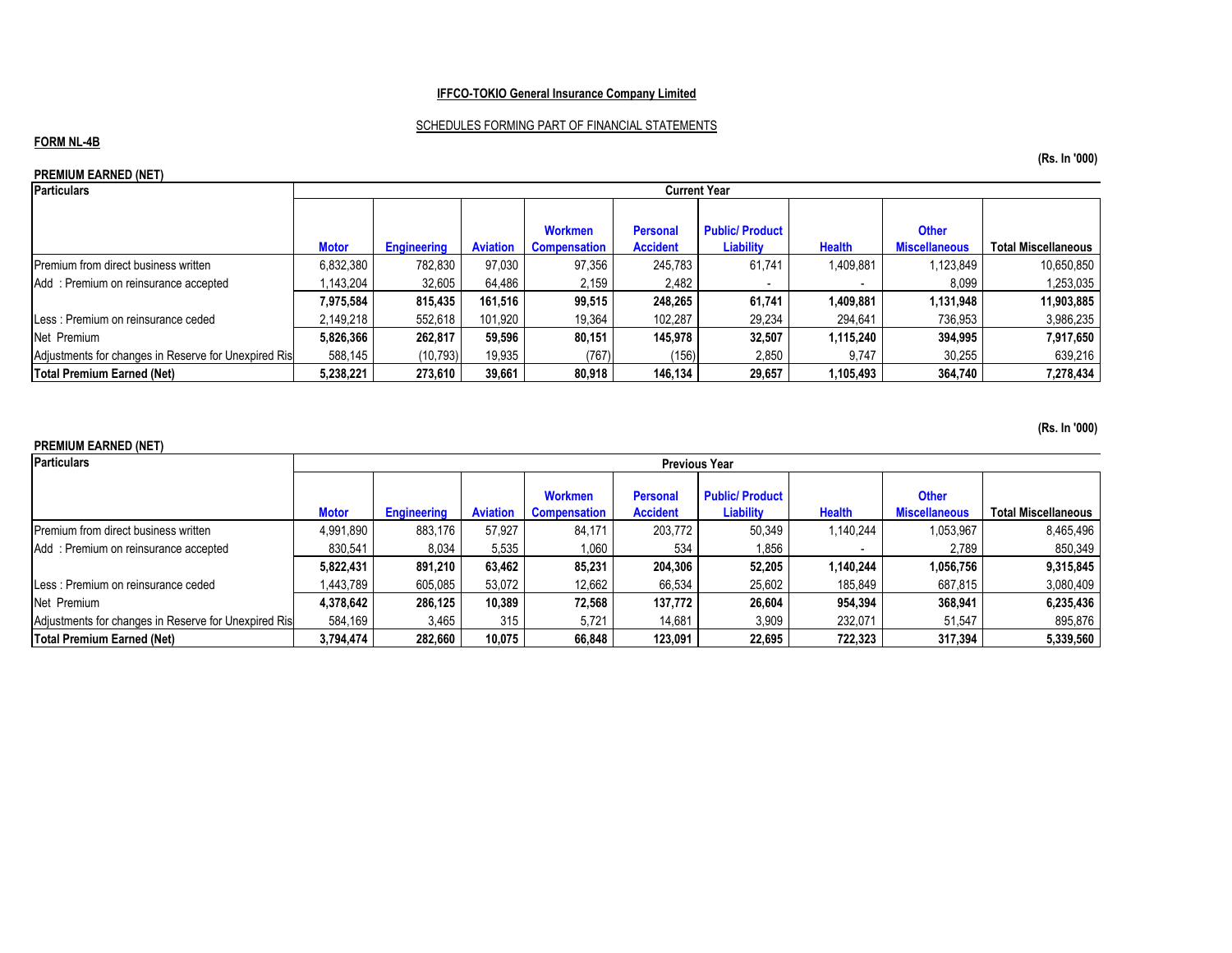#### **FORM NL- 5B**

| CLAIMS INCURRED (NET) |  |
|-----------------------|--|
|-----------------------|--|

| <b>CLAIMS INCURRED (NET)</b>                          |              |                     |                 |                                       |                                    |                                    |               |                                      | (Rs. In '000)              |  |  |
|-------------------------------------------------------|--------------|---------------------|-----------------|---------------------------------------|------------------------------------|------------------------------------|---------------|--------------------------------------|----------------------------|--|--|
| <b>Particulars</b>                                    |              | <b>Current Year</b> |                 |                                       |                                    |                                    |               |                                      |                            |  |  |
|                                                       | <b>Motor</b> | <b>Engineering</b>  | <b>Aviation</b> | <b>Workmen</b><br><b>Compensation</b> | <b>Personal</b><br><b>Accident</b> | <b>Public/Product</b><br>Liability | <b>Health</b> | <b>Other</b><br><b>Miscellaneous</b> | <b>Total Miscellaneous</b> |  |  |
| <b>Claims Paid</b>                                    |              |                     |                 |                                       |                                    |                                    |               |                                      |                            |  |  |
| <b>Direct</b>                                         | 2,915,020    | 277.890             | 631             | 24,066                                | 169,811                            | 1,376                              | 1,571,425     | 463,217                              | 5,423,436                  |  |  |
| Add: Reinsurance accepted                             | 62,458       | 84                  | 10,384          |                                       | 1,082                              |                                    |               | 461                                  | 74,469                     |  |  |
| Less: Reinsurance ceded                               | 580,552      | 164,325             | 113             | 4,068                                 | 49,792                             | 293                                | 288,464       | 304,852                              | 1,392,459                  |  |  |
| Net Claims Paid                                       | 2,396,926    | 113.649             | 10,902          | 19.998                                | 121.101                            | 1,083                              | 1.282.961     | 158.826                              | 4,105,446                  |  |  |
| Add: Claims Outstanding at the end of the year        | 3,909,648    | 215.498             | 26,319          | 27,009                                | 75,630                             | 35,311                             | 360,372       | 176,151                              | 4,825,938                  |  |  |
| Less: Claims Outstanding at the beginning of the year | 2,276,997    | 124,783             |                 | 19,239                                | 68,978                             | 23,471                             | 292,115       | 61,813                               | 2,867,395                  |  |  |
| <b>Total Claims Incurred</b>                          | 4,029,577    | 204,364             | 37,221          | 27,768                                | 127,753                            | 12,923                             | 1,351,218     | 273,164                              | 6,063,989                  |  |  |
|                                                       |              |                     |                 |                                       |                                    |                                    |               |                                      |                            |  |  |

| <b>CLAIMS INCURRED (NET)</b><br>(Rs. In '000)         |              |                      |                 |                                       |                                    |                                    |               |                                      |                            |  |  |
|-------------------------------------------------------|--------------|----------------------|-----------------|---------------------------------------|------------------------------------|------------------------------------|---------------|--------------------------------------|----------------------------|--|--|
| <b>Particulars</b>                                    |              | <b>Previous Year</b> |                 |                                       |                                    |                                    |               |                                      |                            |  |  |
|                                                       | <b>Motor</b> | <b>Engineering</b>   | <b>Aviation</b> | <b>Workmen</b><br><b>Compensation</b> | <b>Personal</b><br><b>Accident</b> | <b>Public/Product</b><br>Liability | <b>Health</b> | <b>Other</b><br><b>Miscellaneous</b> | <b>Total Miscellaneous</b> |  |  |
| <b>Claims Paid</b>                                    |              |                      |                 |                                       |                                    |                                    |               |                                      |                            |  |  |
| Direct                                                | 2,108,635    | 273.046              |                 | 23,020                                | 155,072                            | 683                                | 890.388       | 333,703                              | 3,784,547                  |  |  |
| Add: Reinsurance accepted                             |              | 222                  | 2,478           |                                       |                                    |                                    |               |                                      | 2.700                      |  |  |
| Less: Reinsurance ceded                               | 397.974      | 191.693              |                 | 4.374                                 | 43.391                             | 140                                | 171.699       | 160.279                              | 969,550                    |  |  |
| Net Claims Paid                                       | 1,710,661    | 81,575               | 2.478           | 18.646                                | 111.681                            | 543                                | 718.689       | 173,424                              | 2,817,697                  |  |  |
| Add: Claims Outstanding at the end of the year        | 2,276,997    | 124,783              |                 | 19,239                                | 68,978                             | 23,471                             | 292.115       | 61,813                               | 2,867,395                  |  |  |
| Less: Claims Outstanding at the beginning of the year | 1,090,067    | 102,378              |                 | 8,444                                 | 46.417                             | 7,855                              | 135,756       | 99,460                               | 1,490,377                  |  |  |
| <b>Total Claims Incurred</b>                          | 2,897,591    | 103.980              | 2.478           | 29,440                                | 134,241                            | 16.159                             | 875.048       | 135,777                              | 4,194,715                  |  |  |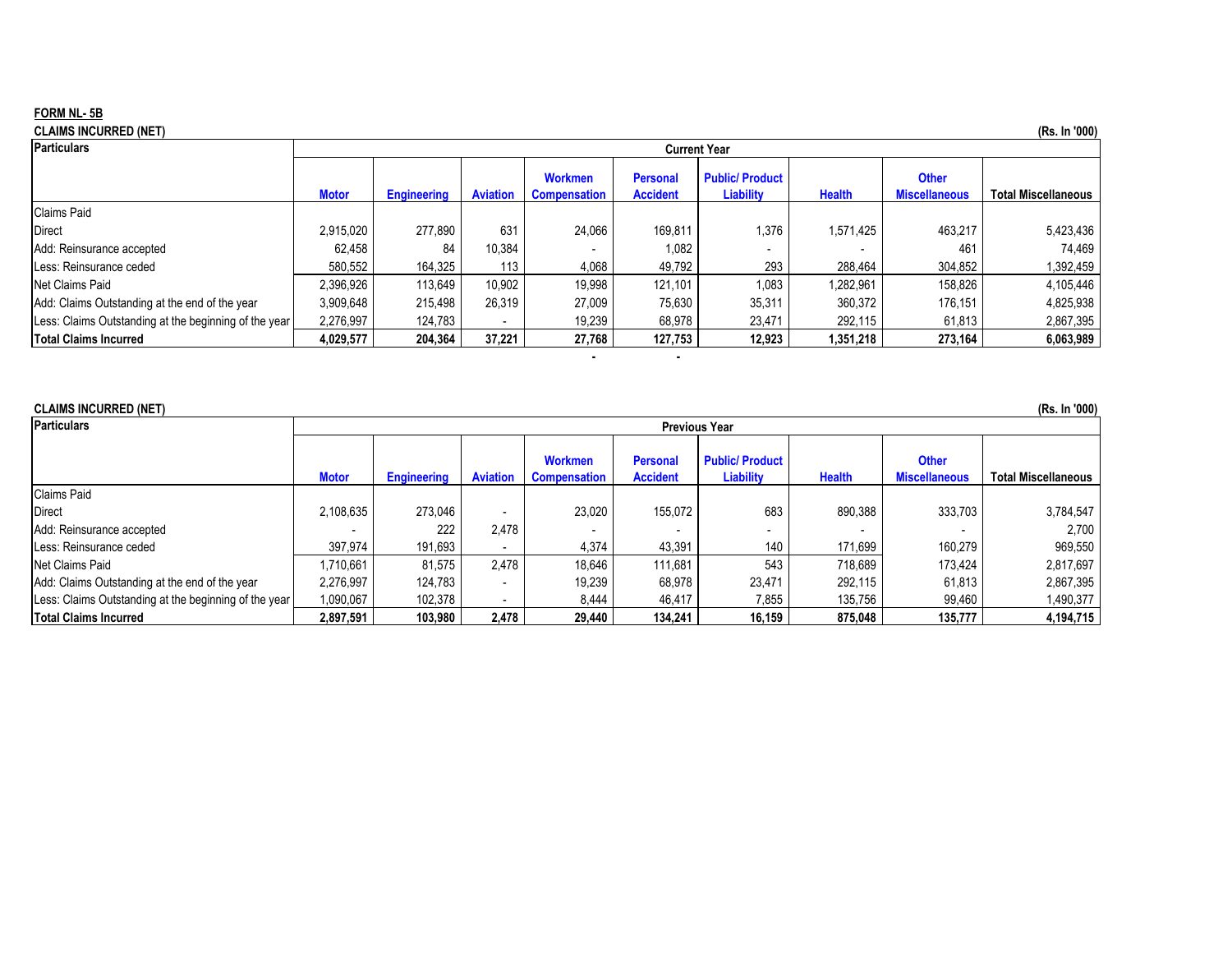#### **FORM NL-6B**

| <b>COMMISSION</b>                                            |              |                    |                 |                                       |                                    |                                           |               |                                      | (Rs. In '000)              |
|--------------------------------------------------------------|--------------|--------------------|-----------------|---------------------------------------|------------------------------------|-------------------------------------------|---------------|--------------------------------------|----------------------------|
| <b>Particulars</b>                                           |              |                    |                 |                                       | <b>Current Year</b>                |                                           |               |                                      |                            |
|                                                              | <b>Motor</b> | <b>Engineering</b> | <b>Aviation</b> | <b>Workmen</b><br><b>Compensation</b> | <b>Personal</b><br><b>Accident</b> | <b>Public/Product</b><br><b>Liability</b> | <b>Health</b> | <b>Other</b><br><b>Miscellaneous</b> | <b>Total Miscellaneous</b> |
| <b>Commission Paid</b>                                       |              |                    |                 |                                       |                                    |                                           |               |                                      |                            |
| <b>Direct</b>                                                | 398,250      | 47,523             | 2,416           | 9,413                                 | 16,742                             | 5,445                                     | 131,627       | 103,049                              | 714,465                    |
| Total (A)                                                    | 398,250      | 47,523             | 2,416           | 9,413                                 | 16,742                             | 5,445                                     | 131,627       | 103,049                              | 714,465                    |
| Add: Re-insurance Accepted                                   | 142,129      | 4,806              | 12,318          | 451                                   | 1,009                              |                                           |               | 2,181                                | 162,894                    |
| Less: Commission on Re-insurance ceded                       | 337,206      | 158,719            | 2,660           | 4,374                                 | 20,547                             | 3,941                                     | 64,108        | 105,741                              | 697,296                    |
| <b>Net Commission</b>                                        | 203,173      | (106, 390)         | 12,074          | 5,490                                 | (2,796)                            | 1,504                                     | 67,519        | (511)                                | 180,063                    |
| Breakup of the expenses (Gross) incurred to procure business |              |                    |                 |                                       |                                    |                                           |               |                                      |                            |
| <b>Agents</b>                                                | 254,817      | 22,659             | 1,091           | 6,494                                 | 7183                               | 2834                                      | 41766         | 41805                                | 378,649                    |
| <b>Brokers</b>                                               | 73,498       | 23,351             | 1,325           | 2,615                                 | 7806                               | 2128                                      | 67911         | 39,948                               | 218,582                    |
| <b>Corporate Agency</b>                                      | 67,404       | 1,462              |                 | 260                                   | 1519                               | 442                                       | 21684         | 14550                                | 107,321                    |
| Referral                                                     | 2,531        | 51                 | -               | 44                                    | 234                                | 41                                        | 266           | 6746                                 | 9,913                      |
| <b>Others</b>                                                |              |                    |                 |                                       |                                    |                                           |               |                                      |                            |
| <b>TOTAL (B)</b>                                             | 398,250      | 47,523             | 2,416           | 9,413                                 | 16,742                             | 5,445                                     | 131,627       | 103,049                              | 714,465                    |

| <b>COMMISSION</b>                                            |              |                    |                 |                     |                      |                       |               |                      | (Rs. In '000)              |
|--------------------------------------------------------------|--------------|--------------------|-----------------|---------------------|----------------------|-----------------------|---------------|----------------------|----------------------------|
| <b>Particulars</b>                                           |              |                    |                 |                     | <b>Previous Year</b> |                       |               |                      |                            |
|                                                              |              |                    |                 |                     |                      |                       |               |                      |                            |
|                                                              |              |                    |                 | <b>Workmen</b>      | <b>Personal</b>      | <b>Public/Product</b> |               | <b>Other</b>         |                            |
|                                                              | <b>Motor</b> | <b>Engineering</b> | <b>Aviation</b> | <b>Compensation</b> | <b>Accident</b>      | <b>Liability</b>      | <b>Health</b> | <b>Miscellaneous</b> | <b>Total Miscellaneous</b> |
| <b>Commission Paid</b>                                       |              |                    |                 |                     |                      |                       |               |                      |                            |
| Direct                                                       | 321,281      | 54,114             | 739             | 7,737               | 13,999               | 4,093                 | 142,085       | 117,370              | 661,419                    |
| Total (A)                                                    | 321,281      | 54,114             | 739             | 7,737               | 13,999               | 4,093                 | 142.085       | 117,370              | 661,419                    |
| Add: Re-insurance Accepted                                   | 103,817      | 1,129              | 1,077           | 213                 | 528                  | 593                   |               | $51^{\circ}$         | 107,868                    |
| Less: Commission on Re-insurance ceded                       | 210,665      | 171,377            | 2,002           | 3,166               | 13,856               | 2,718                 | 44,904        | 101,139              | 549,828                    |
| <b>Net Commission</b>                                        | 214,433      | (116, 134)         | (186)           | 4,784               | 671                  | 1,968                 | 97,181        | 16,742               | 219,459                    |
| Breakup of the expenses (Gross) incurred to procure business |              |                    |                 |                     |                      |                       |               |                      |                            |
| <b>Agents</b>                                                | 245,479      | 18,102             | 180             | 5,238               | 6,310                | 3,680                 | 36,524        | 57,247               | 372,759                    |
| <b>Brokers</b>                                               | 45,705       | 34,166             | 560             | 2,419               | 6,121                | 133                   | 54,430        | 44,831               | 188,366                    |
| Corporate Agency                                             | 27,680       | 1,723              | (1)             | 58                  | 1,214                | 275                   | 50,743        | 9,713                | 91,405                     |
| Referral                                                     | 2,417        | 123                |                 | 22                  | 354                  |                       | 388           | 5,579                | 8,889                      |
| <b>Others</b>                                                |              |                    |                 |                     |                      |                       |               |                      |                            |
| <b>TOTAL (B)</b>                                             | 321.281      | 54,114             | 739             | 7.737               | 13.999               | 4,093                 | 142.085       | 117.370              | 661,419                    |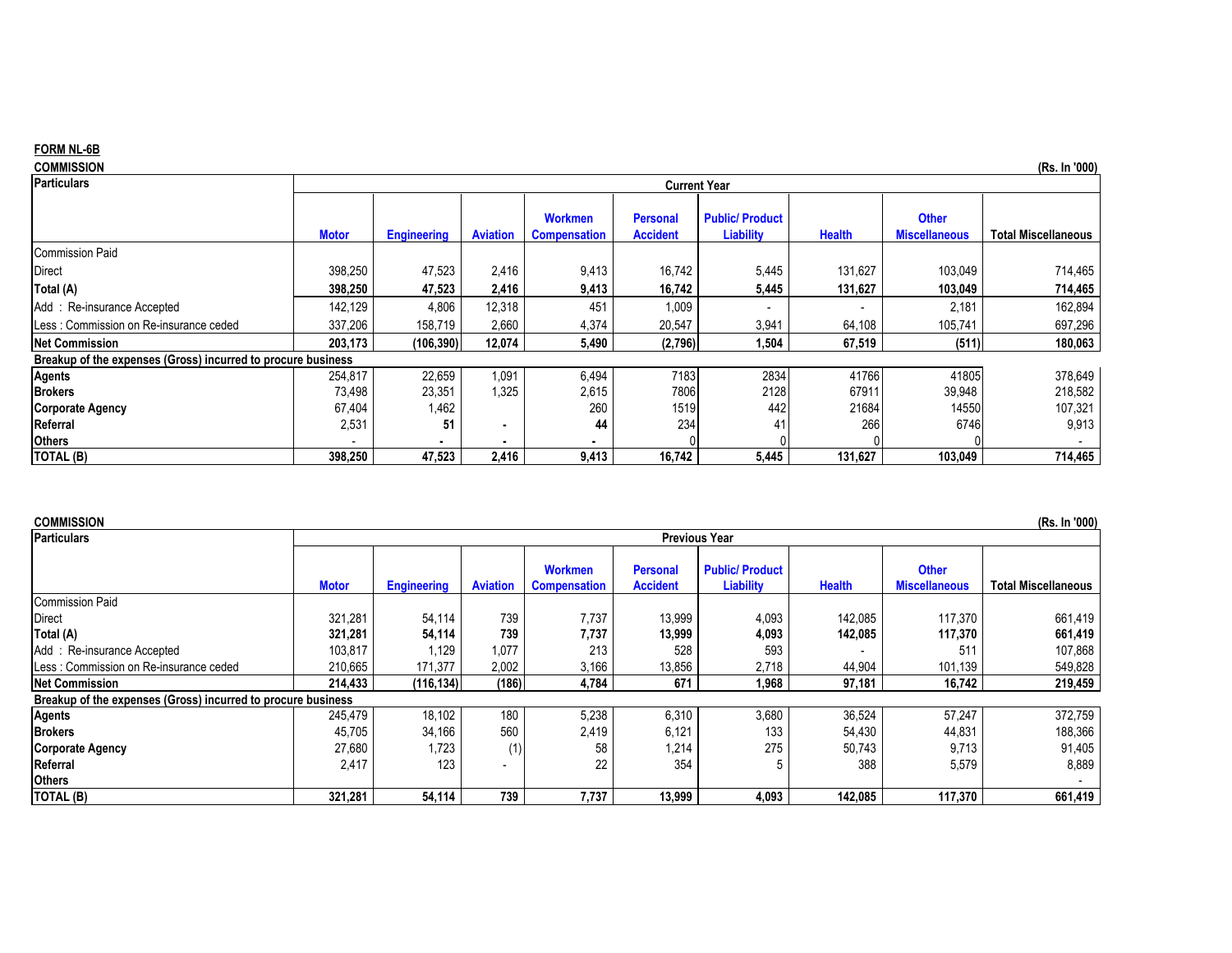#### SCHEDULES FORMING PART OF FINANCIAL STATEMENTS

#### **FORM NL-7B**

#### **OPERATING EXPENSES RELATING TO INSURANCE BUSINESS**

|                                                       | (Rs. In '000) |                    |                 |                                       |                                    |                                           |               |                                      |                            |  |
|-------------------------------------------------------|---------------|--------------------|-----------------|---------------------------------------|------------------------------------|-------------------------------------------|---------------|--------------------------------------|----------------------------|--|
| <b>T</b> Particulars                                  |               |                    |                 |                                       | <b>Current Year</b>                |                                           |               |                                      |                            |  |
|                                                       | <b>Motor</b>  | <b>Engineering</b> | <b>Aviation</b> | <b>Workmen</b><br><b>Compensation</b> | <b>Personal</b><br><b>Accident</b> | <b>Public/Product</b><br><b>Liability</b> | <b>Health</b> | <b>Other</b><br><b>Miscellaneous</b> | <b>Total Miscellaneous</b> |  |
| Employees remuneration and welfare benefits           | 216,839       | 24,845             | 3,079           | 3,090                                 | 7,800                              | 1,959                                     | 44,745        | 35,668                               | 338,025                    |  |
| Travel, Conveyance and vehicle running expenses       | 49,949        | 5,723              | 709             | 712                                   | 1,797                              | 451                                       | 10,308        | 8,217                                | 77,866                     |  |
| Training expenses                                     | 8,774         | 1,005              | 125             | 125                                   | 316                                | 79                                        | 1,811         | 1,443                                | 13,678                     |  |
| Rent. rates and taxes                                 | 62,852        | 7,201              | 893             | 896                                   | 2,261                              | 568                                       | 12,970        | 10,338                               | 97,979                     |  |
| Repairs                                               | 26,502        | 3,036              | 376             | 378                                   | 953                                | 239                                       | 5,469         | 4,360                                | 41,313                     |  |
| Printing and Stationery                               | 27,982        | 3,206              | 397             | 399                                   | 1,007                              | 253                                       | 5,774         | 4,604                                | 43,622                     |  |
| Communication                                         | 28,912        | 3,313              | 411             | 412                                   | 1,040                              | 261                                       | 5,966         | 4,756                                | 45,071                     |  |
| Legal and professional charges                        | 547,798       | 62,765             | 7,780           | 7,806                                 | 19,706                             | 4,950                                     | 113,040       | 90,104                               | 853,949                    |  |
| Auditor's fees, expenses etc.                         |               |                    |                 |                                       |                                    |                                           |               |                                      |                            |  |
| (a) As Auditor                                        | 895           | 105                | 13              | 13                                    | 32                                 | 8                                         | 184           | 145                                  | 1,395                      |  |
| (b) As advisor or in any other capacity in respect of |               |                    |                 |                                       |                                    |                                           |               |                                      |                            |  |
| <b>Taxation matters</b>                               |               |                    |                 |                                       |                                    |                                           |               |                                      |                            |  |
| © In any other capacity                               |               | ۰                  |                 | $\sim$                                |                                    | $\sim$                                    |               |                                      |                            |  |
| Advertisement and publicity                           | 64,099        | 7,344              | 910             | 913                                   | 2,306                              | 579                                       | 13,227        | 10,542                               | 99,920                     |  |
| Interest and Bank charges                             | 10,974        | 1,257              | 156             | 156                                   | 395                                | 99                                        | 2,264         | 1,806                                | 17,107                     |  |
| Others:                                               |               |                    |                 |                                       |                                    |                                           |               |                                      |                            |  |
| <b>Policy Stamps</b>                                  | 2,282         | 262                | 32              | 33                                    | 82                                 | 21                                        | 471           | 375                                  | 3,558                      |  |
| Information & Technology Expenses                     | 26,561        | 3,043              | 377             | 378                                   | 956                                | 240                                       | 5,481         | 4,369                                | 41,405                     |  |
| Electricity & Water Charges                           | 14,365        | 1,646              | 204             | 205                                   | 517                                | 130                                       | 2,964         | 2,363                                | 22,394                     |  |
| Courtesies & Entertainment                            | 7,536         | 863                | 107             | 107                                   | 271                                | 68                                        | 1,555         | 1,240                                | 11,747                     |  |
| Others                                                | 56,850        | 6,514              | 807             | 810                                   | 2,045                              | 514                                       | 11,731        | 9,351                                | 88,622                     |  |
| Depreciation                                          | 38,750        | 4,440              | 550             | 552                                   | 1,394                              | 350                                       | 7,996         | 6,374                                | 60,406                     |  |
| <b>TOTAL</b>                                          | 1,191,920     | 136,568            | 16,926          | 16,985                                | 42,878                             | 10,769                                    | 245,956       | 196,055                              | 1,858,057                  |  |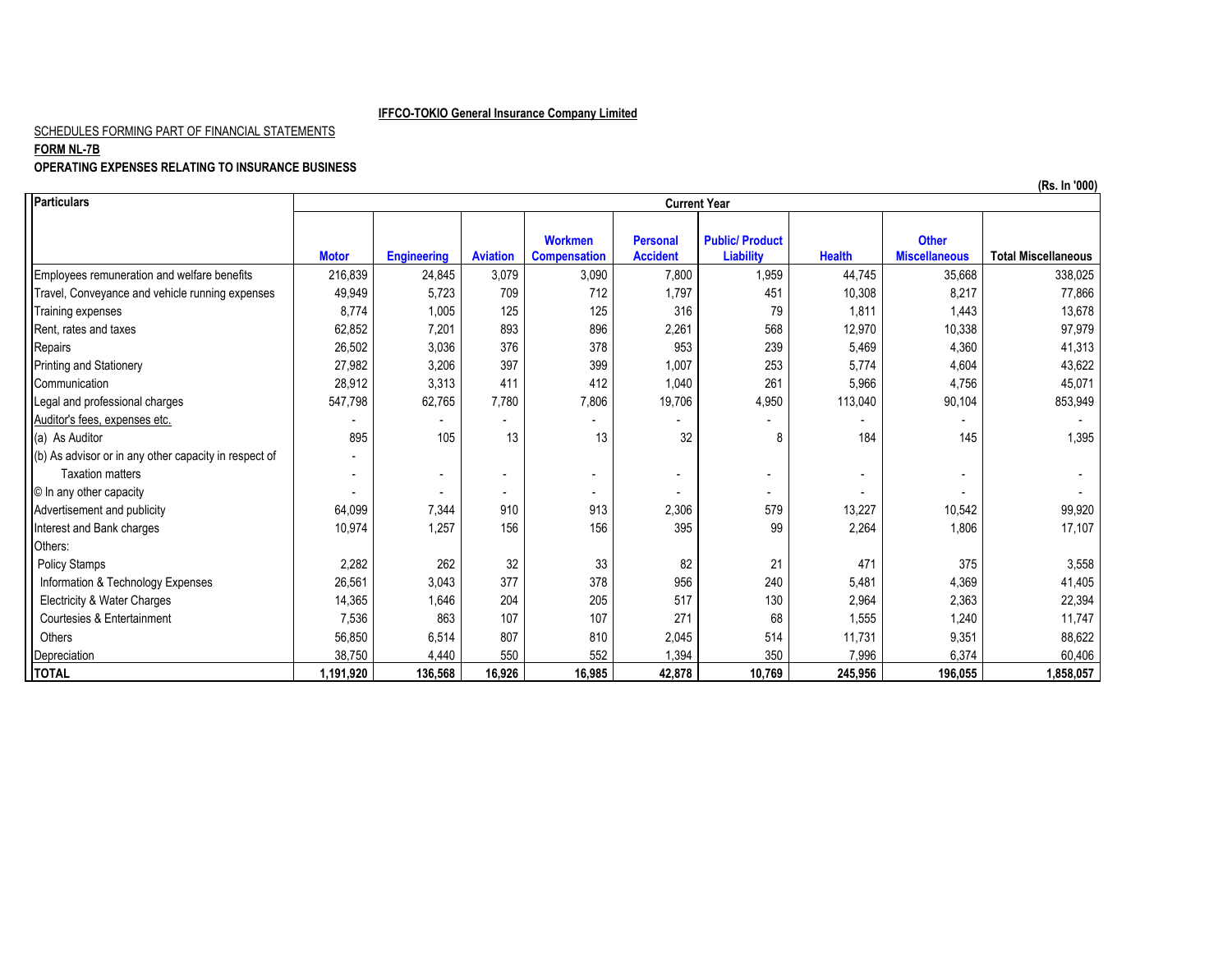#### **OPERATING EXPENSES RELATING TO INSURANCE BUSINESS**

| Particulars                                           |                          |                    |                 |                                       | <b>Previous Year</b>               |                                           |                          |                                      | (13. 111 VVV)              |
|-------------------------------------------------------|--------------------------|--------------------|-----------------|---------------------------------------|------------------------------------|-------------------------------------------|--------------------------|--------------------------------------|----------------------------|
|                                                       | <b>Motor</b>             | <b>Engineering</b> | <b>Aviation</b> | <b>Workmen</b><br><b>Compensation</b> | <b>Personal</b><br><b>Accident</b> | <b>Public/Product</b><br><b>Liability</b> | <b>Health</b>            | <b>Other</b><br><b>Miscellaneous</b> | <b>Total Miscellaneous</b> |
| Employees remuneration and welfare benefits           | 178,706                  | 31,617             | 2,074           | 3,013                                 | 7,295                              | 1,802                                     | 40,820                   | 37,731                               | 303,059                    |
| Travel, Conveyance and vehicle running expenses       | 38,645                   | 6,837              | 448             | 652                                   | 1,578                              | 390                                       | 8,827                    | 8,159                                | 65,536                     |
| Training expenses                                     | 8,618                    | 1,525              | 100             | 145                                   | 352                                | 87                                        | 1,969                    | 1,820                                | 14,615                     |
| Rent, rates and taxes                                 | 41,860                   | 7,406              | 486             | 706                                   | 1,709                              | 422                                       | 9,562                    | 8,838                                | 70,988                     |
| Repairs                                               | 21,048                   | 3,724              | 244             | 355                                   | 859                                | 212                                       | 4,808                    | 4,444                                | 35,694                     |
| Printing and Stationery                               | 23,488                   | 4,156              | 273             | 396                                   | 959                                | 237                                       | 5,365                    | 4,959                                | 39,832                     |
| Communication                                         | 22,122                   | 3,914              | 257             | 373                                   | 903                                | 223                                       | 5,053                    | 4,671                                | 37,515                     |
| Legal and professional charges                        | 364,242                  | 64,443             | 4,227           | 6,142                                 | 14,869                             | 3,674                                     | 83,200                   | 76,905                               | 617,700                    |
| Auditor's fees, expenses etc.                         |                          |                    |                 |                                       |                                    |                                           |                          |                                      |                            |
| (a) As Auditor                                        | 796                      | 141                | 9               | 13                                    | 33                                 | 8                                         | 182                      | 168                                  | 1,351                      |
| (b) As advisor or in any other capacity in respect of |                          |                    |                 |                                       |                                    |                                           |                          |                                      |                            |
| <b>Taxation matters</b>                               | $\overline{\phantom{a}}$ |                    |                 |                                       |                                    |                                           | $\overline{\phantom{a}}$ |                                      |                            |
| Insurance matters                                     | $\overline{\phantom{a}}$ | $\blacksquare$     |                 |                                       |                                    | $\blacksquare$                            | $\overline{\phantom{a}}$ |                                      |                            |
| <b>Management Services</b>                            |                          |                    |                 |                                       |                                    |                                           |                          |                                      |                            |
| © In any other capacity                               |                          |                    |                 |                                       |                                    |                                           |                          |                                      |                            |
| Advertisement and publicity                           | 52,160                   | 9,228              | 605             | 879                                   | 2,129                              | 526                                       | 11,914                   | 11,013                               | 88,455                     |
| Interest and Bank charges                             | 6,741                    | 1,193              | 78              | 114                                   | 275                                | 68                                        | 1,540                    | 1,423                                | 11,432                     |
| Others:                                               |                          |                    |                 |                                       |                                    |                                           |                          |                                      |                            |
| <b>Policy Stamps</b>                                  | 1,131                    | 200                | 13              | 19                                    | 46                                 |                                           | 258                      | 250                                  | 1,918                      |
| Information & Technology Expenses                     | 22,973                   | 4,065              | 267             | 387                                   | 938                                | 232                                       | 5,248                    | 4,851                                | 38,959                     |
| <b>Electricity &amp; Water Charges</b>                | 9,910                    | 1,753              | 115             | 167                                   | 405                                | 100                                       | 2,264                    | 2,092                                | 16,805                     |
| Courtesies & Entertainment                            | 7,134                    | 1,262              | 83              | 120                                   | 291                                | 72                                        | 1,630                    | 1,506                                | 12,098                     |
| Others                                                | 57,133                   | 10,108             | 663             | 963                                   | 2,332                              | 576                                       | 13,050                   | 12,063                               | 96,889                     |
| Depreciation                                          | 33,202                   | 5,874              | 385             | 560                                   | 1,355                              | 335                                       | 7,584                    | 7,010                                | 56,305                     |
| <b>TOTAL</b>                                          | 889,909                  | 157,446            | 10,327          | 15,004                                | 36,328                             | 8,964                                     | 203,274                  | 187,903                              | 1,509,151                  |

**(Rs. In '000)**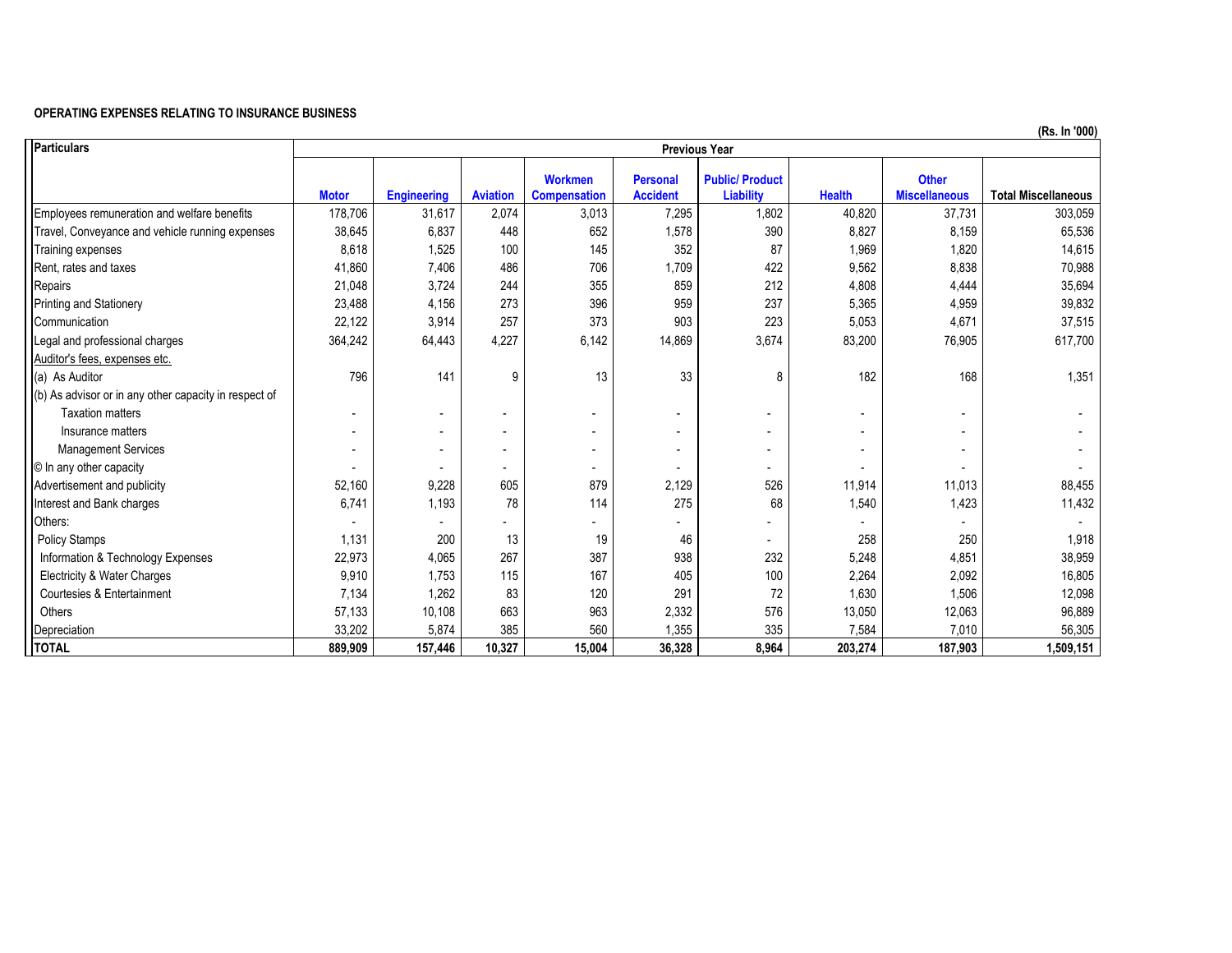### SCHEDULES FORMING PART OF FINANCIAL STATEMENTS

### FORM NL-8-SHARE CAPITAL SCHEDULE

### **SHARE CAPITAL**

| SI <sub>No.</sub> | <b>Particulars</b>                                              | <b>As At 31st MARCH, 2009</b> | As at 31st March, 2008 |
|-------------------|-----------------------------------------------------------------|-------------------------------|------------------------|
| (1)               | (2)                                                             | (3)                           | (4)                    |
|                   | <b>Authorised Capital</b>                                       |                               |                        |
|                   | 400000000 (Previous Year 250000000) Equity Shares of Rs 10 each | 4,000,000                     | 2,500,000              |
| $\overline{2}$    | <b>Issued Capital</b>                                           |                               |                        |
|                   | 247000000 (Previous Year 220000000) Equity Shares of Rs 10 each | 2,470,000                     | 2,200,000              |
| 3                 | <b>Subscribed Capital</b>                                       |                               |                        |
|                   | 247000000 (Previous Year 220000000) Equity Shares of Rs 10 each | 2,470,000                     | 2,200,000              |
| 4                 | Called up Capital                                               |                               |                        |
|                   | 247000000 (Previous Year 220000000) Equity Shares of Rs 10 each | 2,470,000                     | 2,200,000              |
|                   | Less: Calls unpaid                                              |                               |                        |
|                   | Add: Equity Shares forfeited (amount orginally paid up)         |                               |                        |
|                   | Less: Par Value of Equity Shares bought back                    |                               |                        |
|                   | Less: preliminary Expenses                                      |                               |                        |
|                   | Expenses including commission or brokerage on underwriting or   |                               |                        |
|                   | subscription of shares                                          |                               |                        |
|                   | TOTAL                                                           | 2,470,000                     | 2,200,000              |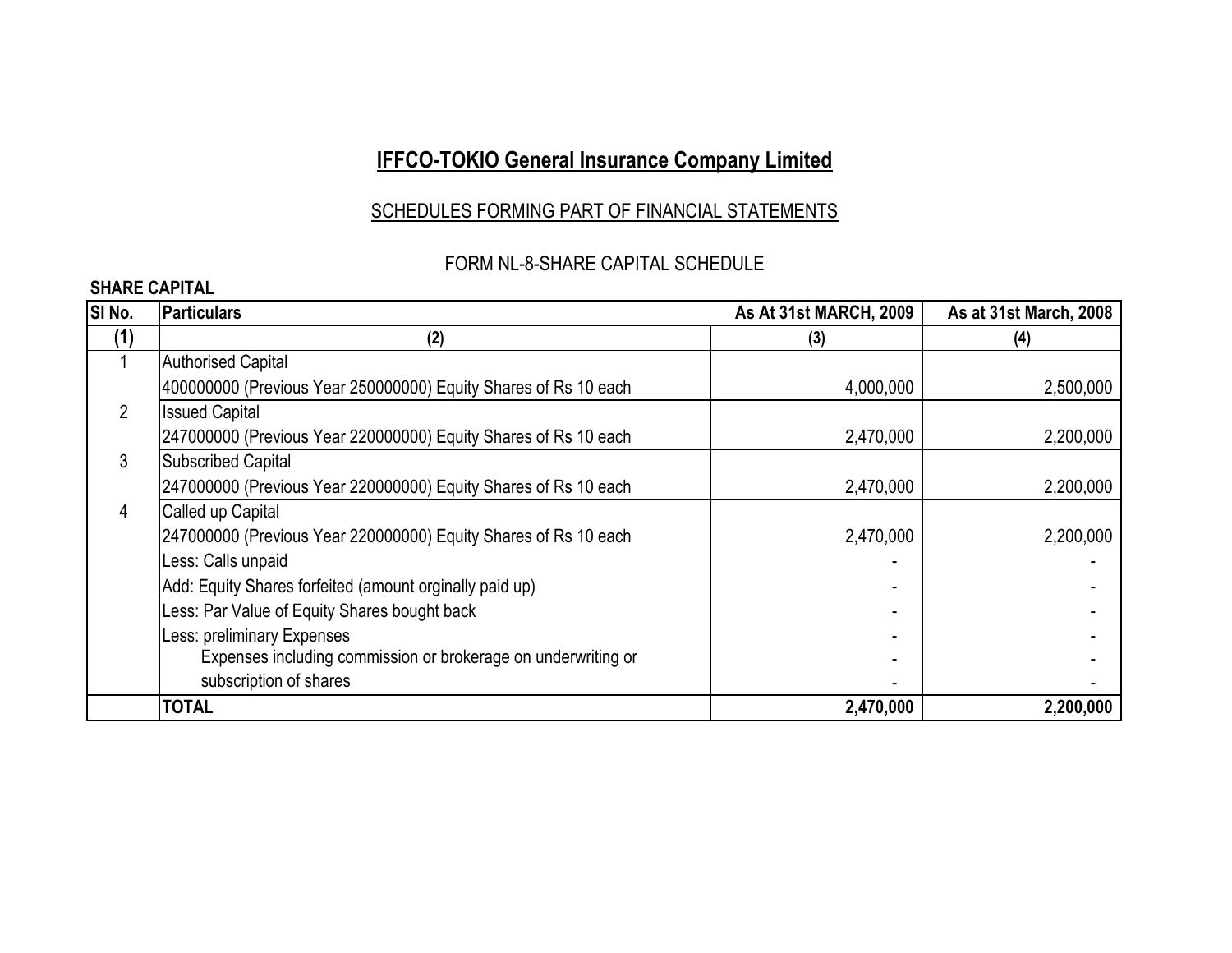### **FORM NL-9-PATTERN OF SHAREHOLDING SCHEDULE**

#### **SHARE CAPITAL PATTERN OF SHAREHOLDING** (As certified by the Management)

|                  | <b>As At 31st March, 2009</b> |              | As at 31st March, 2008  |              |  |
|------------------|-------------------------------|--------------|-------------------------|--------------|--|
|                  | <b>Number of Shares</b>       | % of Holding | <b>Number of Shares</b> | % of Holding |  |
| <b>Promoters</b> |                               |              |                         |              |  |
| Indian           | 182780000                     | 74           | 162800000               |              |  |
| Foreign          | 64220000                      | 26           | 57200000                | 26           |  |
| <b>Others</b>    |                               |              |                         |              |  |
| <b>TOTAL</b>     | 247000000                     | 100          | 220000000               | 100          |  |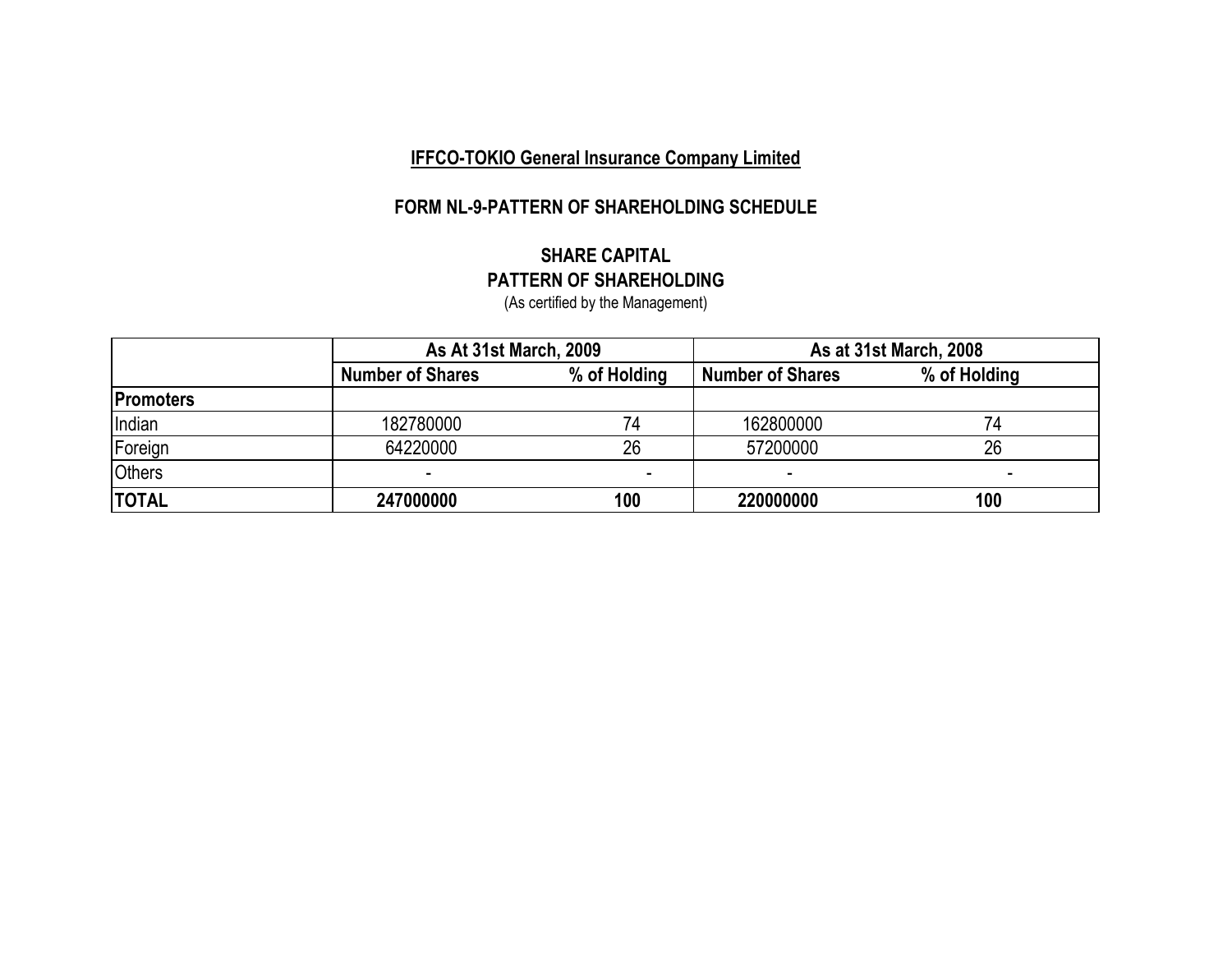## SCHEDULES FORMING PART OF FINANCIAL STATEMENTS **FORM NL-10-RESERVES AND SURPLUS SCHEDULE**

### **RESERVES AND SURPLUS (Rs in '000)**

|            | <b>SI No. Particulars</b>                       | As At 31st March, 2009 | As at 31st March, 2008 |
|------------|-------------------------------------------------|------------------------|------------------------|
| <u>(1)</u> | (2)                                             | (3)                    | (4)                    |
|            | 1 Capital Reserve                               |                        |                        |
|            | 2 Capital Redemption Reserve                    |                        |                        |
|            | 3 Share Premium                                 |                        |                        |
|            | <b>Opening Balance</b>                          | 300,000                | 300,000                |
|            | Additions during the year                       | 1,242,000              |                        |
|            | <b>Closing Balance</b>                          | 1,542,000              | 300,000                |
|            | 4 General Reserve                               |                        |                        |
|            | ILess: Debit balance in Profit and Loss Account |                        |                        |
|            | Less: Amount utilized for Buy Back              |                        |                        |
|            | 5 Catastrophe Reserve                           | 1,166                  | 1,166                  |
|            | 6 Other Reserves (to be specified)              |                        |                        |
|            | 7 Balance of Profit in Profit & Loss account    | 562,901                | 537,874                |
|            | <b>TOTAL</b>                                    | 2,106,067              | 839,040                |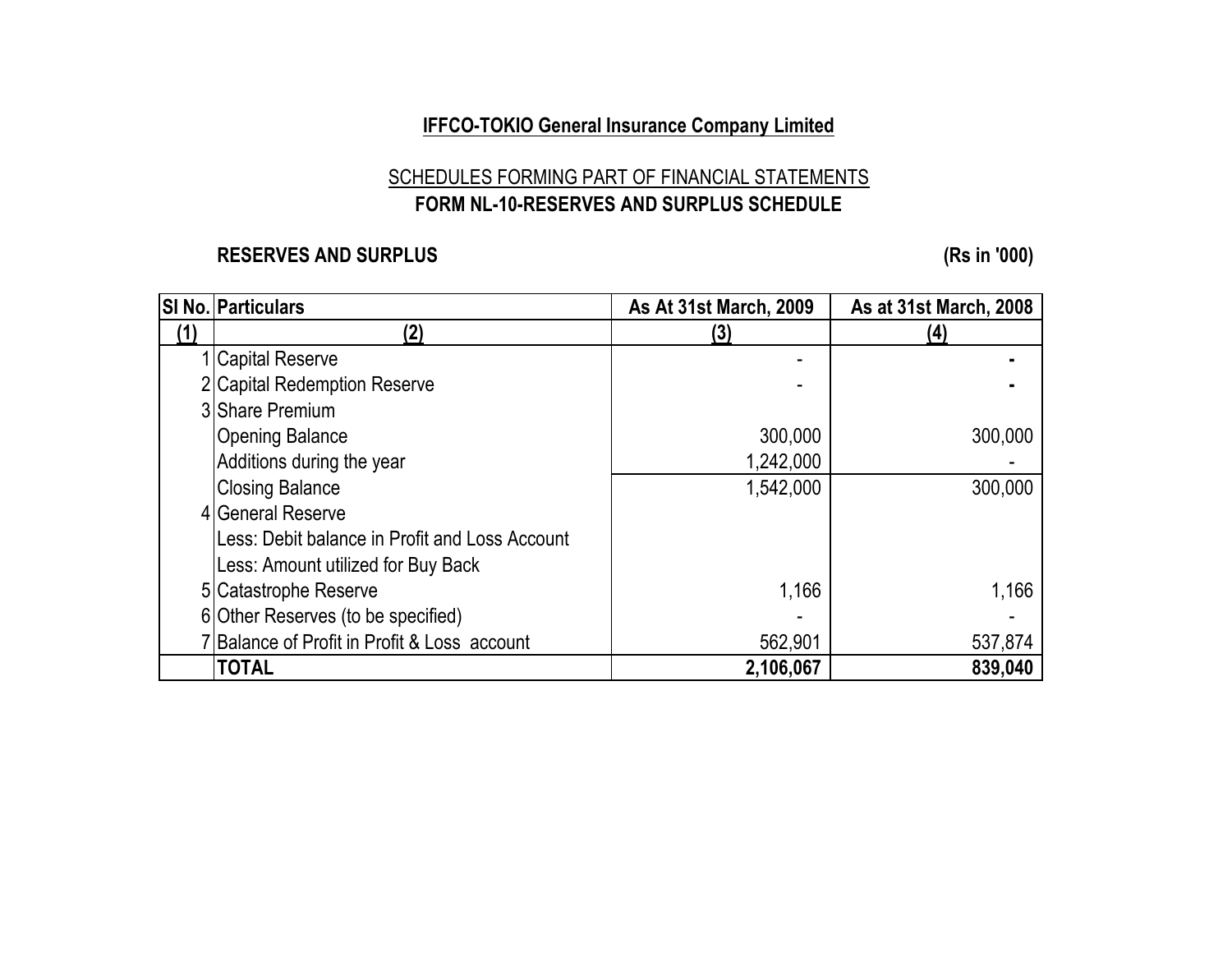## **FORM NL-11-BORROWINGS SCHEDULE**

| <b>BORROWINGS</b>         |                   | (Rs in '000)      |
|---------------------------|-------------------|-------------------|
|                           | As At 31st March, | As at 31st March, |
| <b>SI No. Particulars</b> | 2009              | 2008              |
| 2)                        | (3)               |                   |
| 1 Debentures/Bonds        |                   |                   |
| 2 Banks                   |                   |                   |
| 3 Financial Institutions  |                   |                   |
| <b>Others</b>             |                   |                   |
| <b>TOTAL</b>              |                   |                   |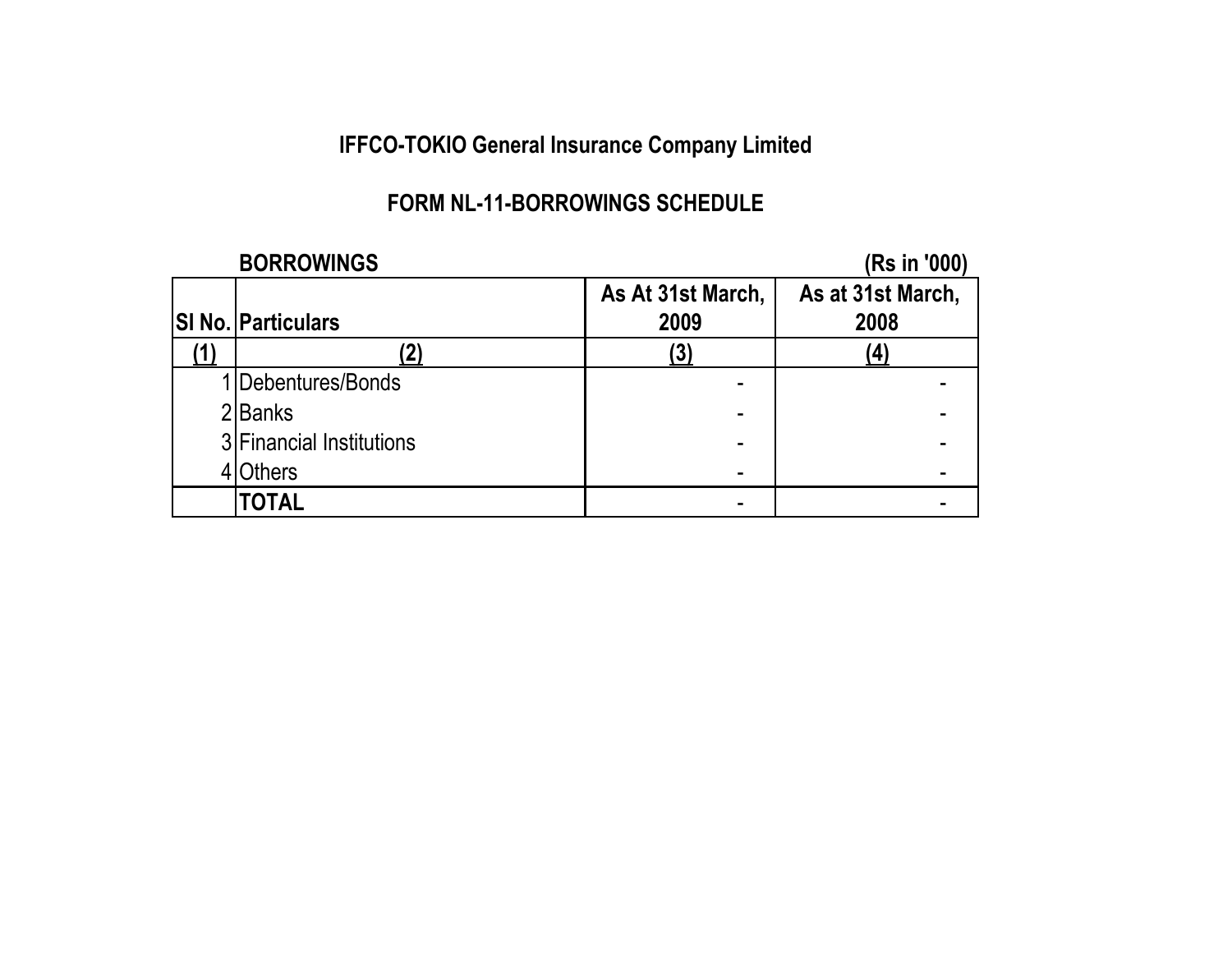#### SCHEDULES FORMING PART OF FINANCIAL STATEMENTS

#### **FORM NL-12-INVESTMENTS SCHEDULE (Rs in '000) INVESTMENTS**

**SI No. Particulars As At 31st March, 2009 As at 31st March, 2008 (1) (2) (3) (4) INVESTMENTS LONG TERM INVESTMENTS** 1 Govt Securities and Govt guaranteed Bonds incl Treasury Bills 3,766,174 3,204,900 (Refer Note 1) 2 Other Approved Securities - - 3 Other Investments (a) Shares (aa)Equity - - (bb)Preference (b) Mutual Funds (c) Derivative Instruments (d) Debenturs/Bonds (Housing) 964,473 704,497 (e) Other Securities (aa) Non Convertible Debentures 10 and 10 and 10 and 10 and 10 and 10 and 10 and 10 and 10 and 10 and 10 and 10 and 10 and 10 and 10 and 10 and 10 and 10 and 10 and 10 and 10 and 10 and 10 and 10 and 10 and 10 and 10 and 1 (f) Subsidiaries  $5.000$  5.000  $5.000$ (g) Investment Properties - Real Estate 4 Investment in Infrastructure and Social Sector 1, 1,629,182 1,629,182 1,629,182 1,299,140 5 Other than approved investments - - **SHORT TERM INVESTMENTS** 1 Govt Securities, Govt guaranteed Bonds incl Treasury Bills - 85,833 2 Other Approved Securities 3 Other Investments (a) Shares (aa)Equity - -  $(bb)$ Preference (b) Mutual Funds (c) Derivative Instruments (d) Debenturs/Bonds (Housing) 295,662 295,662 120,324 (e) Other Securities (f) Subsidiaries (g) Investment Properties - Real Estate 4 Investment in Infrastructure and Social Sector 70,000 10,000 5 Other than approved investments **TOTAL 7,030,491 5,429,694**

1. Government securities include deposits held under Section 7 of Insurance Act 1938 having book value of Rs 108,939 thousand and market value of Rs 114,164 thousand on date of deposit of securities(Previous year book value Rs 109,495 and market value as on date of deposit Rs.108,916 thousand)

2. Aggregate amount of company's investment other than listed equity securities and derivative instruments is Rs 7,025,491 thousand (Previous year Rs 542,694 thousand) Market value of such investments as at 31.03.2009 is Rs. 7,169,593 thousand ( Previous year Rs 5,263,704 thousand)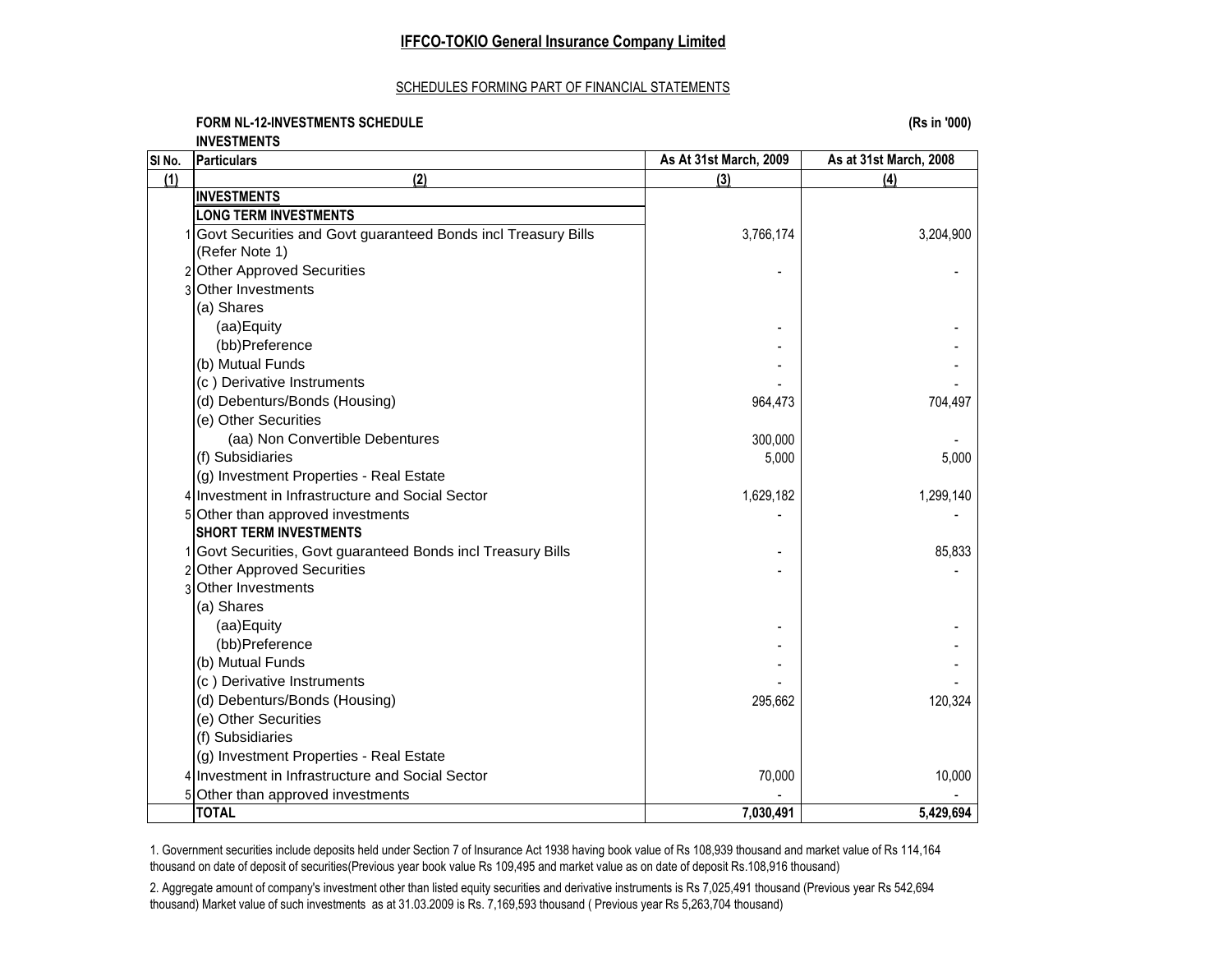#### SCHEDULES FORMING PART OF FINANCIAL STATEMENTS **FORM NL-13-LOANS SCHEDULE**

|     | <b>LOANS</b>                                |                        | (Rs in '000)           |
|-----|---------------------------------------------|------------------------|------------------------|
|     | SI No. Particulars                          | As At 31st March, 2009 | As at 31st March, 2008 |
| (1) | (2)                                         | (3)                    | (4)                    |
|     | Security wise Classification                |                        |                        |
|     | Secured                                     |                        |                        |
|     | (a) On mortgage of property                 |                        |                        |
|     | (aa) In India                               |                        |                        |
|     | (bb) Outside india                          |                        |                        |
|     | (b) On shares, Bonds, Govt Securities, etc. |                        |                        |
|     | (c) others                                  |                        |                        |
|     | Unsecured                                   |                        |                        |
|     | Total                                       |                        |                        |
|     | 2 Borrowerwise Classification               |                        |                        |
|     | (a) Central and State Governments           |                        |                        |
|     | (b) Banks and Financial Institutions        |                        |                        |
|     | (c) Subsidiaries                            |                        |                        |
|     | (d) Industrial Undertakings                 |                        |                        |
|     | (e) Others                                  |                        |                        |
|     | Total                                       |                        |                        |
|     | 3 Performancewise Classification            |                        |                        |
|     | (a) Loans classified as standard            |                        |                        |
|     | (aa) in India                               |                        |                        |
|     | (bb) outside India                          |                        |                        |
|     | (b) Non performing loans less provisions    |                        |                        |
|     | (aa) in India                               |                        |                        |
|     | (bb) outside India                          |                        |                        |
|     | Total                                       |                        |                        |
|     | 4 Maturitywise Classification               |                        |                        |
|     | (a) Short Term                              |                        |                        |
|     | (b) Long Term                               |                        |                        |
|     | <b>TOTAL</b>                                |                        |                        |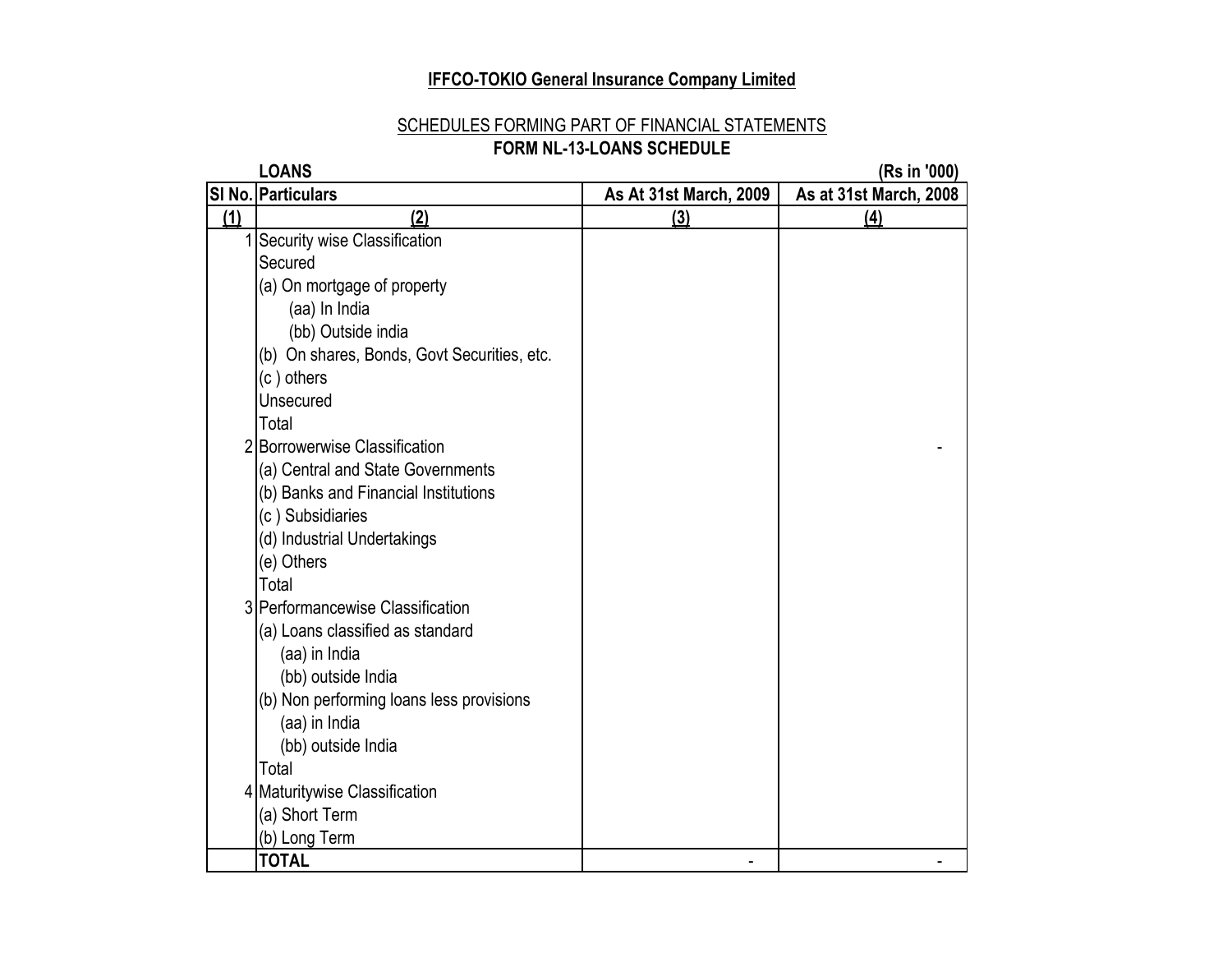### **FORM NL-14-FIXED ASSETS SCHEDULE FIXED ASSETS (Rs in '000)**

| <b>Particulars</b>                                |                                 |                                        | <b>Gross Block</b>                                 |                                  |                             |                 | <b>Depreciation</b>           |                                 |                                  | <b>Net Block</b>                 |
|---------------------------------------------------|---------------------------------|----------------------------------------|----------------------------------------------------|----------------------------------|-----------------------------|-----------------|-------------------------------|---------------------------------|----------------------------------|----------------------------------|
|                                                   | As at 1st<br><b>April, 2008</b> | <b>Additions</b><br>during the<br>year | Sales/<br><b>Adjustments</b><br>during the<br>year | As at 31st<br><b>March, 2009</b> | Up to<br>1st April,<br>2008 | For the<br>year | On sales /<br>adjustment<br>s | Upto 31st<br><b>March, 2009</b> | As at 31st<br><b>March, 2009</b> | As at 31st<br><b>March, 2008</b> |
| Goodwill                                          | ۰.                              | $\blacksquare$                         |                                                    | $\blacksquare$                   | $\blacksquare$              | $\blacksquare$  |                               | $\blacksquare$                  | $\blacksquare$                   | $\blacksquare$                   |
| Intangibles:                                      |                                 |                                        |                                                    |                                  |                             |                 |                               |                                 |                                  |                                  |
| <b>Computer Software</b>                          | 87,863                          | $\overline{\phantom{a}}$               |                                                    | 87,863                           | 79,819                      | 5,749           |                               | 85,568                          | 2,295                            | 8,044                            |
| <b>Land - Freehold</b>                            | ٠                               | ٠                                      |                                                    | Ξ.                               | $\blacksquare$              | $\blacksquare$  |                               |                                 |                                  |                                  |
| <b>Leasehold Property</b>                         | ۰.                              | ۰                                      |                                                    | $\blacksquare$                   |                             | ٠               |                               |                                 | $\blacksquare$                   |                                  |
| <b>Buildings</b>                                  | ٠.                              | ٠.                                     |                                                    | Ξ.                               |                             | $\blacksquare$  |                               |                                 | $\blacksquare$                   |                                  |
| <b>Furniture &amp; Fittings</b>                   | 149,658                         | 17,985                                 |                                                    | 167,643                          | 104,096                     | 27,532          |                               | 131,628                         | 36,015                           | 45,562                           |
| <b>Information Technology</b><br><b>Equipment</b> | 232,462                         | 43,714                                 | 2,686                                              | 273,490                          | 170,742                     | 42,472          | 2,686                         | 210,528                         | 62,962                           | 61,720                           |
| <b>Vehicles</b>                                   | 3,004                           |                                        |                                                    | 3,004                            | 743                         | 285             |                               | 1,028                           | 1,976                            | 2,261                            |
| <b>Office Equipment</b>                           | 34,311                          | 4,073                                  | 326                                                | 38,058                           | 7,326                       | 1,891           | 101                           | 9,116                           | 28,942                           | 26,985                           |
| <b>Others</b>                                     | $\overline{\phantom{0}}$        | $\overline{\phantom{a}}$               |                                                    |                                  |                             |                 |                               |                                 | $\blacksquare$                   |                                  |
|                                                   |                                 |                                        |                                                    |                                  |                             |                 |                               |                                 |                                  |                                  |
| <b>TOTAL</b>                                      | 507,298                         | 65,772                                 | 3,012                                              | 570,058                          | 362,726                     | 77,929          | 2,787                         | 437,868                         | 132,190                          | 144,572                          |
| <b>Work in Progress</b>                           | 1,185                           | 415                                    | 1,185                                              | 415                              |                             |                 |                               |                                 | 415                              | 1,185                            |
| <b>Grand Total</b>                                | 508,483                         | 66,187                                 | 4,197                                              | 570,473                          | 362,726                     | 77,929          | 2,787                         | 437,868                         | 132,605                          | 145,757                          |
| <b>Previous Year</b>                              | 453,279                         | 61,021                                 | 5,817                                              | 508,483                          | 289,028                     | 75,035          | 1,338                         | 362,726                         | 145,757                          | 164,251                          |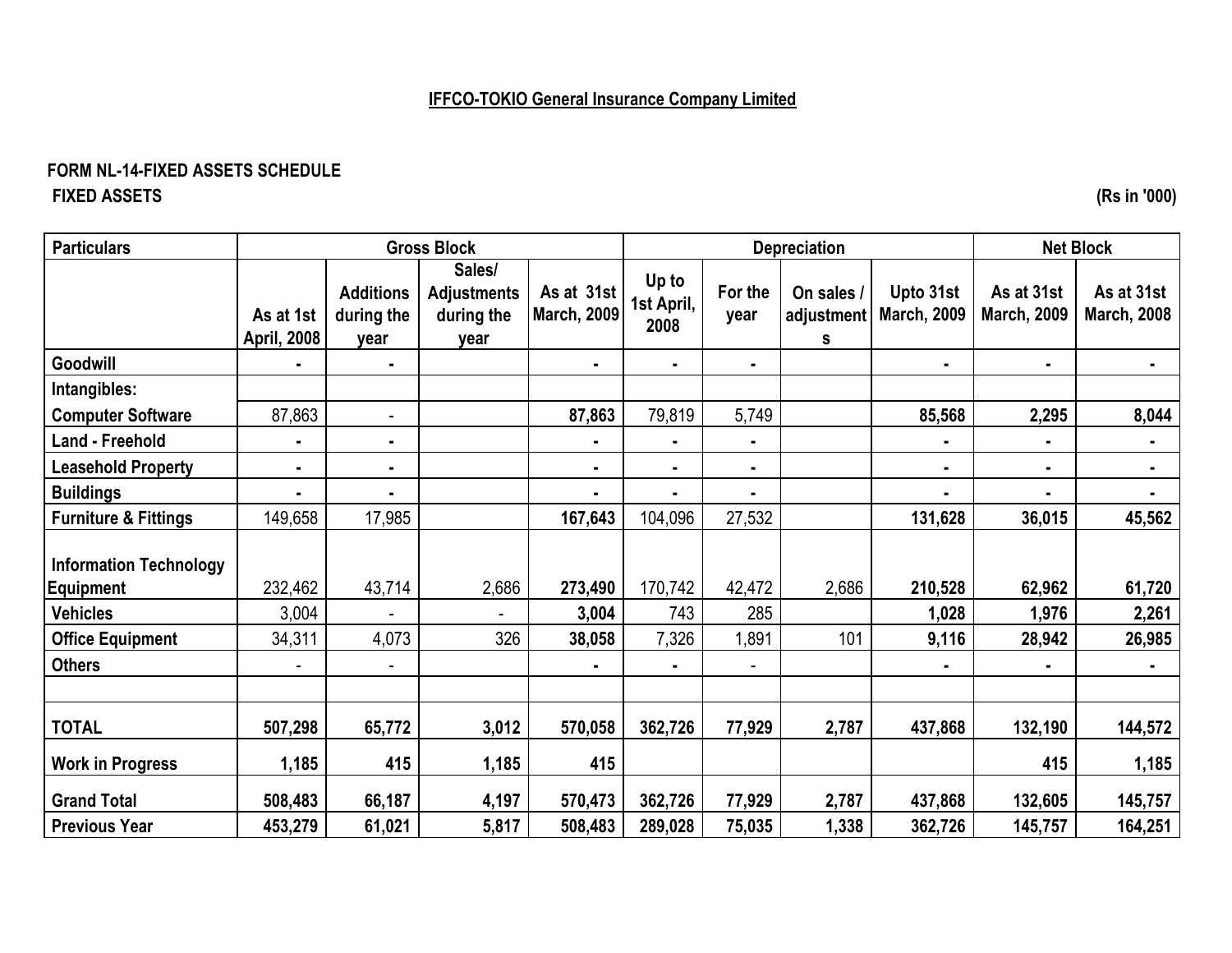### SCHEDULES FORMING PART OF FINANCIAL STATEMENTS

### **FORM NL-15-CASH AND BANK BALANCES SCHEDULE CASH AND BANK BALANCES (Rs in '000)**

|                |                                                             | As At 31st         | As at 31st         |
|----------------|-------------------------------------------------------------|--------------------|--------------------|
|                | <b>SI Nd Particulars</b>                                    | <b>March, 2009</b> | <b>March, 2008</b> |
|                | 2)                                                          | (3)                | (4)                |
|                | Cash (including cheques, drafts and stamps)                 | 84,325             | 6,666              |
| $\overline{2}$ | <b>Bank Balances</b>                                        |                    |                    |
|                | (a) Deposit Accounts                                        |                    |                    |
|                | (aa) Short term (due within 12 months)                      | 3,549,650          | 3,426,700          |
|                | (bb) Others                                                 |                    |                    |
|                | (b) Current Accounts                                        | 220,413            | 334,261            |
|                | (c) Others                                                  |                    |                    |
| 3              | Money at call & short notice                                |                    |                    |
|                | <b>With Banks</b>                                           |                    |                    |
|                | <b>With Other Institutions</b>                              |                    |                    |
| 4              | <b>Others</b>                                               |                    |                    |
|                |                                                             |                    |                    |
|                | <b>TOTAL</b>                                                | 3,854,388          | 3,767,627          |
|                | Balances with non-scheduled banks included in 2 and 3 above |                    |                    |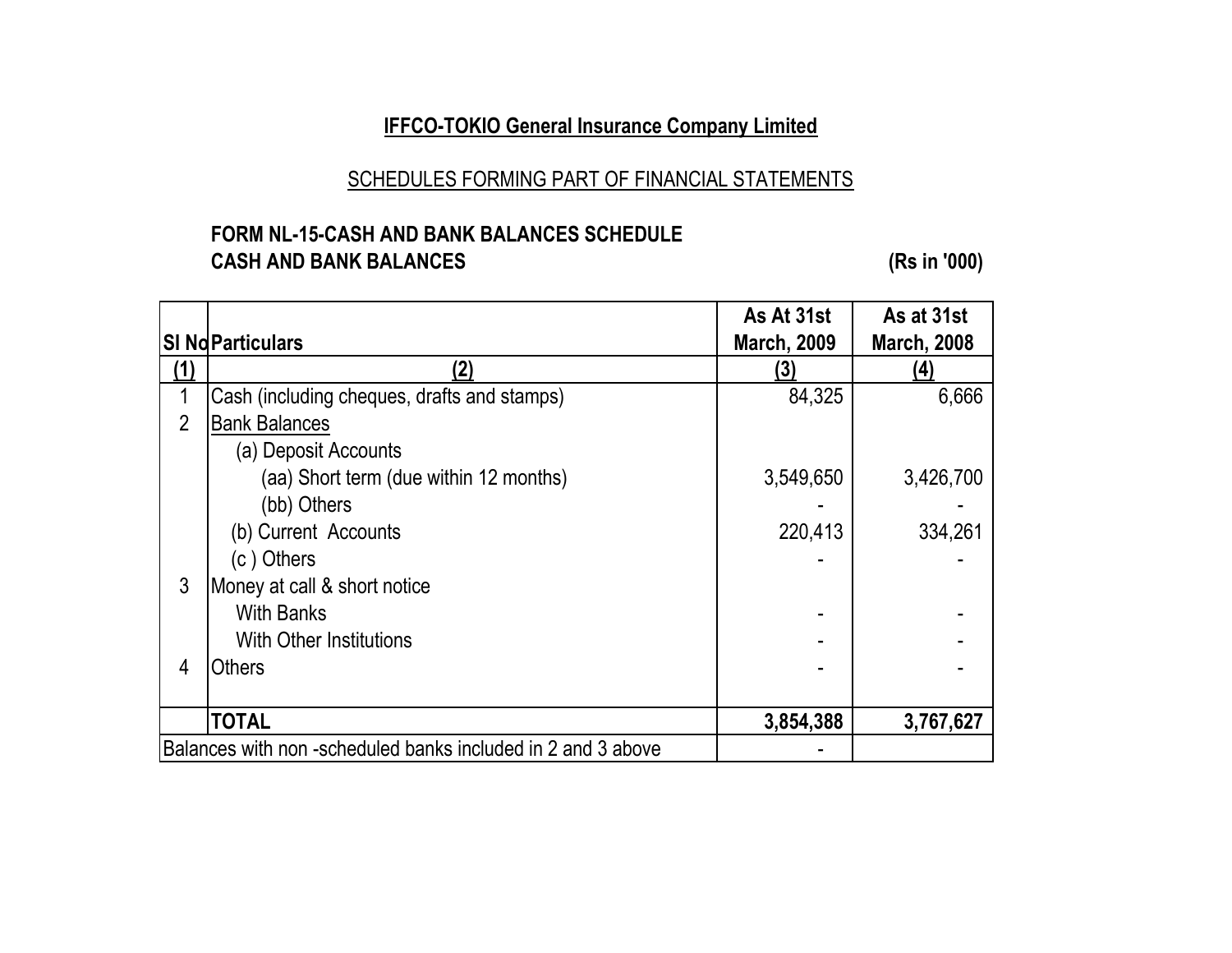## **FORM NL-16-ADVANCES AND OTHER ASSETS SCHEDULE**

|                | <b>ADVANCES AND OTHER ASSETS</b>                                                 |                    | (Rs in '000)       |
|----------------|----------------------------------------------------------------------------------|--------------------|--------------------|
|                |                                                                                  | As At 31st         | As at 31st         |
|                | SI No. Particulars                                                               | <b>March, 2009</b> | <b>March, 2008</b> |
| (1)            | (2)                                                                              | (3)                | (4)                |
|                | <b>ADVANCES</b>                                                                  |                    |                    |
| 1              | <b>Reserve Deposit with ceding Companies</b>                                     |                    |                    |
| $\overline{2}$ | <b>Application Money for Investments</b>                                         |                    |                    |
| 3              | Prepayments                                                                      | 18,314             | 16,633             |
| 4              | Advance to Directors / Officers                                                  |                    |                    |
| 5              | Advance Tax Paid and Tax Deducted at source (Net of provision for taxation)      | 25,895             | 20,908             |
| 6              | <b>MAT Credit Entitlement</b>                                                    | 7,692              |                    |
| 7              | Deposit towards Rent                                                             | 50,460             | 36,942             |
| 8              | <b>Service Tax Recoverable</b>                                                   | 172,488            | 6,354              |
| 9              | <b>Others</b>                                                                    | 74,582             | 79,821             |
|                | TOTAL (A)                                                                        | 349,431            | 160,658            |
|                | <b>OTHER ASSETS</b>                                                              |                    |                    |
| 1              | Income accrued on Investments / FDRs                                             | 365,016            | 262,154            |
| $\overline{2}$ | <b>Outstanding Premiums</b>                                                      | 152,196            | 10,721             |
| 3              | Agents' balances                                                                 |                    |                    |
| 4              | Foreign Agencies Balances                                                        |                    |                    |
| 5              | Due from other entities carrying on insurance business (including reinsurers)    | 3,980,638          | 1,880,724          |
| 6              | Due from Subsidiaries/holding                                                    | 29,105             | 22,101             |
| $\overline{7}$ | Deposit with Reserve Bank of India{Pursuant to section 7 of Insurance Act, 1938) |                    |                    |
| 8              | <b>Others</b>                                                                    |                    |                    |
|                |                                                                                  |                    |                    |
|                | <b>TOTAL (B)</b>                                                                 | 4,526,955          | 2,175,700          |
|                | TOTAL (A+B)                                                                      | 4,876,386          | 2,336,358          |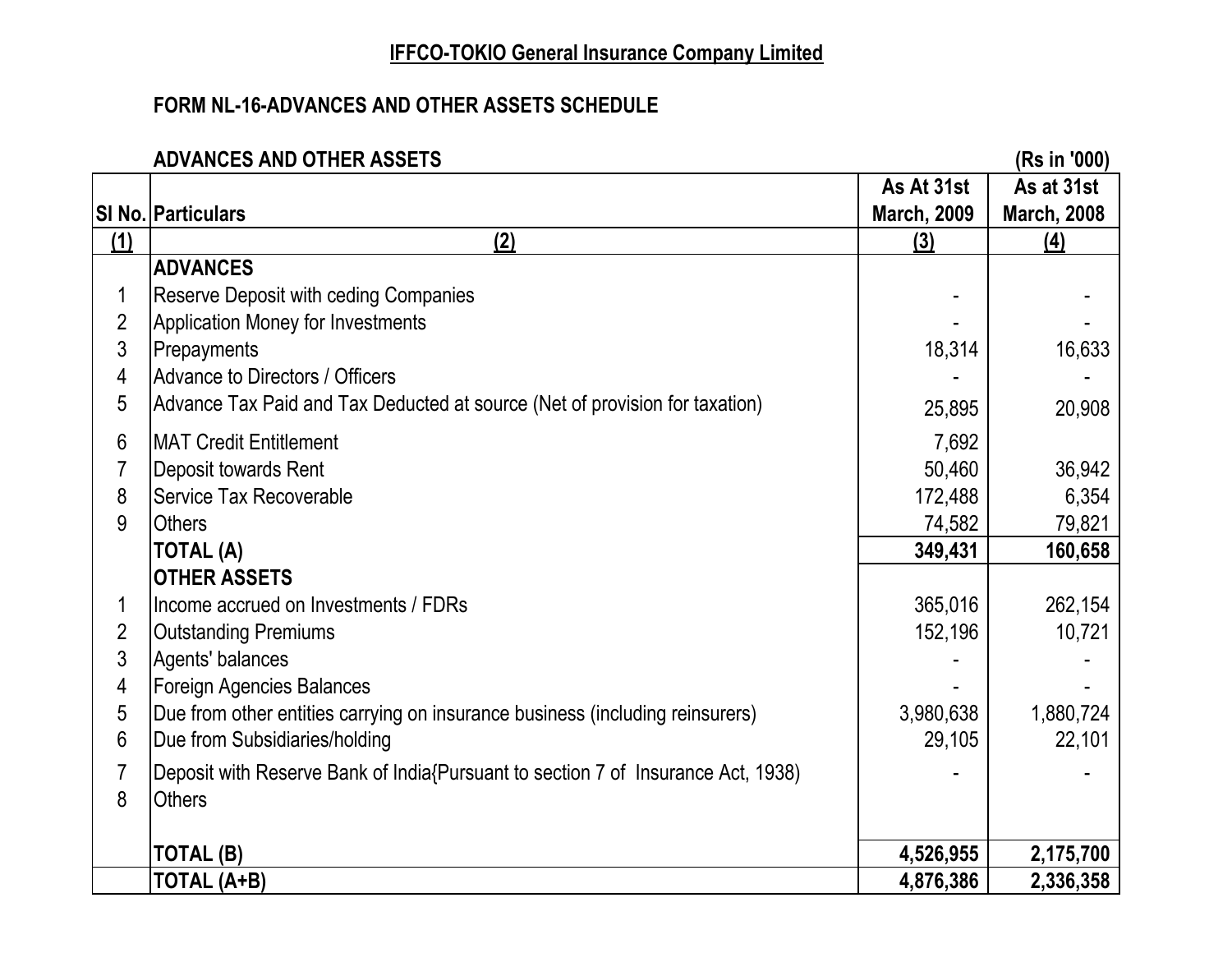### SCHEDULES FORMING PART OF FINANCIAL STATEMENTS

## **FORM NL-17-CURRENT LIABILITIES SCHEDULE**

### **CURRENT LIABILITIES (Rs in '000) SI No. Particulars As At 31st March, 2009 As at 31st March, 2008 (1) (2) (3) (4)** 1 Agents Balances 102,564 80,666 2 Balances due to other insurance companies (including reinsurers) 1 332,725 | 482,413 3 Deposits held on reinsurances ceded 4 Premiums received in advance 1 and 520,637 386,775 5 Unallocated Premium 6 Sundry Creditors 205,376 216,908 7 | Due to subsidiaries/holding company 8 Claims outstanding 6.6 and 5,355,047 3,351,267 9 **Due to Officers / Directors** 10 | Deposit Premium 214,162 11 Employee Benefits **11 Contract 2018** 53,792 42,454 **TOTAL 6,897,587 4,774,645**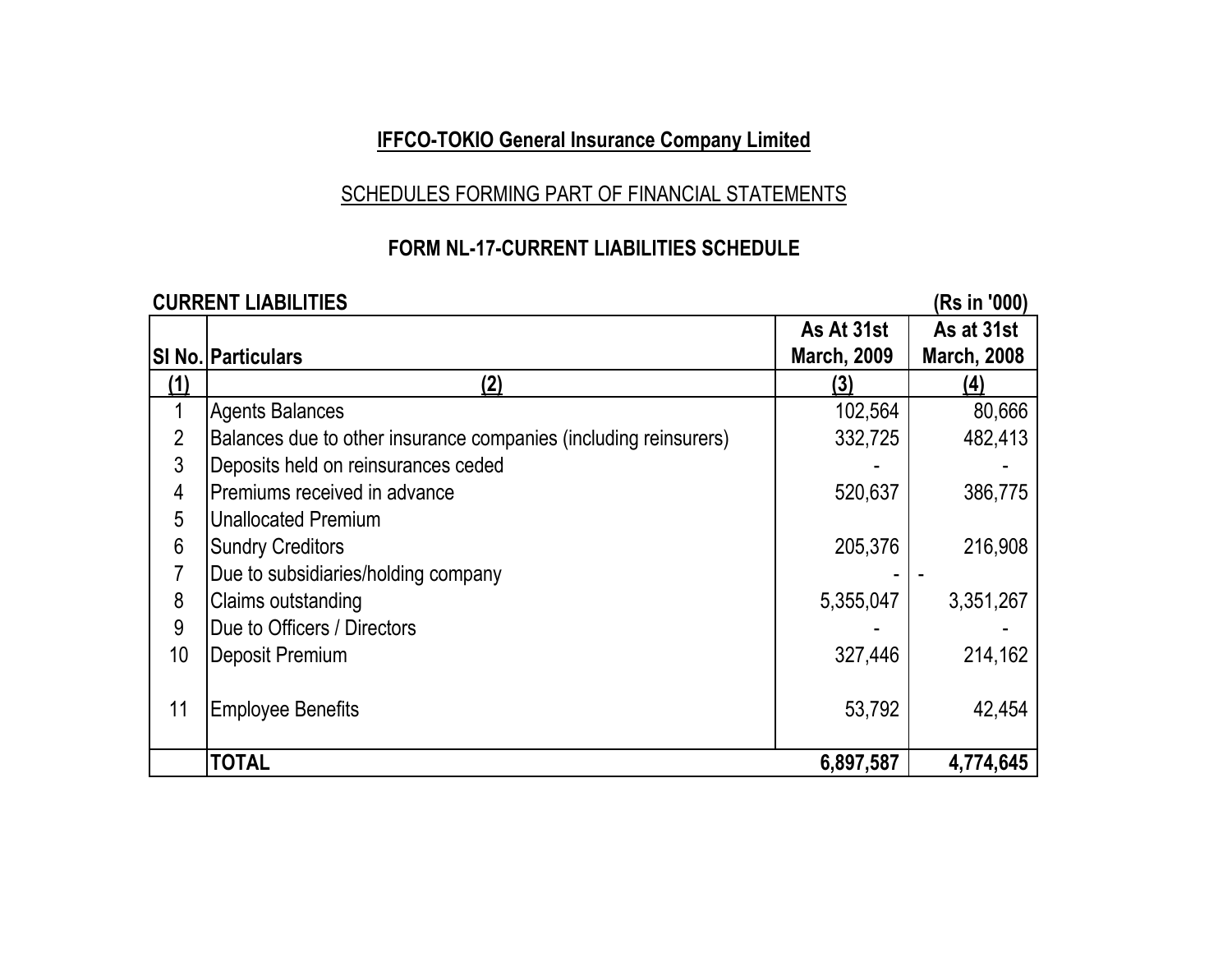## SCHEDULES FORMING PART OF FINANCIAL STATEMENTS

## **FORM NL-18-PROVISIONS SCHEDULE**

|   | <b>PROVISIONS</b>                                                 |                                  | (Rs in '000)                     |
|---|-------------------------------------------------------------------|----------------------------------|----------------------------------|
|   | <b>SI No. Particulars</b>                                         | As At 31st<br><b>March, 2009</b> | As at 31st<br><b>March, 2008</b> |
|   | (2)                                                               | (3)                              | (4)                              |
|   | <b>Reserve for Unexpired Risk</b>                                 | 4,478,916                        | 3,951,451                        |
|   | For taxation (less advance tax paid and taxes deducted at source) |                                  |                                  |
| 3 | <b>For Proposed Dividends</b>                                     |                                  |                                  |
| 4 | <b>IFor Dividend Distribution Tax</b>                             |                                  |                                  |
|   |                                                                   |                                  |                                  |
|   | TOTAL                                                             | 4,478,916                        | 3,951,451                        |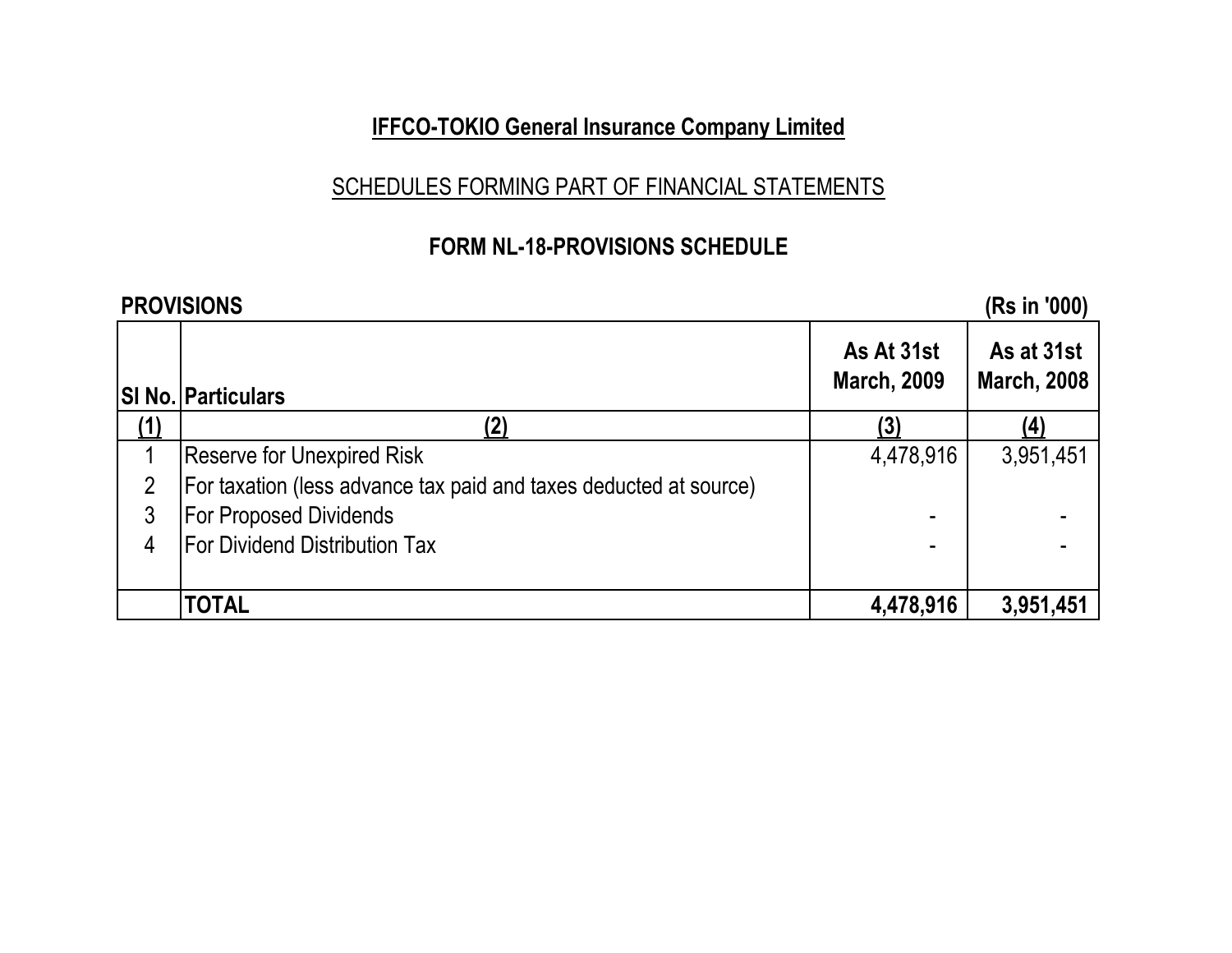## **FORM NL-19-MISCELLANEOUS EXPENDITURE SCHEDULE**

## **MISCELLANEOUS EXPENDITURE ` (Rs in '000)**

**(To the extent not written off or adjusted)**

|     | <b>SI No. Particulars</b>                        | As At 31st March, 2009 | <b>As at 31st March, 2008</b> |
|-----|--------------------------------------------------|------------------------|-------------------------------|
| 14' |                                                  |                        | (4                            |
|     | 1 Discount allowed in issue of shares/debentures |                        |                               |
|     | 2 Others                                         |                        |                               |
|     | <b>'TOTAL</b>                                    | $\blacksquare$         |                               |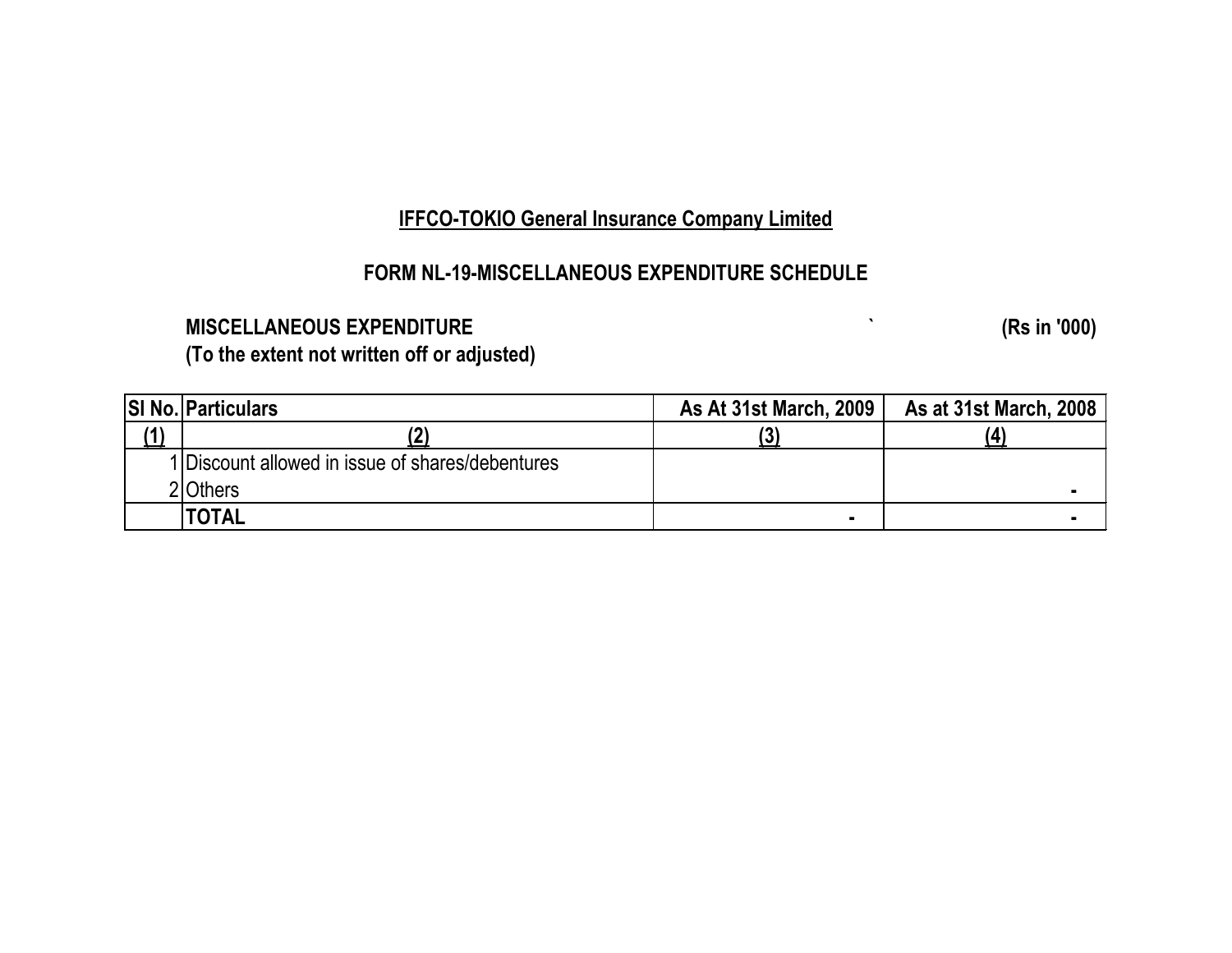#### **IFFCO-TOKIO GENERAL INSURANCE COMPANY LIMITED**

#### **Registration No. 106 dated 4.12.2000**

#### **FORM NL-20-RECEIPTS AND PAYMENTS SCHEDULE**

#### **RECEIPTS AND PAYMENTS ACCOUNT FOR THE YEAR ENDED 31st MARCH 2009**

 **Rs in '000 CASH FLOWS FROM OPERATING ACTIVITIES:** Premium received from policyholders, including advance receipts  $16,076,469$  | 16,076,469 | 13,224,057 Other receipts 4,247 5,115 Payments to the re-insurers, net of commissions and claims (3,188,490) (3,188,490) (1,534,771) Payments to co-insurers, net of claims recovery 131,272 (307,918) Payments of claims (6,159,192) Payments of commission and brokerage (1,000,359) (1,000,359) Payments of other operating expenses (2,531,891) (2,531,891) Preliminary and pre-operative expenses Deposits, advances and staff loans (15,283)  $|I|$  Income taxes paid (Net) (134,810) Service tax paid (986,277) (347,117) Other payments Cash Flows before extraordinary items (707,348) and 1,138,306 Cash Flow from extraordinary operations **Net Cash Flow from operating activities (707,348) 1,138,306 CASH FLOW FROMS INVESTING ACTIVITIES:** Purchase of fixed assets (61,221) Proceeds from sale of fixed assets 841 Purchases of investments (2,066,696) (767,156) Loans disbursed Sales of investments 60,000 and 1 and 1 and 1 and 1 and 1 and 1 and 1 and 1 and 1 and 1 and 1 and 1 and 1 and 1 and 1 and 1 and 1 and 1 and 1 and 1 and 1 and 1 and 1 and 1 and 1 and 1 and 1 and 1 and 1 and 1 and 1 and 1 an Repayments received Rents/Interests/Dividends received 965.679 l 708.916 Investments in money market instruments and in liquid mutual funds (Net) Expenses related to investments (3,738) (4,661) **Current Year Previous Year**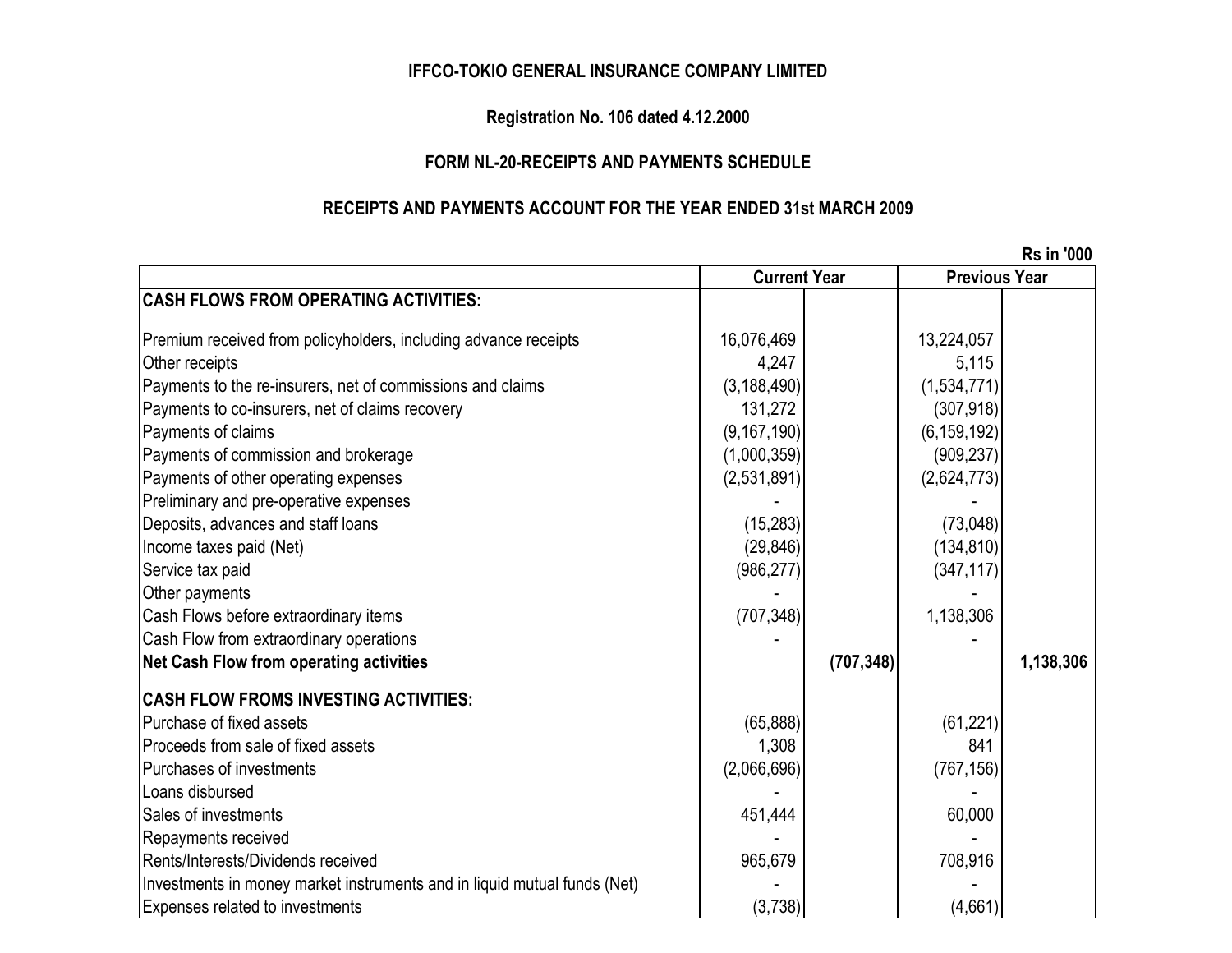| Net Cash Flow from investing activities                            |           | (717, 891) |            | (63, 281)  |
|--------------------------------------------------------------------|-----------|------------|------------|------------|
| <b>CASH FLOWS FROM FINANCING ACTIVITIES</b>                        |           |            |            |            |
| Proceeds from issuance of share capital                            | 1,512,000 |            |            |            |
| Proceeds from borrowing                                            |           |            |            |            |
| Repayments of borrowing                                            |           |            |            |            |
| Interest/dividends paid                                            |           |            | (102, 956) |            |
| Net Cash Flow from financing activities                            |           | 1,512,000  |            | (102, 956) |
| Effect of foreign exchange rates on cash and cash equivalents, net |           |            |            |            |
| Net Increase /(Decrease) in Cash & Cash equivalents                |           | 86,761     |            | 972,069    |
| <b>Cash equivalents at beginning of Year</b>                       |           | 3,767,627  |            | 2,795,559  |
| <b>Cash equivalents at end of Year</b>                             |           | 3,854,388  |            | 3,767,627  |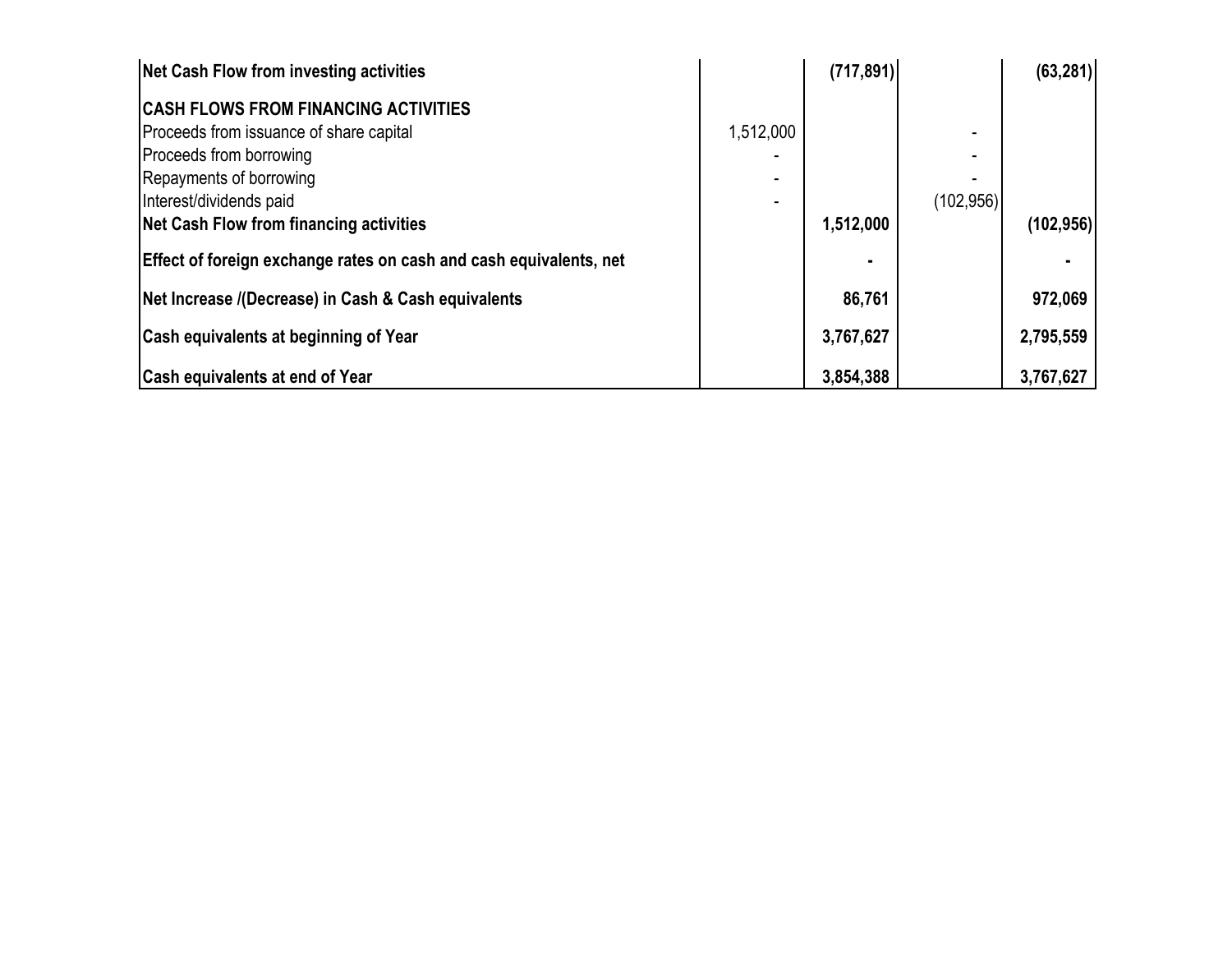#### **IFFCO TOKIO General Insurance Company Limited Registration Number :106 Date of Registration: 4.12.2000**

### **FORM NL-21 STATEMENT OF LIABILITIES**

| <b>Item</b> | <b>Description</b>       | AS AT 31st MARCH, 2009          |                              |                 | <b>Rupees in Lacs</b> |                                 | AS AT 31st MARCH, 2008       |                 |                       |  |
|-------------|--------------------------|---------------------------------|------------------------------|-----------------|-----------------------|---------------------------------|------------------------------|-----------------|-----------------------|--|
| No.         |                          | <b>Reserve for</b>              | <b>Reserve for</b>           | <b>IBNR</b>     |                       | <b>Reserve for</b>              | <b>Reserve for</b>           | <b>IBNR</b>     |                       |  |
|             |                          | <b>Unxpired</b><br><b>Risks</b> | Outstanding<br><b>Claims</b> | <b>Reserves</b> | <b>Total Reserves</b> | <b>Unxpired</b><br><b>Risks</b> | Outstanding<br><b>Claims</b> | <b>Reserves</b> | <b>Total Reserves</b> |  |
| (1)         | (2)                      | (3)                             | (4)                          | (5)             | (6)                   | (7)                             | (8)                          | (9)             | (10)                  |  |
|             | <b>Fire</b>              | 2,824.91                        | 1,885.25                     | 486.34          | 5,196.51              | 3,802.96                        | 2,121.11                     | 179.30          | 6,103.37              |  |
| 2           | <b>Marine</b>            |                                 |                              |                 |                       |                                 |                              |                 |                       |  |
|             | Sub Class:               |                                 |                              |                 |                       |                                 |                              |                 |                       |  |
|             | Marine Cargo             | .988.72                         | 2,018.23                     | 622.32          | 4,629.27              | 1,918.98                        | 1,776.68                     | 579.50          | 4,275.16              |  |
|             | <b>Marine Hull</b>       | 342.88                          | 115.21                       | 163.74          | 621.83                | 552.07                          | 104.43                       | 77.70           | 734.20                |  |
| 3           | Miscellaneous            |                                 |                              |                 |                       |                                 |                              |                 |                       |  |
|             | Sub Class:               |                                 |                              |                 |                       |                                 |                              |                 |                       |  |
|             | Motor                    | 29,368.83                       | 34,447.69                    | 4,648.79        | 68,465.31             | 23,487.92                       | 19,014.57                    | 3,755.40        | 46,257.89             |  |
|             | Engineering              | 1,099.23                        | ,960.73                      | 194.25          | 3,254.21              | 1,206.62                        | 1,137.73                     | 110.10          | 2,454.45              |  |
|             | Aviation                 | 226.37                          | 263.20                       |                 | 489.57                | 27.02                           |                              |                 | 27.02                 |  |
|             | Liabilities              | 290.01                          | 412.75                       | 143.27          | 846.03                | 244.18                          | 43.21                        | 103.90          | 391.29                |  |
|             | <b>Others</b>            | 3,710.13                        | ,626.35                      | 958.64          | 6,295.12              | 3,434.15                        | 755.99                       | 831.90          | 5,022.04              |  |
| 4           | <b>Health Insurance</b>  | 4,938.09                        | 1,323.31                     | 2,280.41        | 8,541.81              | 4,840.61                        | 1,420.05                     | 1,501.10        | 7,761.76              |  |
| 5           | <b>Total Liabilities</b> | 44,789.17                       | 44,052.72                    | 9,497.77        | 98,339.66             | 39,514.51                       | 26,373.77                    | 7,138.90        | 73,027.18             |  |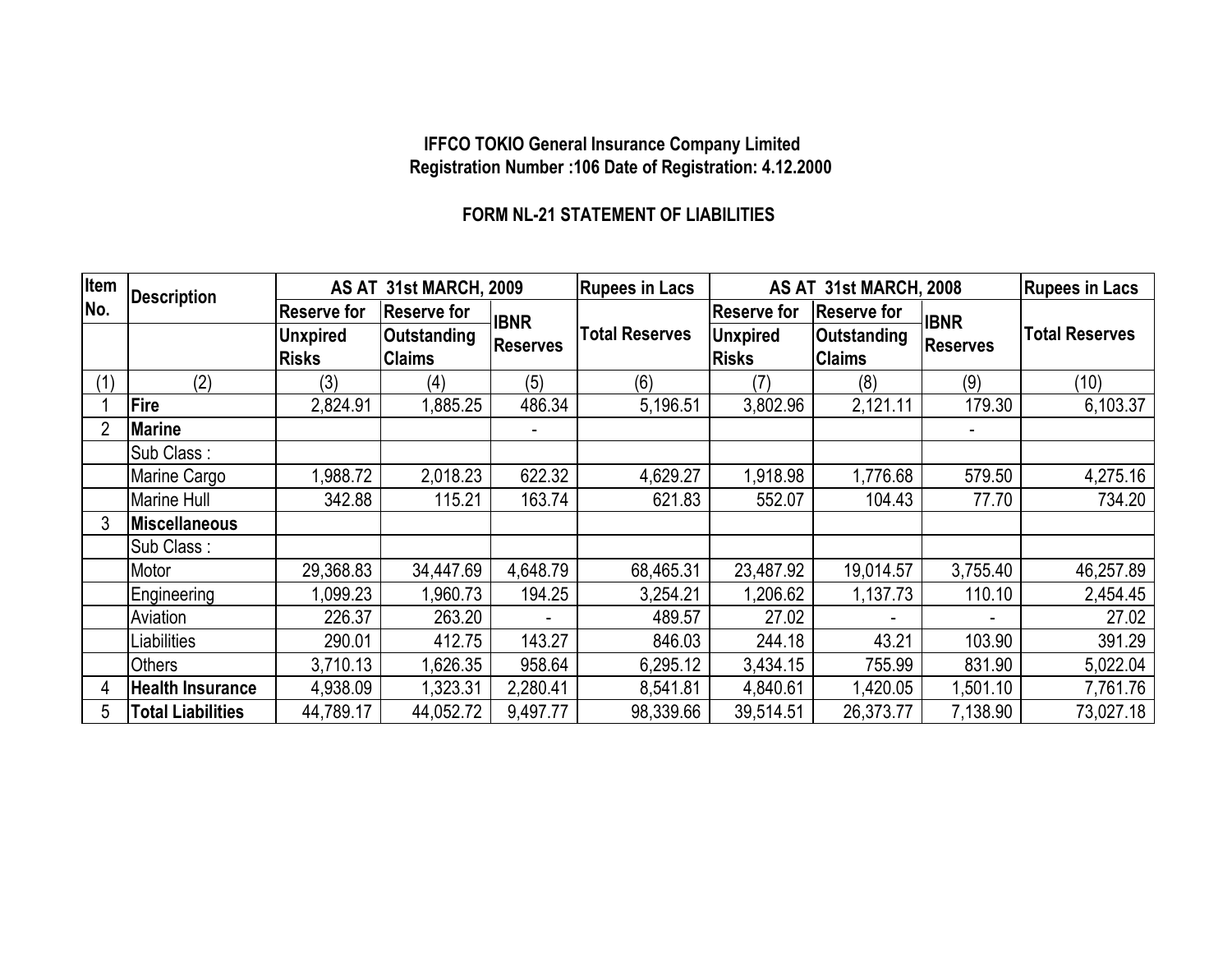**FORM NL-22 Geographical Distribution of Business** 

**IFFCO TOKIO General Insurance Co. Ltd. Date: Date: 2009** 31st March, 2009

#### **GROSS DIRECT PREMIUM UNDERWRITTEN**

**(Rs in Lakhs)**

| <b>STATES</b>         | <b>Fire</b> | <b>Marine</b><br>(Cargo) | <b>Marine</b><br>(Hull)  | <b>Engineeri</b><br>ng | Motor Own<br><b>Damage</b> | <b>Motor Third</b><br><b>Party</b> | <b>Liability</b><br>insurance | <b>Personal</b><br><b>Accident</b> | <b>Medical</b><br><b>Insurance</b> | <b>Overseas</b><br>medical<br><b>Insurance</b> | <b>All Other</b><br><b>Miscellaneou</b><br>s | <b>Grand Total</b> |
|-----------------------|-------------|--------------------------|--------------------------|------------------------|----------------------------|------------------------------------|-------------------------------|------------------------------------|------------------------------------|------------------------------------------------|----------------------------------------------|--------------------|
| ANDHRA PRADESH        | 435.75      | 104.38                   | 3.72                     | 959.23                 | 2,746.31                   | ,258.43                            | 15.67                         | 59.86                              | 3,267.95                           | 99.96                                          | 759.35                                       | 9,710.62           |
| <b>CHHATTISGARH</b>   | 16.93       | 0.28                     | $\overline{\phantom{0}}$ | 3.13                   | 771.14                     | 368.48                             | 0.45                          | 9.73                               | 0.75                               | 0.15                                           | 201.54                                       | ,372.59            |
| <b>GOA</b>            | 34.66       | 7.12                     | 97.18                    | 13.62                  | 417.00                     | 170.30                             | 4.43                          | 10.75                              | 14.77                              | 0.62                                           | 20.54                                        | 791.00             |
| <b>GUJARAT</b>        | 1,088.87    | 509.54                   | (0.62)                   | 380.06                 | 4,892.09                   | 3,030.66                           | 115.94                        | 335.52                             | ,170.30                            | 31.70                                          | 1,062.99                                     | 12,617.04          |
| <b>HARYANA</b>        | 3,528.88    | 415.14                   | 468.41                   | 158.37                 | 5,733.06                   | ,068.34                            | 177.49                        | 934.53                             | 357.04                             | 10.30                                          | 982.33                                       | 13,833.89          |
| KARNATAKA             | 483.49      | 247.46                   | $\blacksquare$           | 95.13                  | 2,092.29                   | ,088.59                            | 573.23                        | 129.03                             | 338.06                             | 6.15                                           | 194.62                                       | 5,248.08           |
| KERALA                | 134.73      | 3.04                     |                          | 32.86                  | 297.60                     | 172.67                             | 1.81                          | 9.88                               | 30.99                              | 1.06                                           | 219.25                                       | 903.89             |
| <b>MADHYA PRADESH</b> | 256.23      | 239.27                   | $\blacksquare$           | 139.25                 | 2,127.11                   | 990.44                             | 9.45                          | 24.67                              | 113.53                             | 5.06                                           | 517.22                                       | 4,422.23           |
| <b>MAHARASTHRA</b>    | 8,471.21    | 2,442.38                 | 2,620.08                 | 3,426.40               | 8,264.31                   | 4,408.80                           | 1,060.01                      | 537.68                             | 5,643.05                           | 96.80                                          | 4,107.57                                     | 41,078.30          |
| <b>ORISSA</b>         | 46.78       | 37.00                    | 0.28                     | 144.12                 | 886.59                     | 403.58                             | 0.06                          | 12.40                              | 16.01                              | 1.71                                           | 52.07                                        | ,600.62            |
| <b>PUNJAB</b>         | 91.11       | 14.79                    | $\sim$                   | 14.93                  | 497.20                     | 250.01                             | 0.91                          | 20.78                              | 18.80                              | 1.32                                           | 149.03                                       | 1,058.88           |
| <b>RAJASTHAN</b>      | 75.78       | 23.65                    |                          | 39.49                  | .900.09                    | ,164.67                            | 3.75                          | 8.21                               | 22.17                              | 1.45                                           | 285.67                                       | 3,524.93           |
| <b>TAMIL NADU</b>     | ,269.07     | 840.48                   | 3.17                     | 406.60                 | 4,108.64                   | 2,036.62                           | 64.07                         | 36.14                              | 151.95                             | 4.51                                           | 302.50                                       | 9,223.74           |
| <b>UTTAR PRADESH</b>  | 730.83      | 318.71                   |                          | 356.05                 | 3,244.65                   | ,193.45                            | 14.31                         | 59.81                              | 115.27                             | 8.34                                           | 544.96                                       | 6,586.37           |
| <b>CHANDIGARH</b>     | 113.87      | 42.21                    |                          | 4.65                   | ,416.80                    | 705.51                             | 2.53                          | 39.64                              | 13.42                              | 2.07                                           | 285.89                                       | 2,626.58           |
| <b>DELHI</b>          | 924.48      | 2,734.00                 | $\sim$                   | 1,247.36               | 6,364.02                   | 2,306.81                           | 288.95                        | 204.12                             | 2,047.16                           | 45.92                                          | ,586.25                                      | 18,749.07          |
| <b>WEST BENGAL</b>    | 825.01      | 191.53                   | 6.43                     | 407.04                 | ,580.38                    | 367.16                             | 52.04                         | 25.06                              | 453.82                             | 6.64                                           | 142.90                                       | 4,058.00           |
| <b>Grand Total</b>    | 19,527.68   | 8,170.99                 | 3,198.65                 | 7,828.30               | 47,339.28                  | 20,984.51                          | 2,385.09                      | 2,457.83                           | 13,775.05                          | 323.75                                         | 11,414.67                                    | 137,405.82         |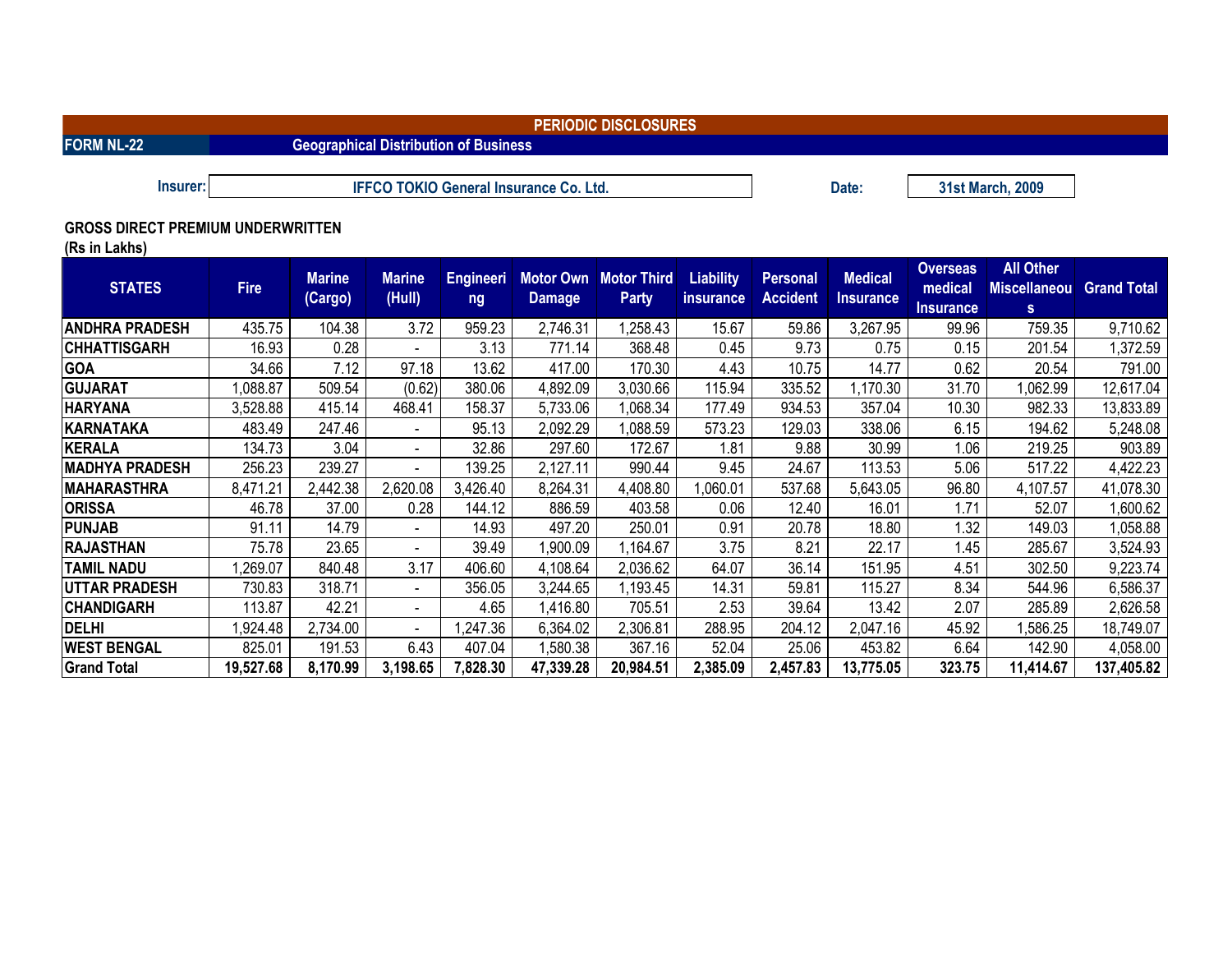**FORM NL-23: Reinsurance Risk Concentration**

**Insurer: Date: IFFCO TOKIO GENERAL INSURANCE CO.LTD. 01/04/2008 TO 31/03/2009**

## *(Rs in Lakhs)*

|       | <b>Reinsurance Risk Concentration</b>                 |                   |                     |                                    |                    |                                                    |  |  |
|-------|-------------------------------------------------------|-------------------|---------------------|------------------------------------|--------------------|----------------------------------------------------|--|--|
| S.No. | <b>Reinsurance Placements</b>                         | No. of            |                     | <b>Premium ceded to reinsurers</b> |                    | <b>Premium ceded to</b>                            |  |  |
|       |                                                       | <b>reinsurers</b> | <b>Proportional</b> | Non-<br>Proportional               | <b>Facultative</b> | reinsurers / Total<br>reinsurance<br>premium ceded |  |  |
|       | No. of Reinsurers with rating of AAA and<br>above     |                   |                     |                                    |                    |                                                    |  |  |
|       | No. of Reinsurers with rating AA but less<br>than AAA | 31                | 3,896               | 988                                | 6,041              | 17.48                                              |  |  |
| 3     | No. of Reinsurers with rating A but less<br>than AA   | 44                | 40,424              | 1,261                              | 6,921              | 77.79                                              |  |  |
| 4     | No. of Reinsurers with rating BBB but less<br>than A  | 11                | 475                 | 262                                | 557                | 2.07                                               |  |  |
| 5     | No. of Reinsurres with rating less than<br><b>BBB</b> |                   |                     |                                    |                    |                                                    |  |  |
| 6     | No.of Indian Reinsurers other than GIC                | 11                |                     |                                    | 1,657              | 2.65                                               |  |  |
|       | Total                                                 | 98                | 44,796              | 2,511                              | 15,179             | 100.00                                             |  |  |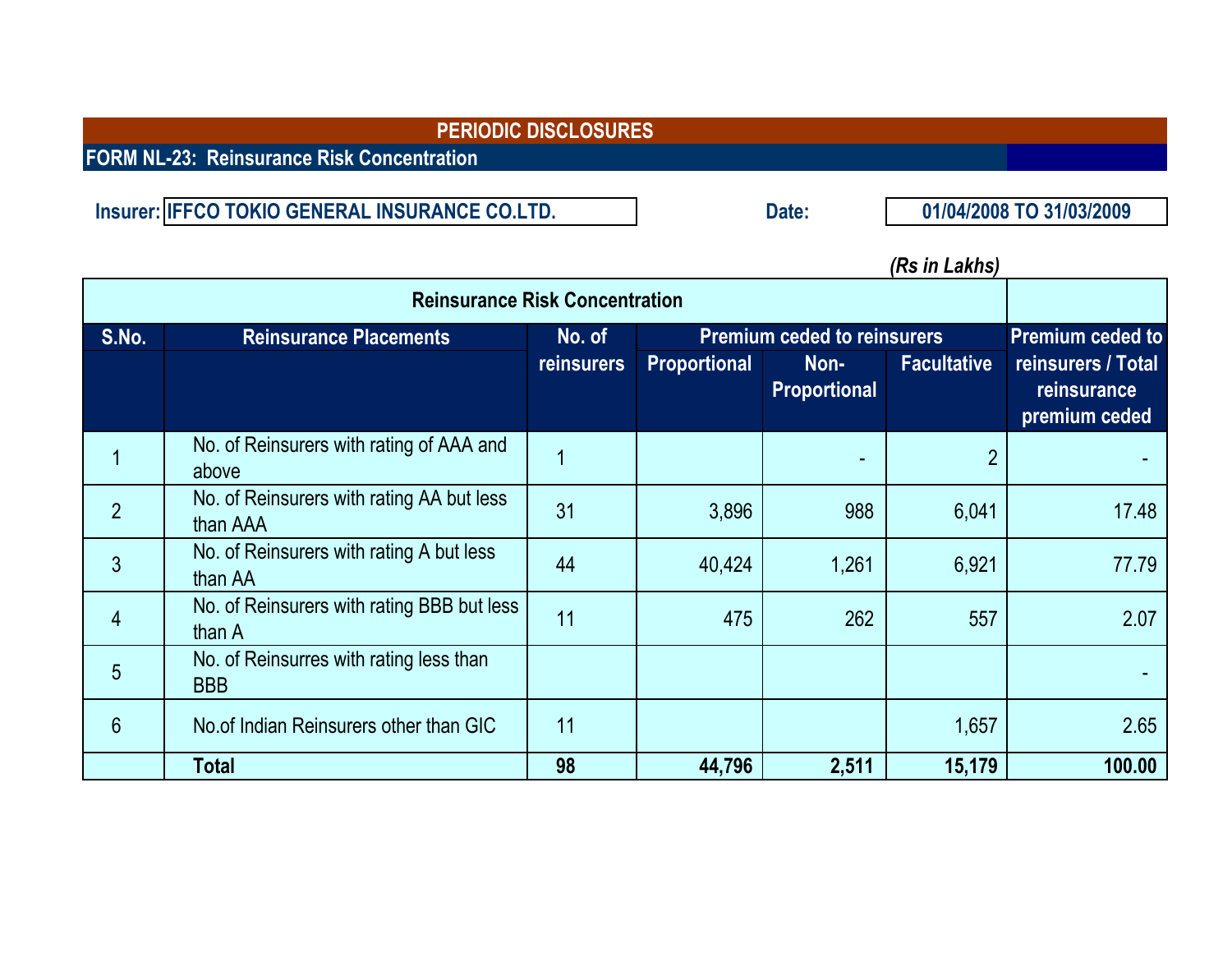**FORM NL-24: Ageing of Claims**

**Insurer: Date: IFFCO TOKIO GENERAL INSURANCE CO. LTD.**

**01/04/2008 to 31/03/2009**

|                | וטווויש ווו טוון         |                |                |                                    |                                       |              |        |           |  |
|----------------|--------------------------|----------------|----------------|------------------------------------|---------------------------------------|--------------|--------|-----------|--|
|                |                          |                |                | <b>Ageing of Claims</b>            |                                       |              |        |           |  |
| SI.No.         | <b>Line of Business</b>  |                |                | <b>Total No. of</b><br>claims paid | <b>Total amount</b><br>of claims paid |              |        |           |  |
|                |                          | 1 month        | $1 - 3$ months | $3 - 6$ months                     | 6 months - 1 year                     | $> 1$ year   |        |           |  |
|                | <b>Fire</b>              | 10             | 224            | 345                                | 580                                   | 525          | 1684   | 20,166.29 |  |
| $\overline{2}$ | <b>Marine Cargo</b>      | 6              | 1559           | 3352                               | 2988                                  | 1255         | 9160   | 8,399.73  |  |
| $\mathbf{3}$   | <b>Marine Hull</b>       |                | $\overline{2}$ | 3                                  | 9                                     | 43           | 58     | 431.78    |  |
| 4              | <b>Engineering</b>       | $\overline{2}$ | 281            | 417                                | 387                                   | 418          | 1505   | 2,778.90  |  |
| 5              | <b>Motor OD</b>          | 4785           | 102056         | 19612                              | 7860                                  | 2885         | 137198 | 22,274.70 |  |
| 6              | <b>Motor TP</b>          | 5              | 167            | 111                                | 448                                   | 3472         | 4203   | 6,875.50  |  |
|                | <b>Health</b>            | 427            | 11398          | 7839                               | 2573                                  | 1440         | 23677  | 15,495.29 |  |
| 8              | <b>Overseas Travel</b>   | 3              | 93             | 104                                | 94                                    | 255          | 549    | 218.96    |  |
|                | <b>Personal Accident</b> |                | $\overline{2}$ | 5 <sup>5</sup>                     | 12                                    | 25           | 45     | 1,708.94  |  |
| 9              |                          |                |                |                                    |                                       |              |        |           |  |
| 10             | Liability                | 3              | 1414           | 2302                               | 1315                                  | 702          | 5736   | 36.25     |  |
| 11             | Crop                     | $\Omega$       | $\theta$       | $\mathbf{0}$                       | 0                                     | $\mathbf{0}$ | 0      |           |  |
| 12             | <b>Miscellaneous</b>     | 30             | 1057           | 1352                               | 897                                   | 346          | 3682   | 4,965.10  |  |

# *(Rs in Lakhs)*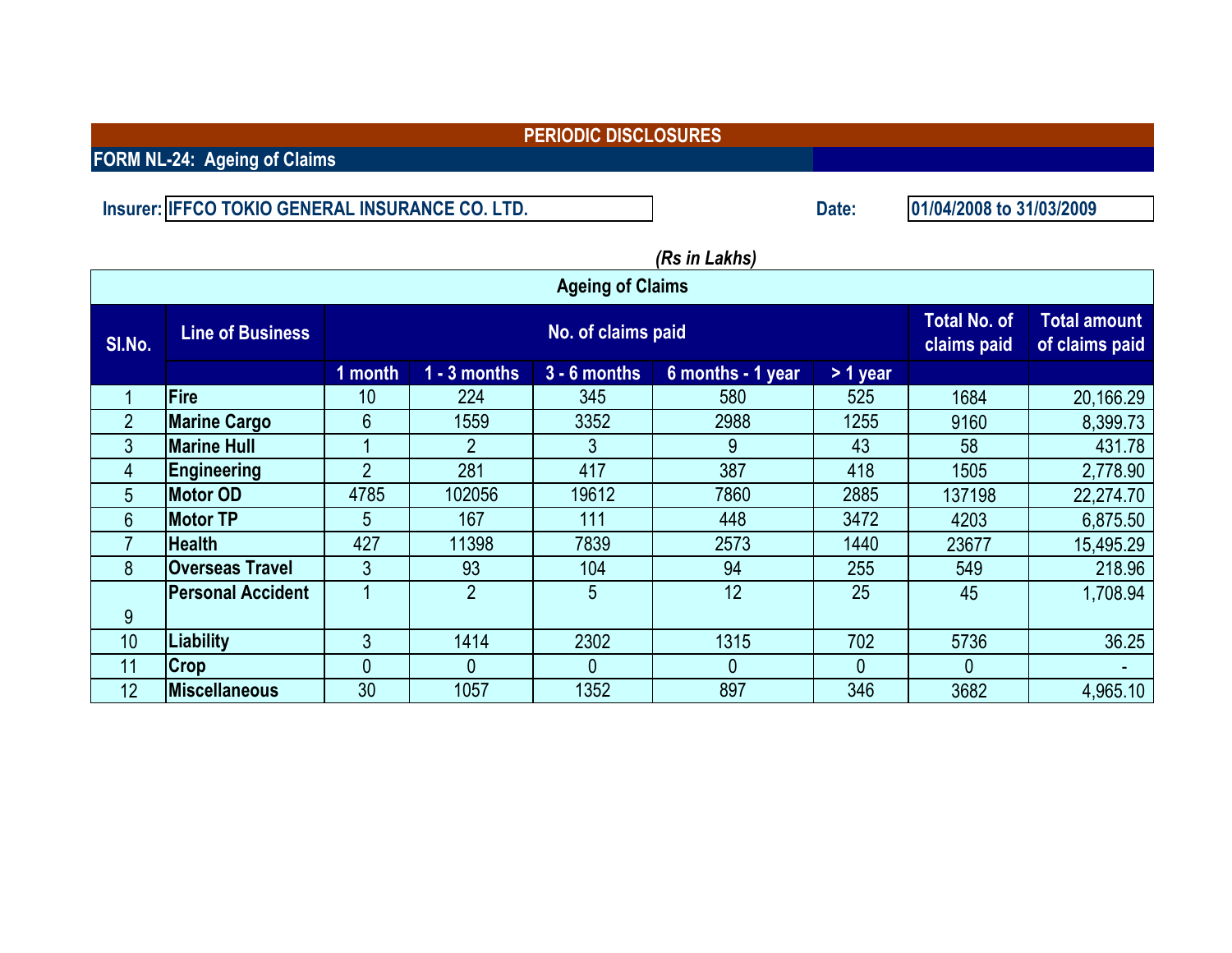**FORM NL-25 : Quarterly claims data for Non-Life**

**Insurer: IFFCO TOKIO General Insurance Co. Ltd**

*No. of claims only*

**SI. No. Claims Experience Fire Cargo Marine Hull Enginee Motor ring OD Motor TP Health Overse as Travel Person al Accide** ity **nt Liabil ity Crop Credit Miscella neous Miscella** Total 1 Claims O/S at the beginning of the period | 446| 1046| 24| 492| 9692| 9744| 1701| 102| 481| 53| 0| | 657| 24438 2 Claims reported during the period | 1847| 9990| 60| 1743| 148084| 8921| 23780| 483| 5693| 84| 0| 12| 4134| 204831 3 Claims Settled during the period | 1540| 8403| 48| 1372| 134082| 4012| 15682| 340| 4929| 21| 0| 5| 3302| 173736 4 Claims Repudiated during the period in the contract of the contract of the contract of the contract of the contract of the contract of t 5 Claims closed during the period | 144| 757| 10| 133| 3119| 191| 7995| 209| 808| 24| 0| 3| 372| 13765 6 Claims O/S at End of the period | 590| 1729| 29| 713| 20373| 14795| 1763| 33| 632| 93| 0| 6| 1157| 41913 Less than 3months 88 | 165 | 2 | 183 | 11219 | 56 | 896 | 6 | 193 | 10 | 0 | 1 | 369 | 13188 3 months to 6 months 82 432 1 149 4253 526 506 5 176 6 6 0 3 299 6438 6months to 1 year | 189| 743| 12| 213| 2965| 2210| 177| 9| 197| 26| 0| 1| 278| 7020 1year and above | 231 | 389 | 14 | 168 | 1935 | 12004 | 184 | 13 | 66 | 51 | 0 | 1 | 211 | 15267

**Date:**

**01/04/2008 to 31/03/2009**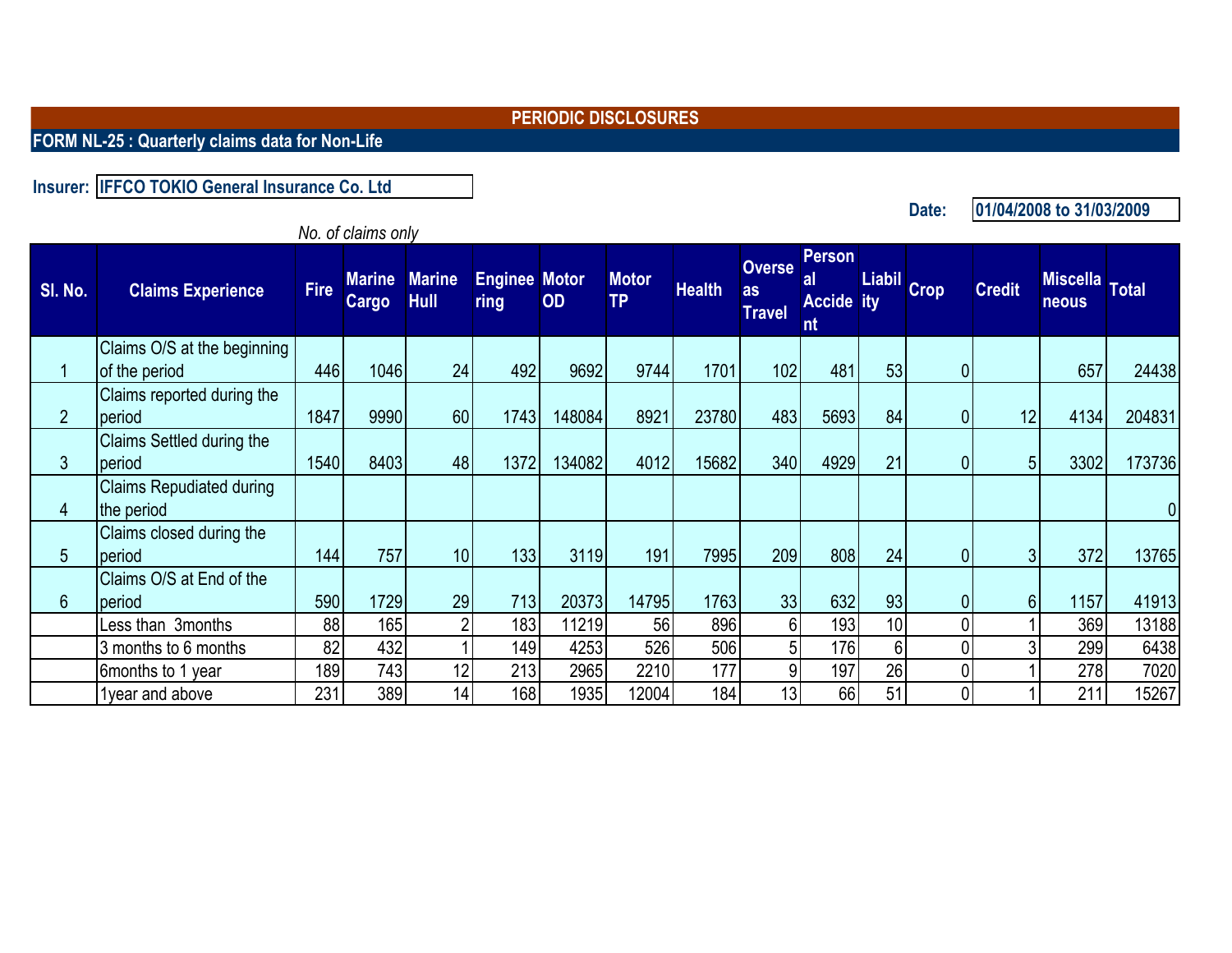### **IFFCO-TOKIO General Insurance Company Limited Registration Number : 106, Date of Registration: 04.12.2000**

#### **Form NL-26-CLAIMS INFORMATION -KG TABLE I**

### **REQUIRED SOLVENCY MARGIN BASED ON NET PREMIUM AND NET INCURRED CLAIM (IN RS. LAKHS) Solvency For the Year ended 31st March 2009**

| <b>Item No</b> | <b>Description (Class</b> | <b>Factors</b> | <b>Gross</b>    | <b>Net</b> | <b>Gross Incurred</b> | Net Incurred  | RSM-1     | <b>RSM-2</b> | <b>RSM</b> |
|----------------|---------------------------|----------------|-----------------|------------|-----------------------|---------------|-----------|--------------|------------|
|                | of business)              |                | <b>Premiums</b> | Premiums   | <b>Claims</b>         | <b>Claims</b> |           |              |            |
|                | Fire                      | 0.50           | 20,900.65       | 5,070.85   | 20,482.43             | 4,414.10      | 2,090.07  | 3,072.36     | 3,072.36   |
|                | <b>Marine</b>             |                |                 |            |                       |               |           |              |            |
| $\overline{2}$ | Marine Cargo              | 0.60           | 8,248.99        | 3,977.43   | 10,070.34             | 4,126.06      | 989.88    | 1,812.66     | 1,812.66   |
| 3              | <b>Marine Hull</b>        | 0.50           | 3,363.70        | 342.88     | 617.78                | 322.35        | 336.37    | 96.70        | 336.37     |
|                | Miscellaneous             |                |                 |            |                       |               |           |              |            |
| 4              | Motor                     | 0.75           | 68,323.80       | 58,263.66  | 39,782.55             | 40,295.77     | 11,652.73 | 12,088.73    | 12,088.73  |
| 5              | Engineering               | 0.50           | 8,154.35        | 2,628.17   | 10,128.41             | 2,043.64      | 815.44    | 1,519.26     | 1,519.26   |
| 6              | Aviation                  | 0.50           | 1,615.16        | 595.96     | 465.04                | 372.21        | 161.52    | 111.66       | 161.52     |
|                | Liabilities               | 0.75           | 2,423.18        | 660.85     | 428.43                | 307.35        | 363.48    | 96.40        | 363.48     |
| 8              | <b>Others</b>             | 0.70           | 12,991.51       | 5,875.46   | 9.313.41              | 4,108.73      | 1,818.81  | 1,955.82     | 1,955.82   |
| 9              | Health Insurance          | 0.75           | 14,098.81       | 11,152.40  | 16,373.56             | 13,512.18     | 2,230.48  | 4,053.65     | 4,053.65   |
|                | <b>Total</b>              |                | 140,120.16      | 88,567.66  | 107,661.93            | 69,502.41     | 20,458.77 | 24,807.25    | 25,363.85  |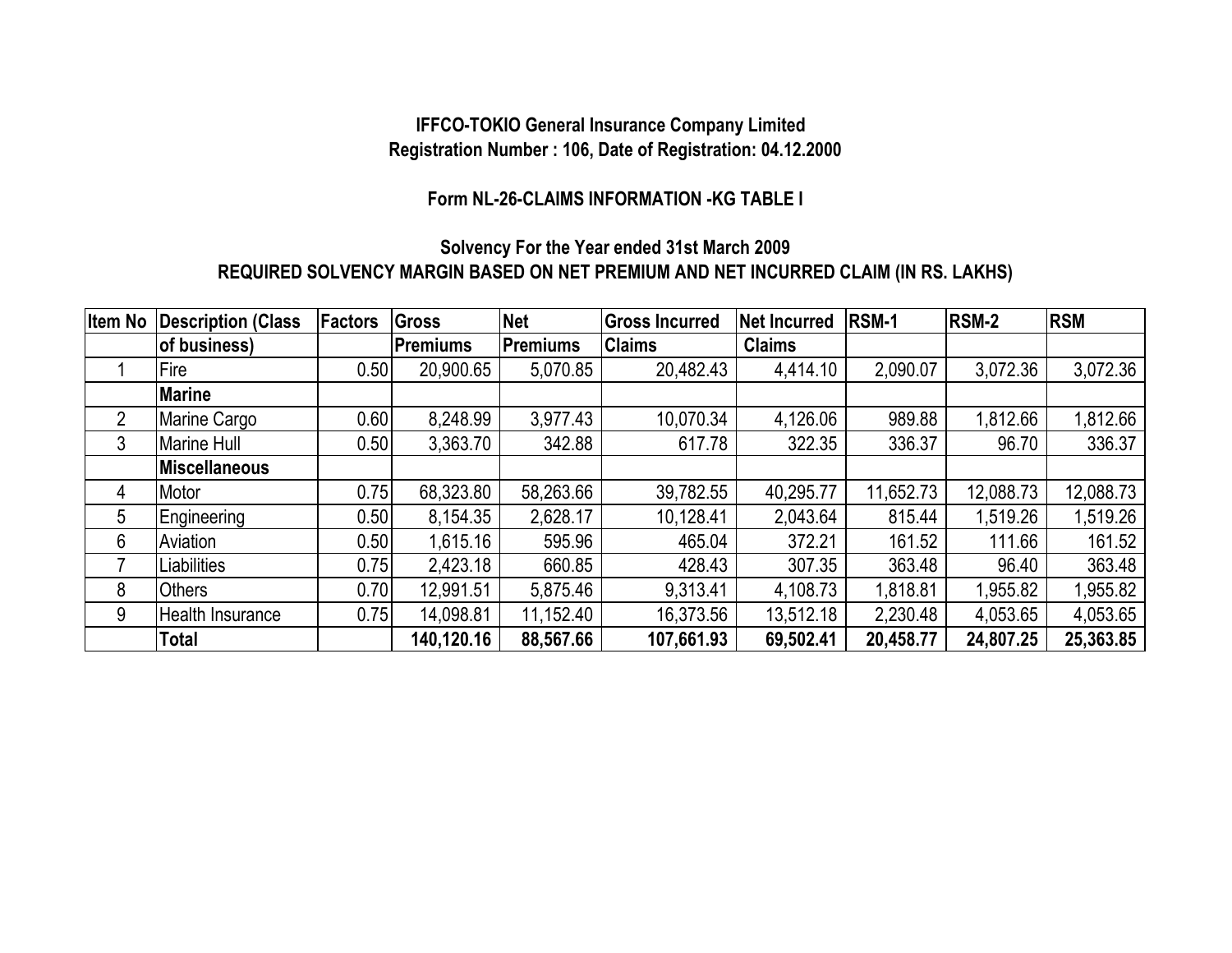|                 | <b>PERIODIC DISCLOSURES</b>                        |               |
|-----------------|----------------------------------------------------|---------------|
|                 | <b>FORM NL-27</b> Offices information for Non-Life |               |
|                 |                                                    |               |
| <b>Insurer:</b> | <b>IFFCO TOKIO General Insurance Co. Ltd.</b>      | Date: 2008-09 |

| SI. No.        | <b>Office Information</b>                   | <b>Number</b>                          |    |  |
|----------------|---------------------------------------------|----------------------------------------|----|--|
|                | No. of offices at the beginning of the year | 34                                     |    |  |
| $\overline{2}$ | No. of branches approved during the year    |                                        | 22 |  |
|                |                                             | Out of approvals of                    |    |  |
| $\mathfrak{Z}$ | No. of branches opened during the           | previous year                          |    |  |
|                | year                                        | Out of approvals of                    |    |  |
| $\overline{4}$ |                                             | this year                              | 22 |  |
| 5              | No. of branches closed during the year      |                                        |    |  |
| 6              | No of branches at the end of the year       |                                        | 56 |  |
|                |                                             | No. of branches approved but not opend |    |  |
| 8              | No. of rural branches                       |                                        |    |  |
| 9              | No. of urban branches                       |                                        | 56 |  |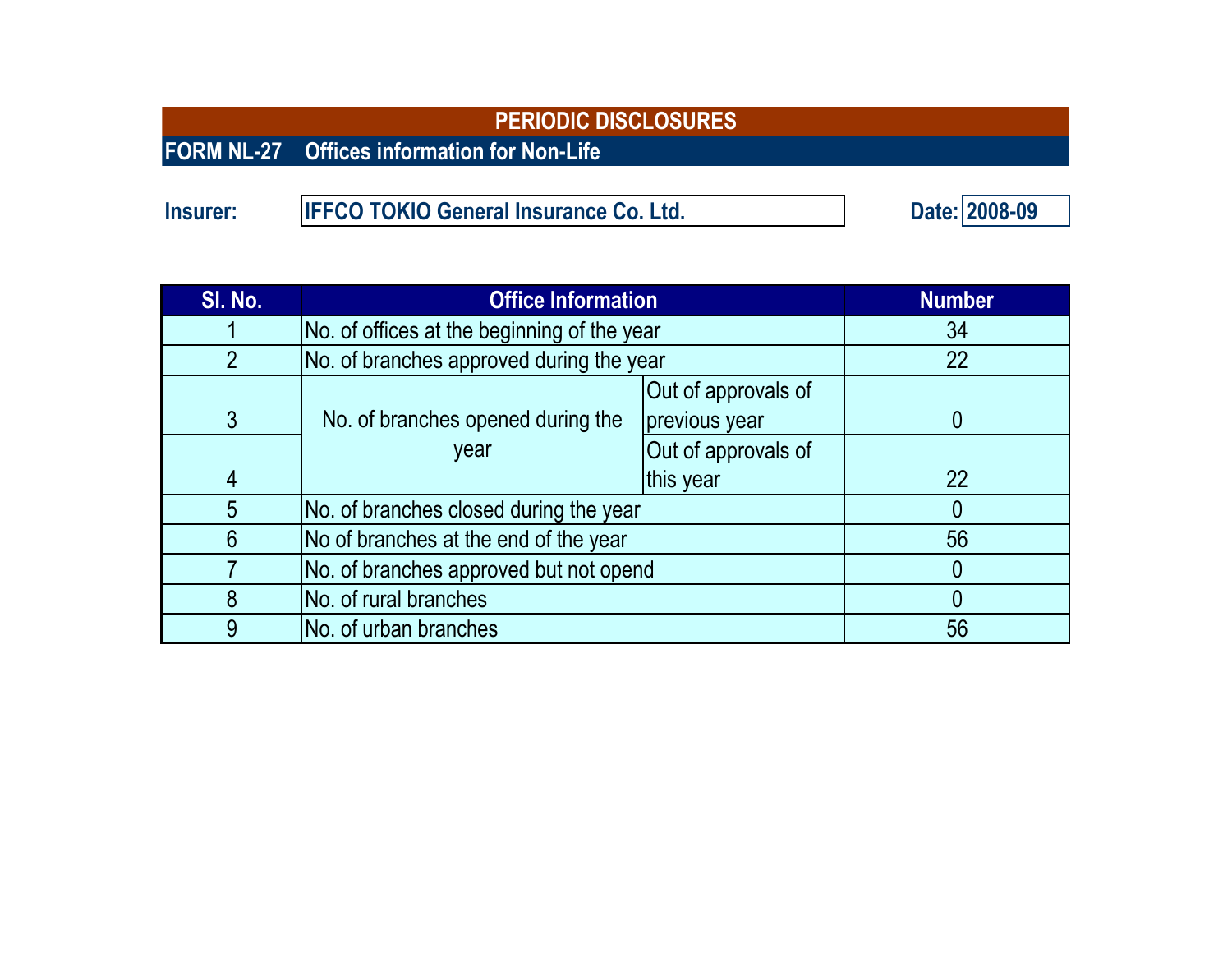### **COMPANY NAME & CODE: IFFCO-TOKIO GENERAL INSURANCE CO LTD & 106 FORM - NL 28 - STATEMENT OF ASSETS - 3B STATEMENT AS ON : 31st March 2009 STATEMENT OF INVESTMENT ASSETS (General Insurer, Re-Insurer)**

**( Business within India)**

| SNO.           | <b>PARTICULARS</b>                                      | <b>SCH</b> | <b>AMOUNT</b> |
|----------------|---------------------------------------------------------|------------|---------------|
| 1              | Investmments                                            | 8          | 105,801       |
| $\overline{2}$ | Loans                                                   | 9          |               |
| $\overline{3}$ | <b>Fixed Assets</b>                                     | 10         | 1,326         |
| $\overline{4}$ | <b>Current Assets</b>                                   |            |               |
|                | a. Cash & Bank Balance                                  | 11         | 3,047         |
|                | b. Advances & Other Assets                              | 12         | 48,764        |
| 5              | <b>Current Liablities</b>                               |            |               |
|                | a. Current Liabilities                                  | 13         | 68,976        |
|                | b. Provisions                                           | 14         | 44,789        |
|                | c. Misc. Exp not written off                            | 15         |               |
|                | d. Debit Balance of P&L A/c                             |            |               |
|                | <b>Application of Funds as per balance</b><br>Sheet (A) |            | 45,174        |
|                |                                                         |            |               |
|                | <b>Less: Other Assets</b>                               | <b>SCH</b> |               |
| 1              | Loans (if any)                                          | 9          |               |
| $\overline{2}$ | Fixed Assets (if any)                                   | 10         | 1,326         |
| $\overline{3}$ | Cash & Bank Balance (if any)                            | 11         | 3,047         |
| 4              | Advances & Other Assets (if any)                        | 12         | 48,764        |
| 5              | <b>Current Liablities</b>                               |            |               |
| 6              | Provisions                                              | 13         | 68,976        |
| $\overline{7}$ | Misc. Exp not written off                               | 14         | 44,789        |
| 8              | Debit Balance of P&L A/c                                | 15         |               |
|                |                                                         |            |               |
|                | Total (B)                                               |            | (60, 628)     |
|                | <b>Investment Assets' as per FORM 3B</b>                | $(A-B)$    | 105,801       |

( Rs in Lakhs)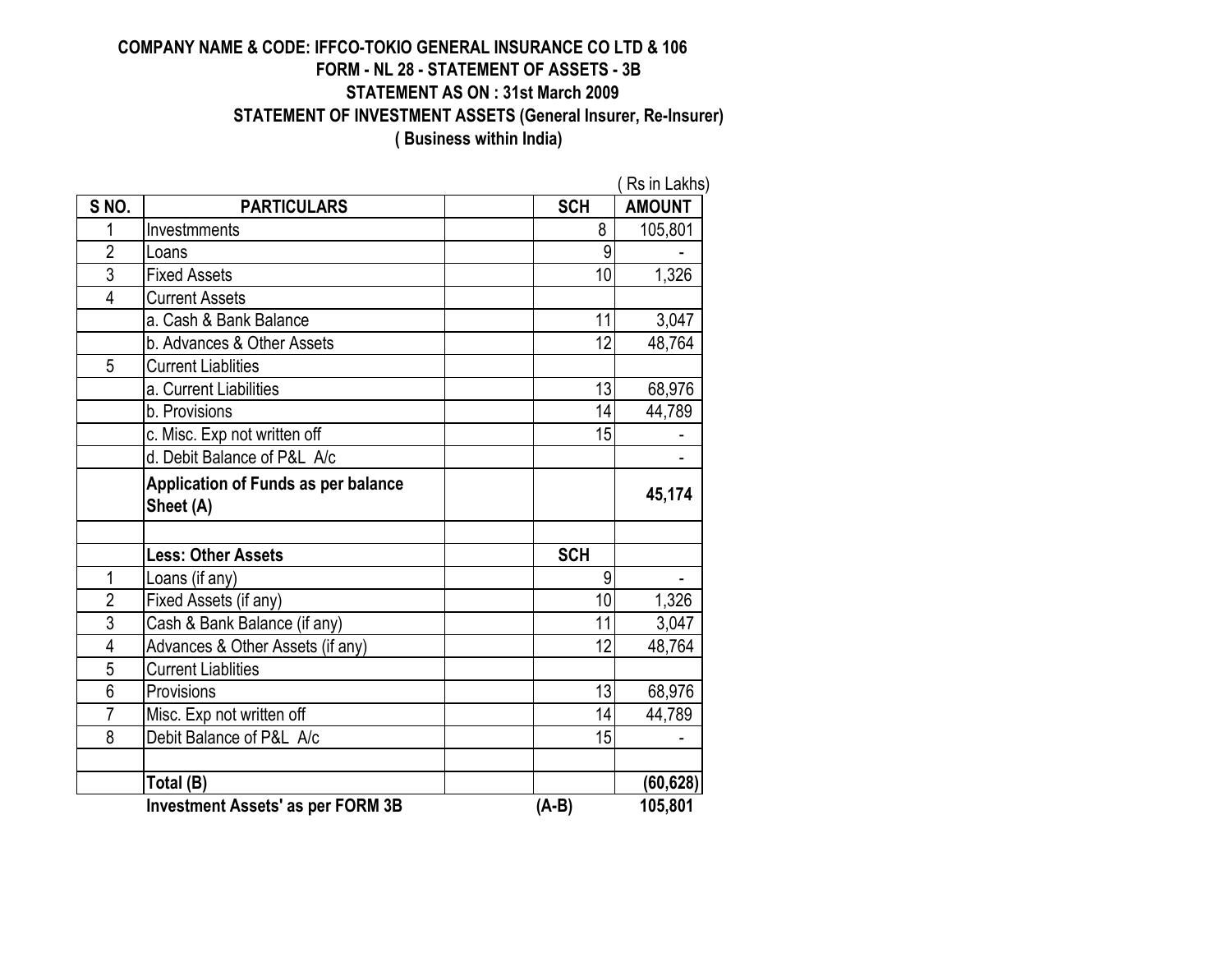|                                                    |             |                | <b>SH</b>    |       | <b>Book</b>  | $\%$          | <b>FVC</b>    |              | <b>MARKET</b> |
|----------------------------------------------------|-------------|----------------|--------------|-------|--------------|---------------|---------------|--------------|---------------|
| 'Investment' represented as                        | Reg %       | <b>Balance</b> | <b>FRSM*</b> | PH    | Value(SH+PH) | <b>ACTUAL</b> | <b>Amount</b> | <b>Total</b> | <b>VALUE</b>  |
|                                                    |             | (a)            | (b)          | ('c)  | $d=(b+c)$    |               | (e)           | $(d+e)$      |               |
| Government Securities                              | than 20%    | 1184           | 6579         | 29899 | 36,478       | 35.60%        |               | 36,478       | 38,948        |
| Government Securities or other approved securities | Not less    |                |              |       |              |               |               |              |               |
| (including (I) above)                              | than $30\%$ | 1184           | 6579         | 29899 | 36,478       | 35.60%        |               | 36,478       | 38,948        |
| Investment subject to Exposure Norms               |             |                |              |       |              |               |               |              |               |
| 1. Housing and Loans to SG for Housing and Fire    | Not less    |                |              |       |              |               |               |              |               |
| Fighting Equipment, Infrastructure Investments     | than $15%$  | 930            | 5169         | 23494 | 28,663       | 27.97%        |               | 28,663       | 29,613        |
| 2. Approved Investments                            | <b>Not</b>  | 1212           | 6733         | 30602 | 37,335       | 36.43%        |               | 37,335       | 38,682        |
|                                                    | exceeding   |                |              |       |              |               |               |              |               |
| 3. Other Investments (not exceeding 25%)           | 55%         |                |              |       |              | 0.00%         |               |              |               |
| <b>TOTAL INVESTMENT ASSETS</b>                     | 100%        | 3326           | 18482        | 83994 | 102476       | 100%          |               | 102476       | 107242        |

### **CERTIFICATION**

Certified that the information given herein are correct and complete to the best of my knowledge and belief and nothing has been concealed or supressed

**Note:**

**(\*) FRSM refers 'Funds representing solvency margin'**

**(\*) Pattern of investment will apply only to SH funds representing FRMS**

**(\*) Book Value shall not include funds beyond solvency margin**

Other Investments are as permitted under Sec27A(2) and 27B(3)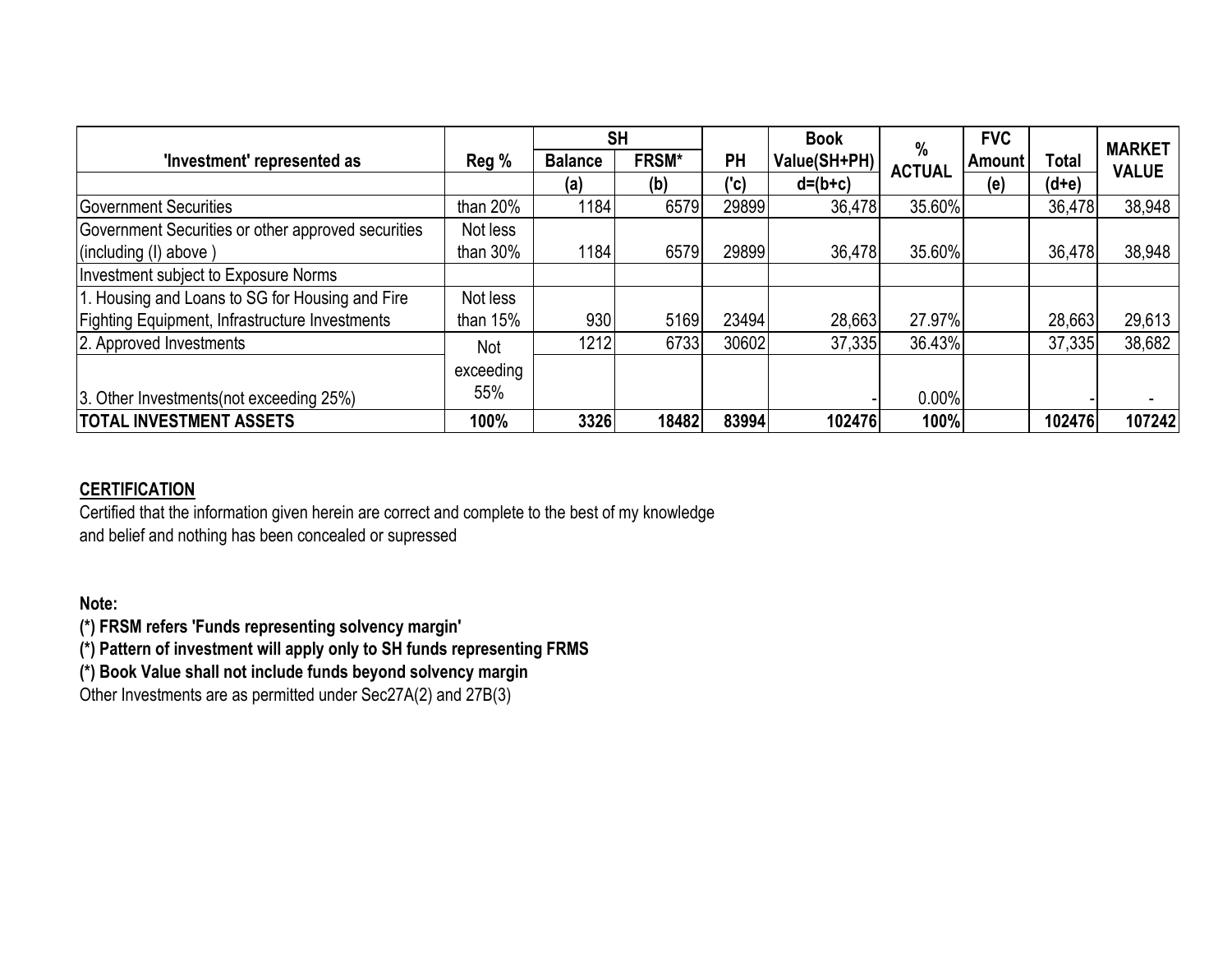|                | <b>PERIODIC DISCLOSURES</b><br><b>FORM NL-30: Analytical Ratios</b>  |                      |                      |  |  |  |  |  |  |
|----------------|----------------------------------------------------------------------|----------------------|----------------------|--|--|--|--|--|--|
|                |                                                                      |                      |                      |  |  |  |  |  |  |
| Insurer:       | <b>IFFCO TOKIO General Insurance Co. Ltd.</b>                        | Date:                | 2008-09              |  |  |  |  |  |  |
| SI.No.         | <b>Particular</b>                                                    | For the Year 2008-09 | For the Year 2007-08 |  |  |  |  |  |  |
| 1              | <b>Gross Premium Growth Rate</b>                                     |                      |                      |  |  |  |  |  |  |
|                | <b>FIRE</b>                                                          | $-9%$                | $-26%$               |  |  |  |  |  |  |
|                | <b>MARINE</b>                                                        | 71%                  | $-48%$               |  |  |  |  |  |  |
|                | <b>MISCELLANEOUS</b>                                                 | 26%                  | 17%                  |  |  |  |  |  |  |
| $\overline{2}$ | Gross Premium to shareholders' fund ratio                            | 300%                 | 371%                 |  |  |  |  |  |  |
| $\overline{3}$ | Growth rate of shareholders'fund                                     | 51%                  | 2%                   |  |  |  |  |  |  |
| 4              | <b>Net Retention Ratio</b>                                           |                      |                      |  |  |  |  |  |  |
|                | <b>FIRE</b>                                                          | 26%                  | 34%                  |  |  |  |  |  |  |
|                | <b>MARINE</b>                                                        | 38%                  | 63%                  |  |  |  |  |  |  |
|                | <b>MISCELLANEOUS</b>                                                 | 74%                  | 74%                  |  |  |  |  |  |  |
| 5              | <b>Net Commission Ratio</b>                                          |                      |                      |  |  |  |  |  |  |
|                | <b>FIRE</b>                                                          | $-33%$               | $-38%$               |  |  |  |  |  |  |
|                | <b>MARINE</b>                                                        | $-11%$               | 4%                   |  |  |  |  |  |  |
|                | <b>MISCELLANEOUS</b>                                                 | 2%                   | 4%                   |  |  |  |  |  |  |
|                |                                                                      |                      |                      |  |  |  |  |  |  |
| 6              | <b>Expense of Management to Gross Direct Premium Ratio</b>           | 24%                  | 25%                  |  |  |  |  |  |  |
| $\overline{7}$ | <b>Combined Ratio</b>                                                | 84%                  | 77%                  |  |  |  |  |  |  |
| 8              | Technical Reserves to net premium ratio                              | 111%                 | 99%                  |  |  |  |  |  |  |
| 9              | Underwriting balance ratio                                           | $-11%$               | $-8%$                |  |  |  |  |  |  |
| 10             | <b>Operating Profit Ratio</b>                                        | 0.79%                | 2%                   |  |  |  |  |  |  |
| 11             | Liquid Assets to liabilities ratio                                   | 44%                  | 55%                  |  |  |  |  |  |  |
| 12             | Net earning ratio                                                    | 0.28%                | 1%                   |  |  |  |  |  |  |
| 13             | return on net worth ratio                                            | 0.55%                | 2%                   |  |  |  |  |  |  |
| 14             | Available Solvency Margin Ratio to Required Solvency Margin<br>Ratio | 1.77%                | 1.51%                |  |  |  |  |  |  |
| 15             | <b>NPA Ratio</b>                                                     |                      |                      |  |  |  |  |  |  |
|                | <b>Gross NPA Ratio</b>                                               | 0                    | $\boldsymbol{0}$     |  |  |  |  |  |  |
|                | <b>Net NPA Ratio</b>                                                 | $\mathbf 0$          | $\overline{0}$       |  |  |  |  |  |  |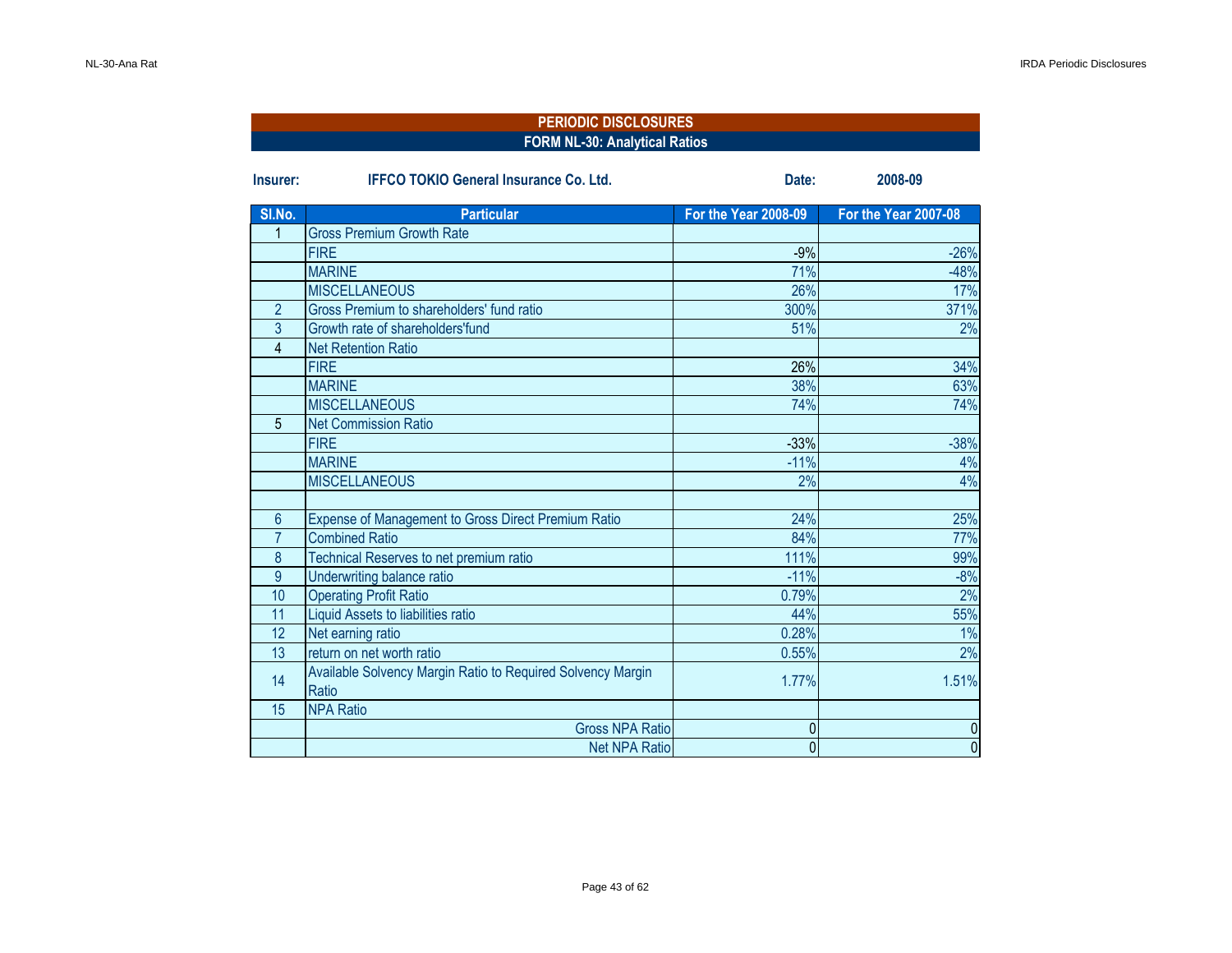|   | <b>Equity Holding Pattern for Non-Life Insurers</b>                                                                | (Rs in Lakhs) |           |
|---|--------------------------------------------------------------------------------------------------------------------|---------------|-----------|
|   | (a) No. of shares                                                                                                  | 247000000     | 220000000 |
| 2 | (b) Percentage of shareholding (Indian / Foreign)                                                                  | 74/26         | 74/26     |
|   | (c) % of Government holding (in case of public sector insurance<br>companies)                                      | <b>NIL</b>    | nil       |
|   | (a) Basic and diluted EPS before extraordinary items (net of tax<br>expense) for the period (not to be annualized) | 0.11          | 0.33      |
| 5 | (b) Basic and diluted EPS after extraordinary items (net of tax<br>expense) for the period (not to be annualized)  | 0.11          | 0.33      |
|   | (iv) Book value per share (Rs)                                                                                     | 18.53         | 13.81     |

Note :- The figure of Net Perimum has been computed as per Schedule 1 of Audited Accounts.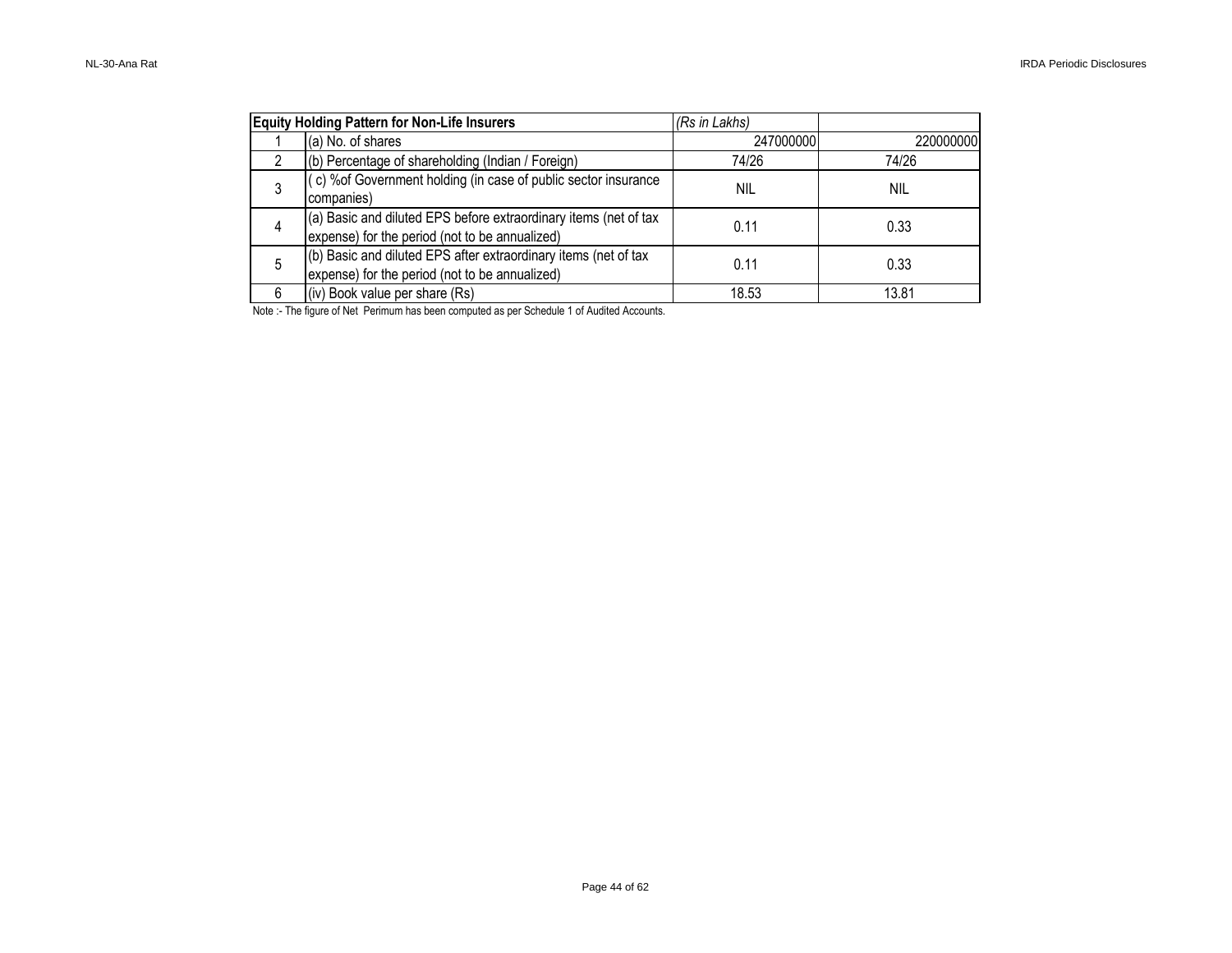**FORM NL-31: Related Party Transactions**

### **Insurer:** IFFCO-TOKIO GENERAL INSURANCE COMPANY LIMITED Date: 21.3.2009 *(Rs in Lakhs)*

| SI.No.          | <b>Name of the Related Party</b>                            | <b>Nature of Relationship with</b>                        | Description of<br>Transactions /          | <b>Consideration paid /</b><br>received* |                      |  |
|-----------------|-------------------------------------------------------------|-----------------------------------------------------------|-------------------------------------------|------------------------------------------|----------------------|--|
|                 |                                                             | the Company                                               | <b>Categories</b>                         | <b>Current</b><br>Year                   | <b>Previous Year</b> |  |
|                 | Indian Farmers Fertilisers Coop. Ltd                        | Promoters with more than 20%<br>Voting rights             | Premium collected<br>from direct business | 5,273                                    | 4,265                |  |
| $\overline{2}$  | Indian Farmers Fertilisers Coop. Ltd                        | Promoters with more than 20%<br>Voting rights             | Claims paid on direct<br>basis            | 3,281                                    | 1,742                |  |
| $\mathfrak{Z}$  | Indian Farmers Fertilisers Coop. Ltd                        | Promoters with more than 20%<br>Voting rights             | Payment of Rent and<br>other expenses     | 234                                      | 215                  |  |
| 4               | Indian Farmers Fertilisers Coop. Ltd                        | Promoters with more than 20%<br>Voting rights             | <b>Payment of Dividend</b>                |                                          | 639                  |  |
| $5\overline{)}$ | Indian Farmers Fertilisers Coop. Ltd                        | Promoters with more than 20%<br>Voting rights             | Deposits for<br>insurance Premium         | 25                                       | 25                   |  |
| 6               | Tokio Marine Asia Pte Ltd(formerly Millea)<br>Asia Pte Ltd) | Promoters with more than 20%<br>Voting rights             | <b>Payment of Dividend</b>                |                                          | 229                  |  |
| 7               | Tokio Marine & Fire Insurance Co Ltd                        | Associate of Promoter with<br>more than 20% Voting rights | Premium on cessions<br>to re-insurers     | 730                                      | 599                  |  |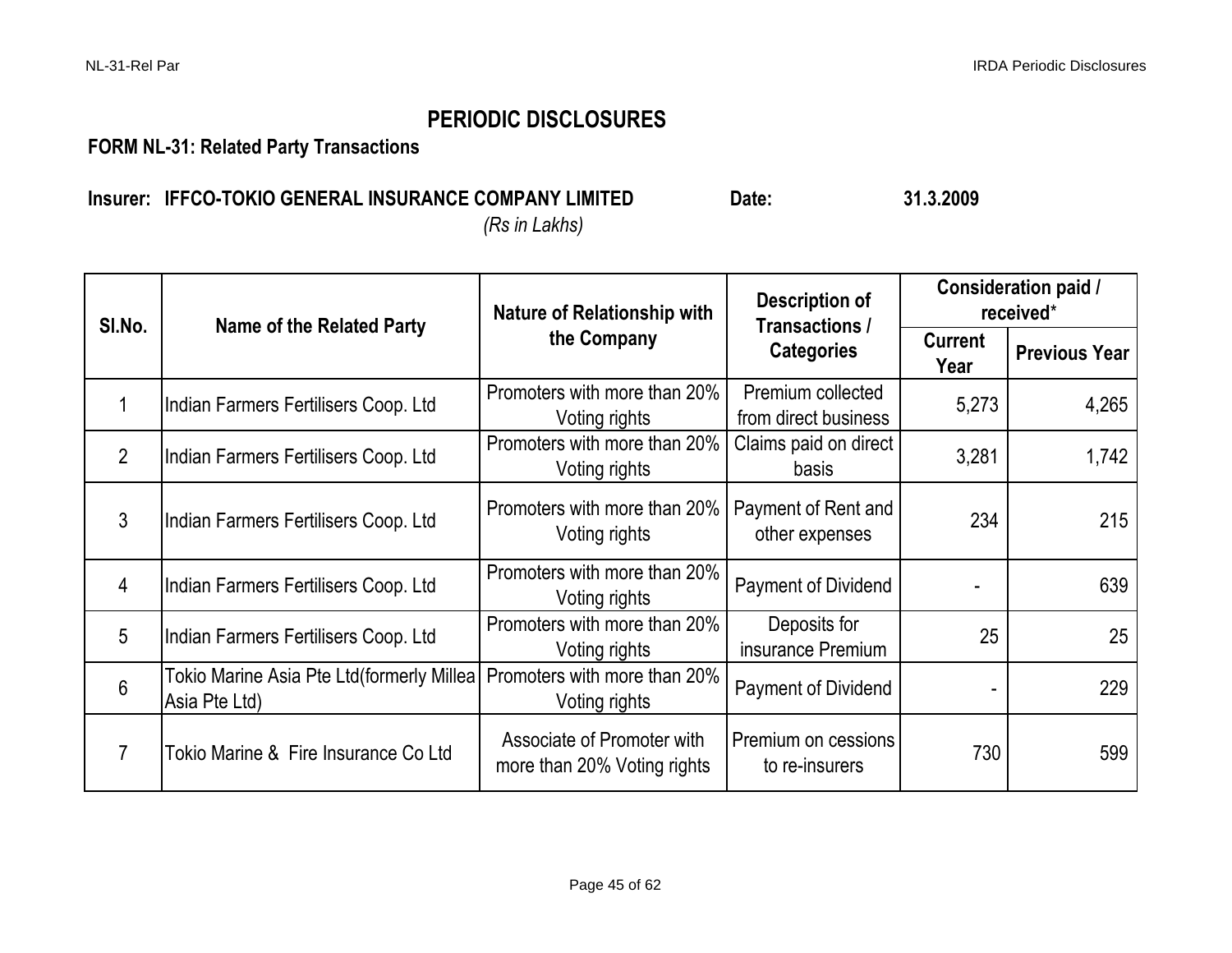## **FORM NL-31: Related Party Transactions**

| 8  | Tokio Marine & Fire Insurance Co Ltd      | Associate of Promoter with<br>more than 20% Voting rights | Commission earned<br>on premium cessions                              | 158   | 132   |
|----|-------------------------------------------|-----------------------------------------------------------|-----------------------------------------------------------------------|-------|-------|
| 9  | Tokio Marine & Fire Insurance Co Ltd      | Associate of Promoter with<br>more than 20% Voting rights | Losses recovered<br>from Reinsures                                    | 1,024 | 551   |
| 10 | Tokio Marine & Fire Insurance Co Ltd      | Associate of Promoter with<br>more than 20% Voting rights | Balance payable /<br>(receivable) at the<br><b>Balance Sheet Date</b> | (371) | (296) |
| 11 | Tokio Marine Global Re Ltd.               | Associate of Promoter with<br>more than 20% Voting rights | Premium on cessions<br>to re-insurers                                 | 989   | 1,206 |
| 12 | Tokio Marine Global Re Ltd.               | Associate of Promoter with<br>more than 20% Voting rights | Commission earned<br>on premium cessions                              | 243   | 389   |
| 13 | Tokio Marine Global Re Ltd.               | Associate of Promoter with<br>more than 20% Voting rights | Losses recovered<br>from Reinsures                                    | 1,280 | 775   |
| 14 | Tokio Marine Global Re Ltd.               | Associate of Promoter with<br>more than 20% Voting rights | Balance payable /<br>(receivable) at the<br><b>Balance Sheet Date</b> | (574) | (79)  |
| 15 | <b>IFFCO-TOKIO Insurance Services Ltd</b> | Subsidiary of the Company with<br>100% Voting rights      | Premium collected<br>from direct business                             | 16    | 6     |
| 16 | <b>IFFCO-TOKIO Insurance Services Ltd</b> | Subsidiary of the Company with<br>100% Voting rights      | Claims paid on direct<br>basis                                        | 9     | 3     |
| 17 | <b>IFFCO-TOKIO Insurance Services Ltd</b> | Subsidiary of the Company with<br>100% Voting rights      | Recovery of<br><b>Expenses</b>                                        | 98    | 171   |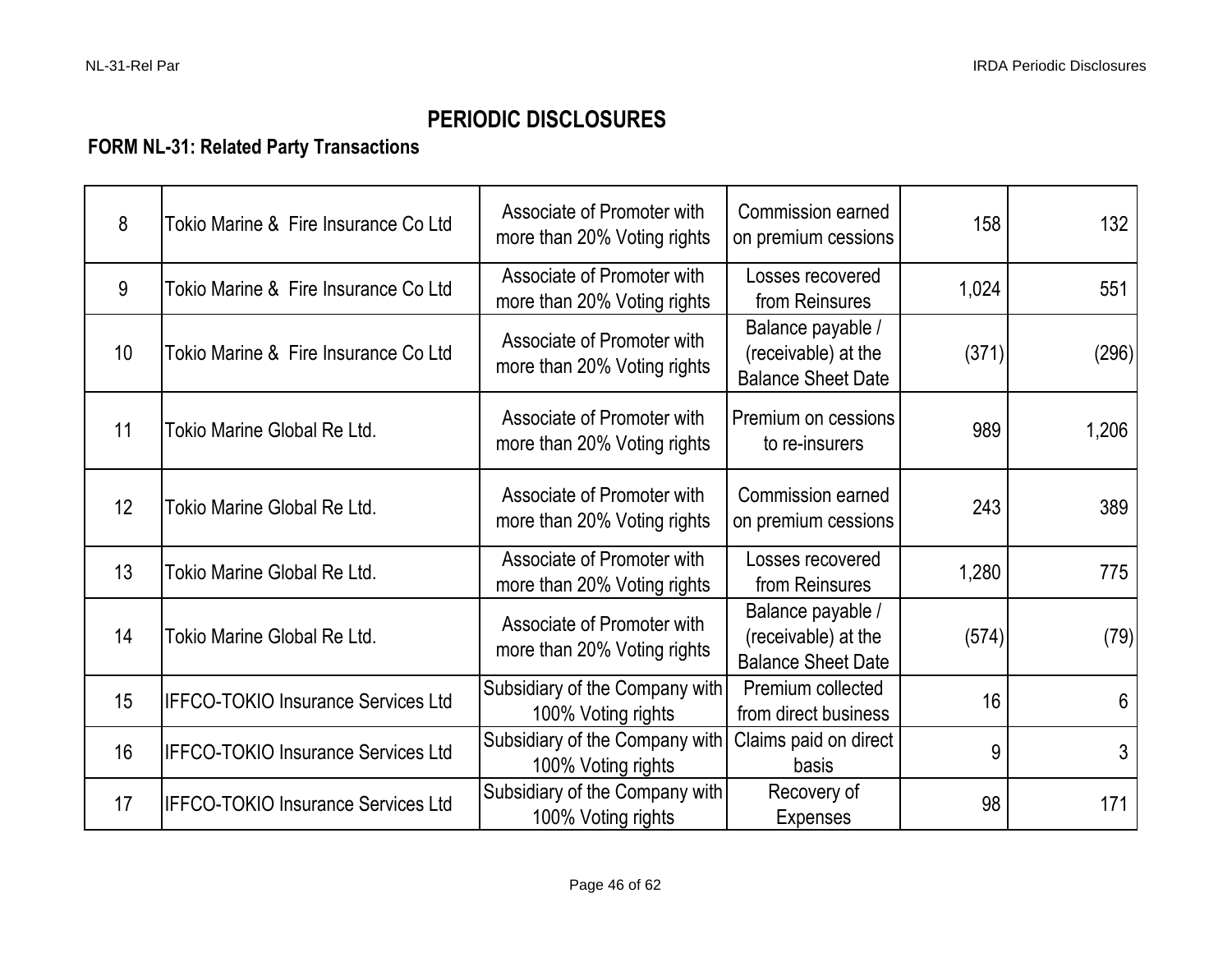### **FORM NL-31: Related Party Transactions**

| 18 | <b>IFFCO-TOKIO Insurance Services Ltd</b> | Subsidiary of the Company with<br>100% Voting rights | Payment of<br>Commission                                              | 524   | 369   |
|----|-------------------------------------------|------------------------------------------------------|-----------------------------------------------------------------------|-------|-------|
| 19 | <b>IFFCO-TOKIO Insurance Services Ltd</b> | Subsidiary of the Company with<br>100% Voting rights | <b>Payment of Service</b><br>charges                                  | 2.534 | 1,941 |
| 20 | <b>IFFCO-TOKIO Insurance Services Ltd</b> | Subsidiary of the Company with<br>100% Voting rights | Investment in Equity                                                  | 50    | 50 l  |
| 21 | <b>IFFCO-TOKIO Insurance Services Ltd</b> | Subsidiary of the Company with<br>100% Voting rights | Balance payable /<br>(receivable) at the<br><b>Balance Sheet Date</b> | (291) | (221) |

\*including the premium flow through Assocaites/ Group companies as an agent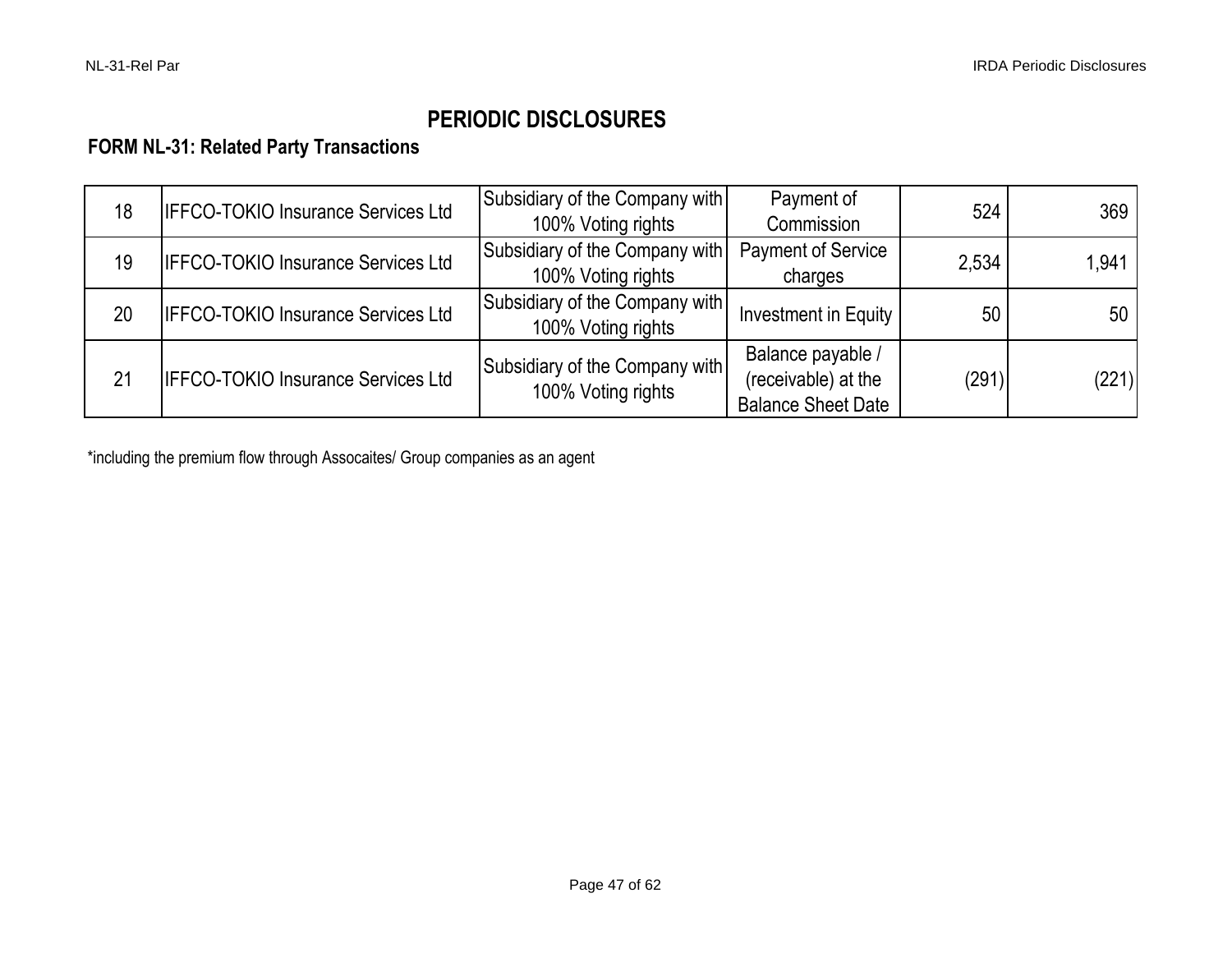|                  | <b>PERIODIC DISCLOSURES</b>                     |                    |                                           |                                     |               |                                                    |                                                      |                                                   |  |  |  |  |
|------------------|-------------------------------------------------|--------------------|-------------------------------------------|-------------------------------------|---------------|----------------------------------------------------|------------------------------------------------------|---------------------------------------------------|--|--|--|--|
|                  | <b>FORM NL-32 Products Information</b>          |                    |                                           |                                     |               |                                                    |                                                      |                                                   |  |  |  |  |
| Insurer:         | <b>IFFCO TOKIO GENERAL INSURANCE CO.LTD.</b>    |                    |                                           |                                     |               | Date:                                              | 2008-09                                              |                                                   |  |  |  |  |
|                  | <b>Products Information</b>                     |                    |                                           |                                     |               |                                                    |                                                      |                                                   |  |  |  |  |
| SI. No.          | <b>Name of Product</b>                          | Co.<br>Ref.<br>No. | <b>IRDA Ref.no.</b>                       | <b>Class of</b><br><b>Business*</b> | <sub>ct</sub> | Categ Date of<br>ory of filing of<br>produ Product | <b>Date IRDA</b><br>confirmed<br>filing/<br>approval | <b>Applicability of Para</b><br>19                |  |  |  |  |
|                  | <b>Weather Insurance Micro</b>                  | N/M                | ITGI/Weather-(Micro)/08-09                | <b>Miscellaneous</b>                |               | 23-Jun-08                                          | 19-Aug-08                                            | Internal Tarrif rated                             |  |  |  |  |
| $\overline{2}$   | <b>Comprehensive Accidental Hospitalization</b> | N/M                | ITGI/29/COMP.ACC.HOSP/08                  | <b>Miscellaneous</b>                |               | 26-Jun-08                                          | 8-Sep.08                                             | Internal Tarrif rated                             |  |  |  |  |
| 3                | Jan Surksha Bima (Micro Policy)                 | N/M                | <b>ITGI/F&amp;U/MICRO</b>                 | <b>Miscellaneous</b>                |               | 1-Aug-08                                           | 8-Sep-08                                             | Internal Tarrif rated                             |  |  |  |  |
| $\overline{4}$   | Jan Kalyan Bima (Micro Policy)                  | N/M                | <b>ITGI/F&amp;U/MICRO</b>                 | <b>Miscellaneous</b>                |               | 1-Aug-08                                           | 8-Sep-08                                             | Internal Tarrif rated                             |  |  |  |  |
| $\overline{5}$   | Jan Suvidha Bima (Micro Policy)                 | N/M                | <b>ITGI/F&amp;U/MICRO</b>                 | <b>Miscellaneous</b>                |               | 1-Aug-08                                           | 8-Sep-08                                             | Internal Tarrif rated                             |  |  |  |  |
| $6\phantom{1}$   | Jas swasthya Bima (Micro Policy)                | N/M                | <b>ITGI/F&amp;U/MICRO</b>                 | <b>Miscellaneous</b>                |               | $1-Aug-08$                                         | 8-Sep-08                                             | Internal Tarrif rated                             |  |  |  |  |
| $\overline{7}$   | Mahila surksha Bima (Micro Policy)              | N/M                | N/M                                       | <b>Miscellaneous</b>                |               | 1-Aug-08                                           | 8-Sep-08                                             | Internal Tarrif rated                             |  |  |  |  |
| $\boldsymbol{8}$ | Pash Dhan Bima (Micro Insurance Policy)         | N/M                | IRDA/ITGI/MICRO(5)/PASHU<br>DHAN/34/08-09 | <b>Miscellaneous</b>                |               | 19-Nov-08                                          | 5-Mar-09                                             | Internal Tarrif rated                             |  |  |  |  |
| 9                | Swasthya Kavach (Family Health Policy)          | N/M                | IRDA/F&U/ITGI/Swasthya Kavach             | <b>Miscellaneous</b>                |               | 3-Dec-08                                           | 18-May-09                                            | Internal Tarrif rated                             |  |  |  |  |
| 10               | Janta Personal Accident (Revised)               | N/M                | IRDA/NL/F&U/ITGI/JPA/Rev/1133<br>$/09-10$ | <b>Miscellaneous</b>                |               | 4-Mar-09                                           | 16-Dec-09                                            | <b>Internal Tarrif rated</b>                      |  |  |  |  |
| 11               | Tax saver medishield health insurance           | N/M                | N/M                                       | <b>Miscellaneous</b>                |               |                                                    |                                                      | 29-Jan-09   approval pendin Internal Tarrif rated |  |  |  |  |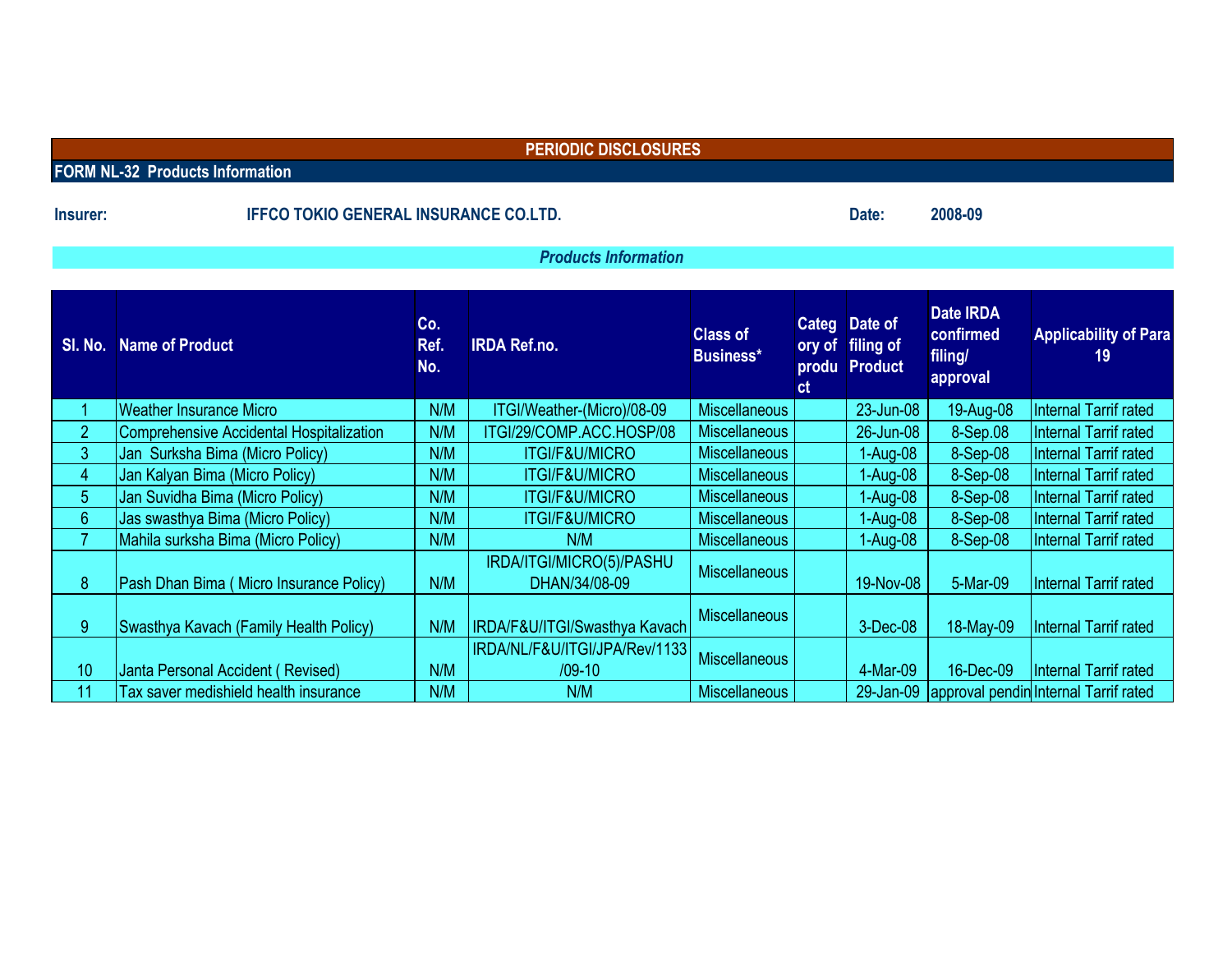#### **Form NL-33-SOLVENCY MARGIN -KG II TABLE II**

Name of Insurer : IFFCO-TOKIO General Insurance Company Limited Registration Number : 106

Date of Registration: 04.12.2000

Solvency for the Year Ending on 31-March-2009 Available Solvency Margin and Solvency Ratio

| Item | <b>Description</b>                            | <b>Notes No</b> | <b>Amount</b> |
|------|-----------------------------------------------|-----------------|---------------|
|      | 2)                                            | (3)             | (Rs Lacs)     |
|      | Available Assets in Policyholders Funds:      |                 | 106,820.48    |
|      | Deduct:                                       |                 |               |
|      | Liabilities                                   |                 | 98,339.66     |
| 3    | <b>Other Liabilities</b>                      |                 | 8,480.83      |
| 4    | <b>Excess of Policyholders Funds (1-2-3)</b>  |                 | (0.01)        |
| 5    | Available Assets in Shareholders Funds:       |                 | 55,885.92     |
|      | Deduct:                                       |                 |               |
| 6    | <b>Other Liabilities</b>                      |                 | 11,078.89     |
|      | <b>Excess of Shareholders Funds (5-6)</b>     |                 | 44,807.03     |
| 8    | Total ASM $(4)+(7)$                           |                 | 44,807.02     |
| 9    | <b>Total RSM</b>                              |                 | 25,363.85     |
| 10   | <b>Solvency Ratio (Total ASM / Total RSM)</b> |                 | 1.77          |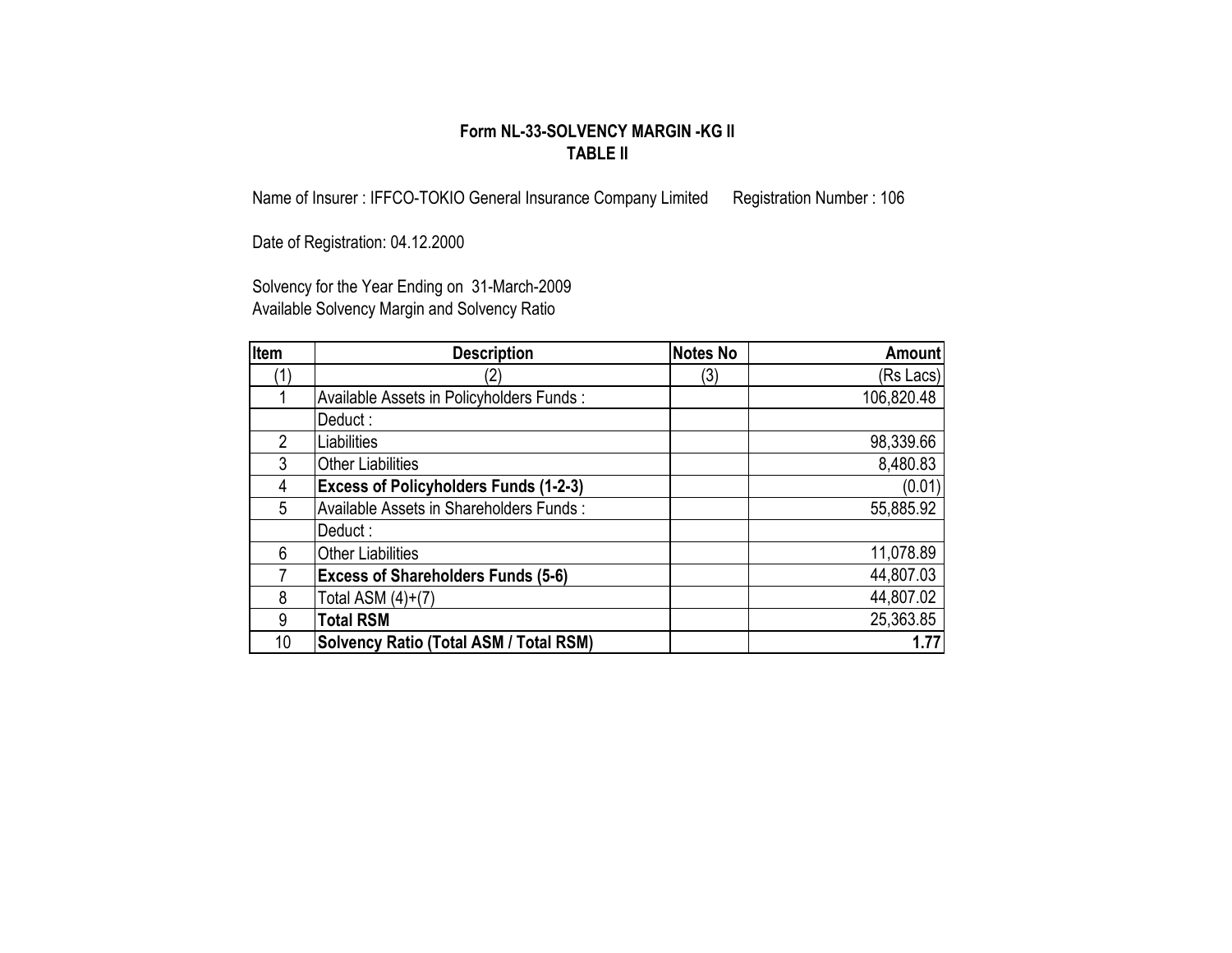**FORM NL-34: Board of Directors & Key Persons**

**Insurer: IFFCO TOKIO General Insurance Co. Ltd.** 

**1st April, 2008 to 31st March, 2009**

|                 | <b>BOD and Key Person information</b> |                                 |                                 |  |  |  |  |  |  |  |  |
|-----------------|---------------------------------------|---------------------------------|---------------------------------|--|--|--|--|--|--|--|--|
| SI. No.         | Name of person                        | Role/designation                | Details of change in the period |  |  |  |  |  |  |  |  |
|                 | Mr. K. Srinivasa Gowda                | Chairman                        | No change                       |  |  |  |  |  |  |  |  |
| 2               | Mr. Hiroshi Endo                      | Vice Chairman                   | No change                       |  |  |  |  |  |  |  |  |
| 3               | Mr. Surinder Kumar Jakhar             | <b>Director</b>                 | No change                       |  |  |  |  |  |  |  |  |
| 4               | Mr. Chandra Pal Singh                 | Director                        | upto 29th September, 2008       |  |  |  |  |  |  |  |  |
| 5               | Dr. B.S.Vishwanathan                  | Director                        | No change                       |  |  |  |  |  |  |  |  |
| 6               | Dr. U.S. Awasthi                      | Director                        | No change                       |  |  |  |  |  |  |  |  |
|                 | Mr. Rakesh Kapur                      | Director                        | No change                       |  |  |  |  |  |  |  |  |
| 9               | Mr. S. Narayanan                      | Managing Director & CEO         | No change                       |  |  |  |  |  |  |  |  |
| 10              | Mr. N.K. Kedia                        | Director (Marketing)            | No change                       |  |  |  |  |  |  |  |  |
| 11              | Mr. Masahiro Ogawa                    | Director (Strategy)             | Upto 27th June, 2008            |  |  |  |  |  |  |  |  |
| 12 <sup>°</sup> | Mr. Y.Fukuda                          | Director (Operations)           | No change                       |  |  |  |  |  |  |  |  |
| 13A             | Mr. A.P. Peethambaran                 | <b>Appointed Actuary</b>        | Upto 26th August, 2008          |  |  |  |  |  |  |  |  |
| 13B             | Mr. K.K. Wadhwa                       | <b>Appointed Actuary</b>        | w.e.f. 26th August, 2008        |  |  |  |  |  |  |  |  |
| 14              | Mr. H.O. Suri                         | <b>Chief Investment Officer</b> | w.e.f. 20th March, 2009         |  |  |  |  |  |  |  |  |
| 15              | Mr. Sanjeev Chopra                    | <b>Chief Finance Officer</b>    | w.e.f. 20th March, 2010         |  |  |  |  |  |  |  |  |
| 16              | Mr. V.K. Khosla                       | <b>Chief of Internal Audit</b>  | No change                       |  |  |  |  |  |  |  |  |

Key Persons as defined in IRDA Registration of Companies Regulations, 2000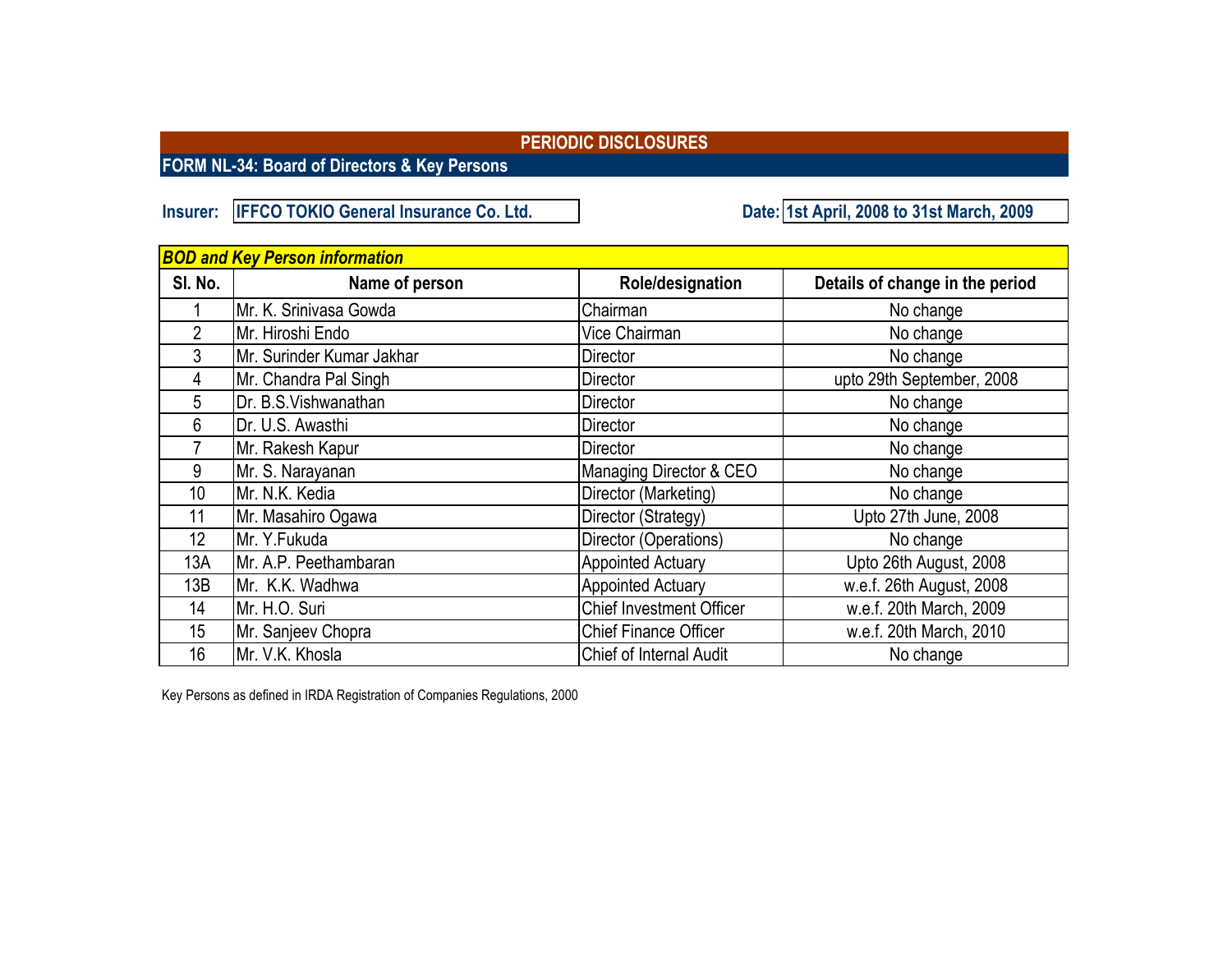#### **FORM NL-35-NON PERFORMING ASSETS-7A**

**Company Name & Code: Iffco Tokio General Insurance Company Ltd (106) Details of Investment Portfolio Periodicity of Submission : Quarterly Statement as on: 31st March 2009**

| COI                  | Compan <br>y Name | <b>Interest Rate</b><br>Instrum<br>Has<br>ent<br>there<br>Type<br>%<br>been<br>? |          |                        | Total                                  |                 |               | Default Default Principa Interest |               | Deferre       | <b>Deferre</b>  |               |                                  | Has there been<br>any Principal<br>Waiver? |                                           |        |  |
|----------------------|-------------------|----------------------------------------------------------------------------------|----------|------------------------|----------------------------------------|-----------------|---------------|-----------------------------------|---------------|---------------|-----------------|---------------|----------------------------------|--------------------------------------------|-------------------------------------------|--------|--|
|                      |                   |                                                                                  | revision | O/s<br>(Book<br>Value) | Principa Interest<br>I (Book<br>Value) | (Book<br>Value) | I Due<br>from |                                   | d<br>Principa | d<br>Interest | Rolled<br>Over? | <b>Amount</b> | <b>Board</b><br>Approv<br>al Ref | cation                                     | Classifi   Provisio   Provisio  <br>n (%) | n (Rs) |  |
|                      |                   |                                                                                  |          |                        |                                        |                 |               |                                   |               |               |                 |               |                                  |                                            |                                           |        |  |
|                      |                   |                                                                                  |          |                        |                                        |                 |               |                                   |               |               |                 |               |                                  |                                            |                                           |        |  |
|                      |                   |                                                                                  |          |                        |                                        |                 |               |                                   |               |               |                 |               |                                  |                                            |                                           |        |  |
|                      |                   |                                                                                  |          |                        |                                        |                 |               |                                   |               |               |                 |               |                                  |                                            |                                           |        |  |
|                      |                   |                                                                                  |          |                        |                                        |                 |               |                                   |               |               |                 |               |                                  |                                            |                                           |        |  |
| <b>CEDTIFICATION</b> |                   |                                                                                  |          |                        |                                        |                 |               |                                   |               |               |                 |               |                                  |                                            |                                           |        |  |

#### *CERTIFICATION*

*Certified that the information given herein are correct and complete to the best of my knowledge and belief and nothing has been concealed or suppressed.*

#### *Note:*

- *A. Category of Investmet (COI) shall be as per INV/GLN/001/2003-04*
- *B. FORM 7A shall be submitted in respect of each 'fund'.*
- *C. Classification shall be as per F&A-Circulars-169-Jan-07 Dt.24-01-07.*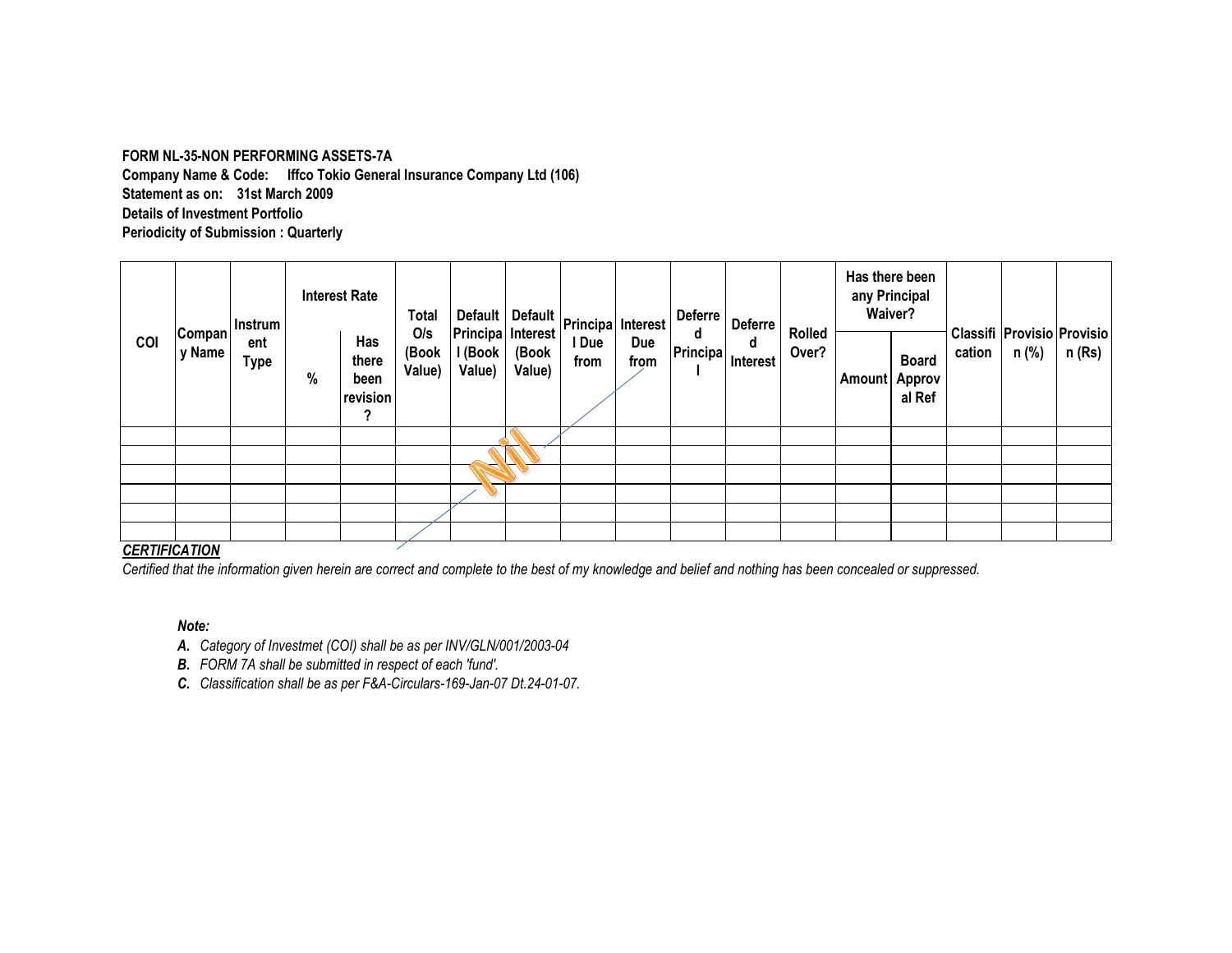#### **FORM NL-36-YIELD ON INVESTMENTS 1 COMPANY NAME & CODE: IFFCO-TOKIO GENERAL INSURANCE CO LTD & 106 STATEMENT AS ON : 31st March 2009 STATEMENT OF INVESTMENT AND INCOME ON INVESTMENT PERIODICITY OF SUBMISSION: QUARTERLY**

|                 |                                                                                                       | Category    | <b>Current Quarter</b><br><b>Year to Date</b> |                |       |                  |                |                           |       |                  |
|-----------------|-------------------------------------------------------------------------------------------------------|-------------|-----------------------------------------------|----------------|-------|------------------|----------------|---------------------------|-------|------------------|
| NO.             | <b>Category of Investment</b>                                                                         | Code        | Investment Income                             |                | Gross | <b>Net Yield</b> |                | Investmen Income on Gross |       | <b>Net Yield</b> |
| $\overline{A}$  | <b>GOVERNMENT SECURITIES</b>                                                                          |             |                                               |                |       |                  |                |                           |       |                  |
| A01             | <b>Central Government Bonds</b>                                                                       | <b>CGSB</b> | 36,572                                        | 574            | 6.28% | 4.15%            | 36,572         | 2805                      | 7.86% | 5.19%            |
| A02             | Special Deposits                                                                                      | <b>CSPD</b> |                                               |                |       |                  |                |                           |       |                  |
|                 | Deposit under Section 7 of                                                                            |             |                                               |                |       |                  |                |                           |       |                  |
| A03             | Insurance Act, 1938                                                                                   | <b>CDSS</b> | 1,089                                         | 22             | 8.12% | 5.36%            | 1,089          | 86                        | 7.92% | 5.23%            |
| A04             | <b>Treasury Bills</b>                                                                                 | <b>CTRB</b> |                                               |                | 0.00% | 0.00%            |                | 43                        | 8.70% | 5.74%            |
|                 | TOTAL(1)                                                                                              |             | 37,662                                        | 596            |       |                  | 37,662         | 2,935                     |       |                  |
| B               | <b>GOVERNMENT SECURITIES /</b><br><b>OTHER APPROVED</b><br><b>SECURITIES</b>                          |             |                                               |                |       |                  |                |                           |       |                  |
|                 | Central Government Guaranteed                                                                         |             |                                               |                |       |                  |                |                           |       |                  |
| <b>B01</b>      | Loans / Bonds                                                                                         | CGSL        |                                               |                |       |                  |                |                           |       |                  |
| <b>B02</b>      | <b>State Government Bonds</b>                                                                         | SGGB        |                                               |                |       |                  |                |                           |       |                  |
|                 | <b>State Government Guaranteed</b>                                                                    |             |                                               |                |       |                  |                |                           |       |                  |
| <b>B03</b>      | Loans                                                                                                 | SGGL        |                                               |                |       |                  |                |                           |       |                  |
| <b>B04</b>      | Other Approved<br>Securities (excluding Infrastucture<br>Investments)                                 | <b>SGOA</b> |                                               |                |       |                  |                |                           |       |                  |
| <b>B05</b>      | <b>Guaranteed Equity</b>                                                                              | SGGE        |                                               |                |       |                  |                |                           |       |                  |
|                 | TOTAL(2)                                                                                              |             | $\mathbf{0}$                                  | U              |       |                  | $\mathbf{0}$   | $\mathbf{0}$              |       |                  |
|                 | $TOTAL(1+2)$                                                                                          |             | 37,662                                        | 596            |       |                  | 37,662         | 2,935                     |       |                  |
|                 |                                                                                                       |             |                                               |                |       |                  |                |                           |       |                  |
|                 |                                                                                                       |             |                                               |                |       |                  |                |                           |       |                  |
| C               | <b>HOUSING &amp; LOANS TO STATE</b><br><b>GOVT. FOR HOUSING AND</b><br><b>FIRE FIGHTING EQUIPMENT</b> |             |                                               |                |       |                  |                |                           |       |                  |
| C01             | Loans to State Government for<br>Housing                                                              | <b>HLSH</b> | $\blacksquare$                                | $\blacksquare$ |       |                  | $\blacksquare$ | $\blacksquare$            |       |                  |
| CO <sub>2</sub> | Loans to State Government for<br><b>Fire Fighting Equipment</b>                                       | <b>HLSF</b> |                                               |                |       |                  |                |                           |       |                  |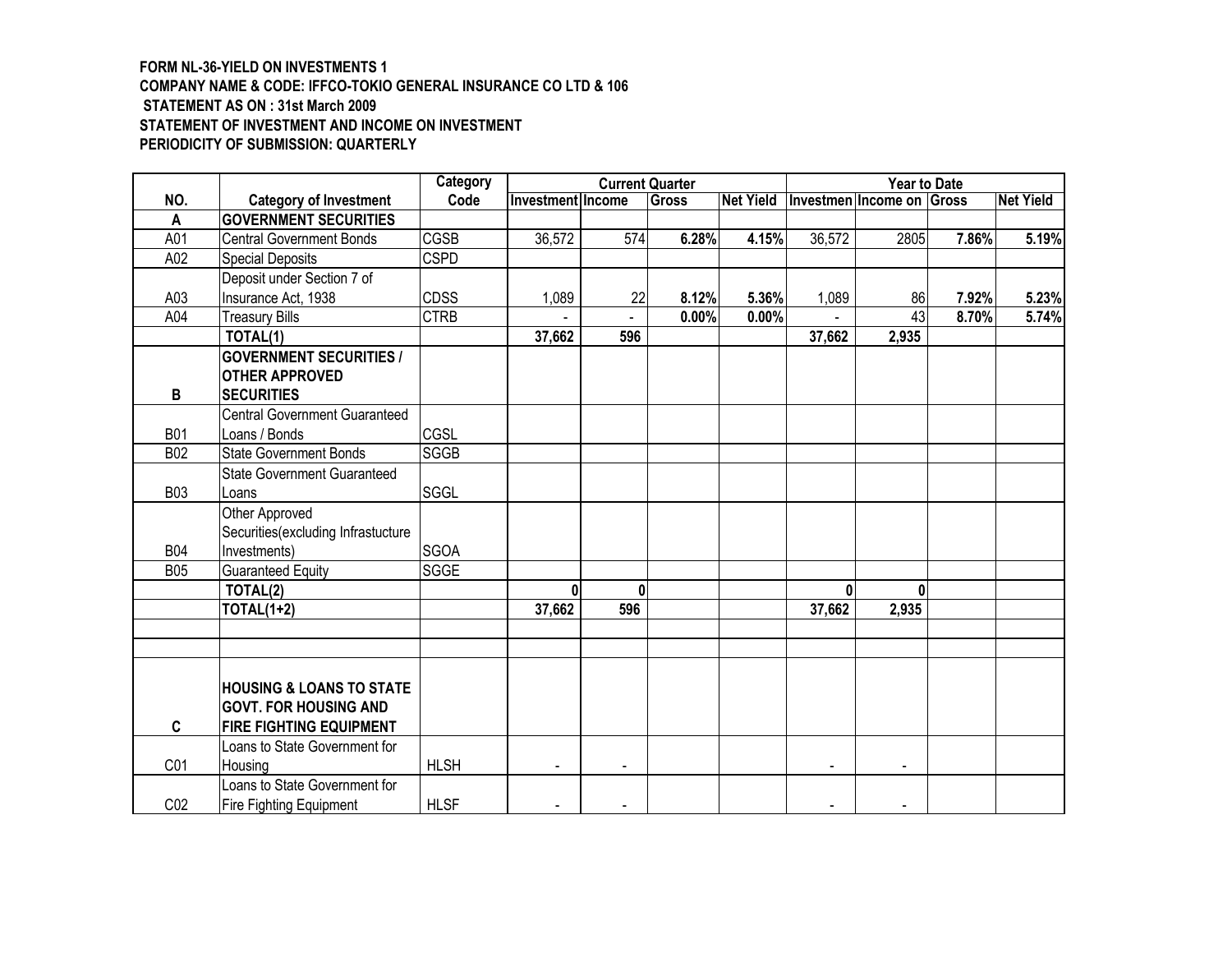|                 | Term Loan-HUDCO / NHB /          |             |                |                |       |       |                |                |       |       |
|-----------------|----------------------------------|-------------|----------------|----------------|-------|-------|----------------|----------------|-------|-------|
| CO <sub>3</sub> | Institutions accredited by NHB   | <b>HTLH</b> | $\blacksquare$ | $\blacksquare$ |       |       | $\blacksquare$ | $\blacksquare$ |       |       |
|                 | Commercial Papers - NHB /        |             |                |                |       |       |                |                |       |       |
| C04             | Institutions accredited by NHB   | <b>HTLN</b> |                |                |       |       |                |                |       |       |
| C <sub>05</sub> | Housing - Securitised Assets     | <b>HMBS</b> |                |                |       |       |                |                |       |       |
|                 | Debentures / Bonds / CPs / Loans |             |                |                |       |       |                |                |       |       |
| C <sub>06</sub> | (Promoter Group)                 | <b>HDPG</b> | $\blacksquare$ | $\blacksquare$ |       |       | $\blacksquare$ | $\blacksquare$ |       |       |
|                 | <b>TAXABLE BONDS</b>             |             |                |                |       |       |                |                |       |       |
|                 | Bonds/Debentures issued by       |             |                |                |       |       |                |                |       |       |
| C <sub>07</sub> | <b>HUDCO</b>                     | <b>HTHD</b> | 304            | 7              | 9.14% | 6.03% | 304            | 35             | 9.45% | 6.24% |
|                 |                                  |             |                |                |       |       |                |                |       |       |
|                 | Bonds/Debentures issued by NHB   |             |                |                |       |       |                |                |       |       |
| CO8             | / Instititions accredited by NHB | <b>HTDN</b> | 350            | 17             | 9.54% | 6.30% | 350            | 95             | 8.78% | 5.80% |
|                 | Bonds/Debentures issued by       |             |                |                |       |       |                |                |       |       |
|                 | Authority constituted under any  |             |                |                |       |       |                |                |       |       |
|                 | Housing/Building Scheme          |             |                |                |       |       |                |                |       |       |
|                 | approved by Central/State/any    |             |                |                |       |       |                |                |       |       |
|                 | authority or Body constituted by |             |                |                |       |       |                |                |       |       |
| C <sub>09</sub> | Central/State Act                | <b>HTDA</b> | 11947          | 250            | 9.13% | 6.03% | 11947          | 749            | 8.89% | 5.87% |
|                 |                                  |             |                |                |       |       |                |                |       |       |
|                 | <b>TAXFREE BONDS OF</b>          |             |                |                |       |       |                |                |       |       |
|                 | Bonds/Debentures issued by       |             |                |                |       |       |                |                |       |       |
| C10             | <b>HUDCO</b>                     | <b>HFHD</b> |                |                |       |       |                |                |       |       |
|                 |                                  |             |                |                |       |       |                |                |       |       |
|                 | Bonds/Debentures issued by NHB   |             |                |                |       |       |                |                |       |       |
| C11             | / Institutions accredited by NHB | <b>HFDN</b> |                |                |       |       |                |                |       |       |
|                 | Bonds/Debentures issued by       |             |                |                |       |       |                |                |       |       |
|                 | Authority constituted under any  |             |                |                |       |       |                |                |       |       |
|                 | Housing/Building Scheme          |             |                |                |       |       |                |                |       |       |
|                 | approved by Central/State/any    |             |                |                |       |       |                |                |       |       |
|                 | authority or Body constituted by |             |                |                |       |       |                |                |       |       |
| C <sub>12</sub> | Central/State Act                | <b>HFDA</b> |                |                |       |       |                |                |       |       |
|                 | TOTAL (3a)                       |             | 12,601         | 274            |       |       | 12,601         | 879            |       |       |
|                 |                                  |             |                |                |       |       |                |                |       |       |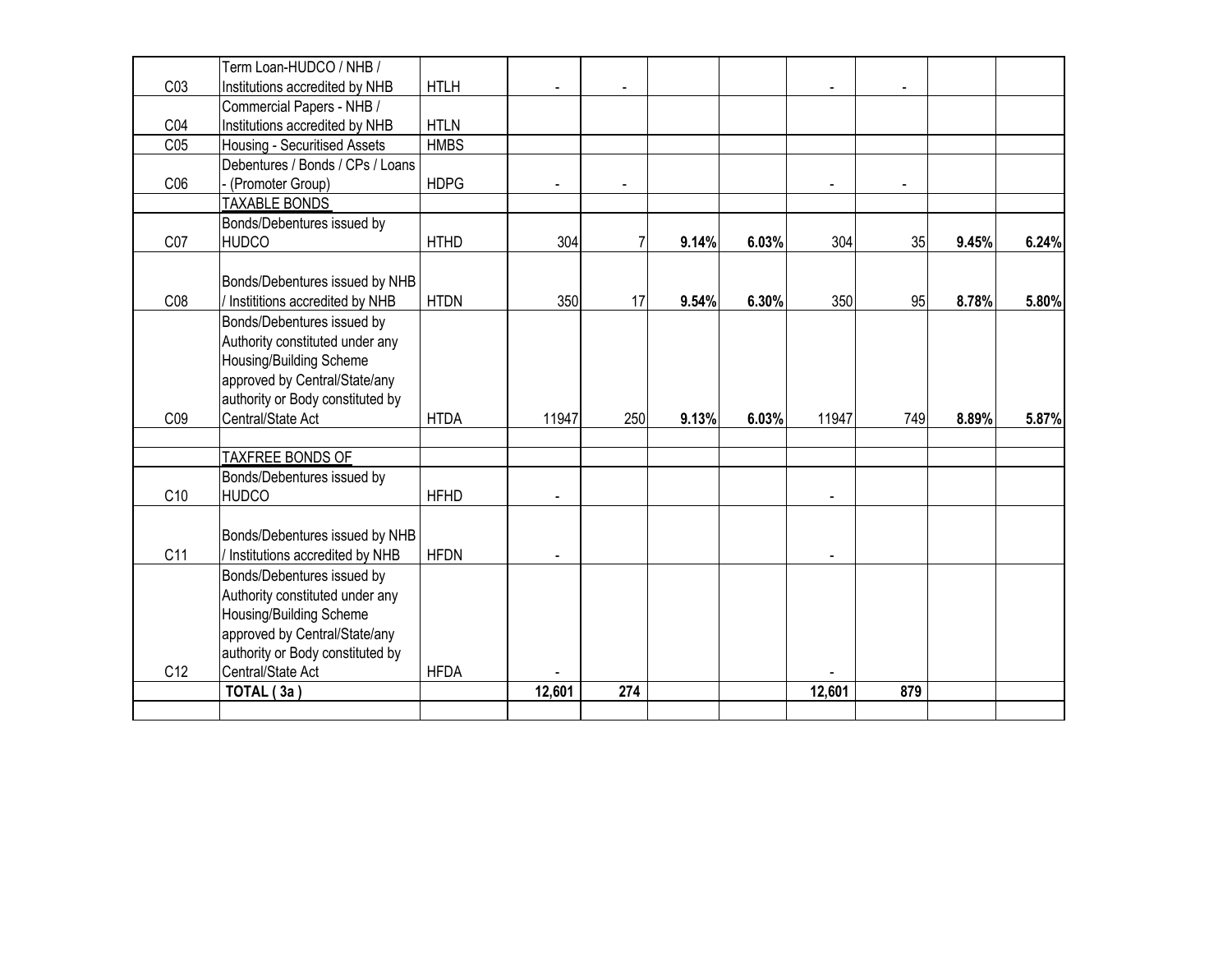|                  | <b>INFRASTRUCTURE</b>                |             |       |     |       |       |       |      |       |       |
|------------------|--------------------------------------|-------------|-------|-----|-------|-------|-------|------|-------|-------|
| D                | <b>INVESTMENTS</b>                   |             |       |     |       |       |       |      |       |       |
|                  | Infrastructure - Other Approved      |             |       |     |       |       |       |      |       |       |
| D01              | Securities                           | <b>ISAS</b> |       |     |       |       |       |      |       |       |
|                  | Infrastructure - PSU - Equity        |             |       |     |       |       |       |      |       |       |
| D <sub>02</sub>  | Shares - Quoted                      | <b>IPTE</b> |       |     |       |       |       |      |       |       |
|                  | Infrastructure - Corporate           |             |       |     |       |       |       |      |       |       |
|                  | Securities - Equity Shares -         |             |       |     |       |       |       |      |       |       |
| D <sub>0</sub> 3 | Quoted                               | <b>ITCE</b> |       |     |       |       |       |      |       |       |
|                  | Infrastructure - Equity & Equity     |             |       |     |       |       |       |      |       |       |
|                  | Related Instruments (Promoter        |             |       |     |       |       |       |      |       |       |
| D04              | Group)                               | <b>IEPG</b> |       |     |       |       |       |      |       |       |
| D <sub>05</sub>  | Infrastructure - Securitised Assets  | <b>IESA</b> |       |     |       |       |       |      |       |       |
|                  | Infrastructure - Debentures /        |             |       |     |       |       |       |      |       |       |
|                  | Bonds / CPs / Ioans - (Promoter      |             |       |     |       |       |       |      |       |       |
| D06              | Group)                               | <b>IDPG</b> |       |     |       |       |       |      |       |       |
|                  | <b>TAXABLE BONDS OF</b>              |             |       |     |       |       |       |      |       |       |
|                  | Infrastructure - PSU-Debentures /    |             |       |     |       |       |       |      |       |       |
| D07              | <b>Bonds</b>                         | <b>IPTD</b> | 15992 | 329 | 8.23% | 5.43% | 15992 | 1284 | 8.44% | 5.57% |
| D08              | Infrastructure - PSU - CP's          | <b>IPCP</b> |       |     |       |       |       |      |       |       |
|                  |                                      |             |       |     |       |       |       |      |       |       |
|                  | Infrastructure - Other Corporate     |             |       |     |       |       |       |      |       |       |
| D <sub>09</sub>  | Securities - Debentures/Bonds        | <b>ICTD</b> |       |     |       |       |       |      |       |       |
|                  | Infrastructure - Other Corporate     |             |       |     |       |       |       |      |       |       |
| D <sub>10</sub>  | Securities - CPs                     | <b>ICCP</b> |       |     |       |       |       |      |       |       |
|                  | Infrastructure - Term Loans (with    |             |       |     |       |       |       |      |       |       |
| D11              | Charge)                              | <b>ILWC</b> |       |     |       |       |       |      |       |       |
|                  | <b>TAXFREE BONDS</b>                 |             |       |     |       |       |       |      |       |       |
|                  | Infrastructure - PSU -               |             |       |     |       |       |       |      |       |       |
| D <sub>12</sub>  | Debentures/Bonds                     | <b>IPFD</b> | 1000  | 8   | 5.38% | 5.38% | 1000  | 12   | 4.75% | 4.75% |
|                  |                                      |             |       |     |       |       |       |      |       |       |
|                  | Infrastructure - Other Corporate     |             |       |     |       |       |       |      |       |       |
| D <sub>13</sub>  | Securities - Debentures / Bonds      | <b>ICFD</b> |       |     |       |       |       |      |       |       |
|                  | TOTAL (3b)                           |             | 16992 | 337 |       |       | 16992 | 1296 |       |       |
|                  |                                      |             |       |     |       |       |       |      |       |       |
|                  | <b>APPROVED INVESTMENT</b>           |             |       |     |       |       |       |      |       |       |
|                  | <b>SUBJECT TO EXPOSURE</b>           |             |       |     |       |       |       |      |       |       |
| E                | <b>NORMS</b>                         |             |       |     |       |       |       |      |       |       |
| E01              | PSU - Equity shares - quoted         | EAEQ        |       |     |       |       |       |      |       |       |
|                  | <b>Corporate Securities - Equity</b> |             |       |     |       |       |       |      |       |       |
| E02              | shares (Ordinary) - quoted           | EACE        |       |     |       |       |       |      |       |       |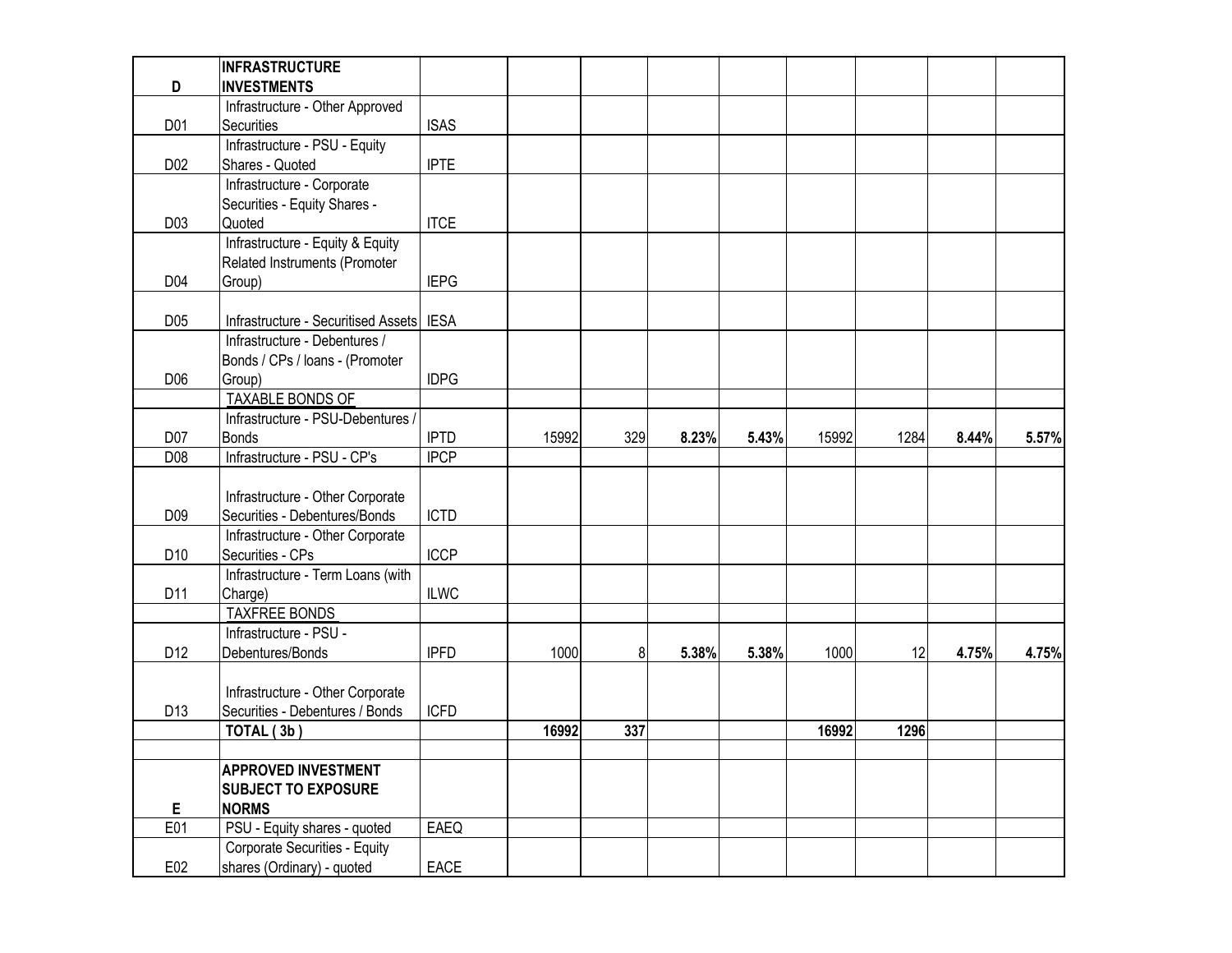|     | <b>Equity Shares - Companies</b>  |             |       |     |        |       |       |      |        |       |
|-----|-----------------------------------|-------------|-------|-----|--------|-------|-------|------|--------|-------|
|     | incorporated outside India        |             |       |     |        |       |       |      |        |       |
|     | (invested prior to IRDA           |             |       |     |        |       |       |      |        |       |
| E03 | Regulations)                      | <b>EFES</b> |       |     |        |       |       |      |        |       |
|     | Equity Shares - (incl. Equity     |             |       |     |        |       |       |      |        |       |
|     | related Instruments) - Promoter   |             |       |     |        |       |       |      |        |       |
| E04 | Group                             | <b>EEPG</b> |       |     |        |       |       |      |        |       |
|     | Corporate Securities-Bonds-       |             |       |     |        |       |       |      |        |       |
| E05 | (Taxable)                         | <b>EPBT</b> | 3000  | 77  | 10.20% | 6.73% | 3000  | 97   | 10.07% | 6.65% |
|     | Corporate Securities - Bonds -    |             |       |     |        |       |       |      |        |       |
| E06 | (Tax Free)                        | <b>EPBF</b> |       |     |        |       |       |      |        |       |
|     | Corporate Securities - Preference |             |       |     |        |       |       |      |        |       |
| E07 | Shares                            | EPNQ        |       |     |        |       |       |      |        |       |
|     | Corporate Securities - Investment |             |       |     |        |       |       |      |        |       |
| E08 | in Subsidiaries                   | <b>ECIS</b> | 50    |     |        |       | 50    |      |        |       |
|     | Corporate Securities -            |             |       |     |        |       |       |      |        |       |
| E09 | Debentures                        | ECOS        |       |     |        |       |       |      |        |       |
|     | Corporate Securities -            |             |       |     |        |       |       |      |        |       |
|     | Debentures / Bonds / CPs / Loan - |             |       |     |        |       |       |      |        |       |
| E10 | (Promoter Group)                  | <b>EDPG</b> |       |     |        |       |       |      |        |       |
|     | Corporate Securities - Derivative |             |       |     |        |       |       |      |        |       |
| E11 | Instruments                       | <b>ECDI</b> |       |     |        |       |       |      |        |       |
|     | Investment Properties -           |             |       |     |        |       |       |      |        |       |
| E12 | Immovable                         | <b>EINP</b> |       |     |        |       |       |      |        |       |
| E13 | Loans - Policy Loans              | <b>ELPL</b> |       |     |        |       |       |      |        |       |
|     |                                   |             |       |     |        |       |       |      |        |       |
|     | Loans-Secured Loans-Mortgage      |             |       |     |        |       |       |      |        |       |
| E14 | of property in India(Term Loan)   | <b>ELMI</b> |       |     |        |       |       |      |        |       |
|     | Loans-Secured Loans-Mortgage      |             |       |     |        |       |       |      |        |       |
|     | of property outside India(Term    |             |       |     |        |       |       |      |        |       |
| E15 | Loan)                             | <b>ELMO</b> |       |     |        |       |       |      |        |       |
|     |                                   |             |       |     |        |       |       |      |        |       |
|     | Deposits-Deposit with scheduled   |             |       |     |        |       |       |      |        |       |
|     | banks, Fis (incl. Bank Balance    |             |       |     |        |       |       |      |        |       |
| E16 | awaiting Investment), CCIL, RBI   | ECDB        | 35497 | 956 | 10.62% | 7.01% | 35497 | 3522 | 10.10% | 6.67% |
|     | Deposits - CDs with Scheduled     |             |       |     |        |       |       |      |        |       |
| E17 | <b>Banks</b>                      | EDCD        |       |     |        |       |       |      |        |       |
|     |                                   |             |       |     |        |       |       |      |        |       |
| E18 | Deposits - Repo / Reverse Repo    | <b>ECMR</b> |       |     |        |       |       |      |        |       |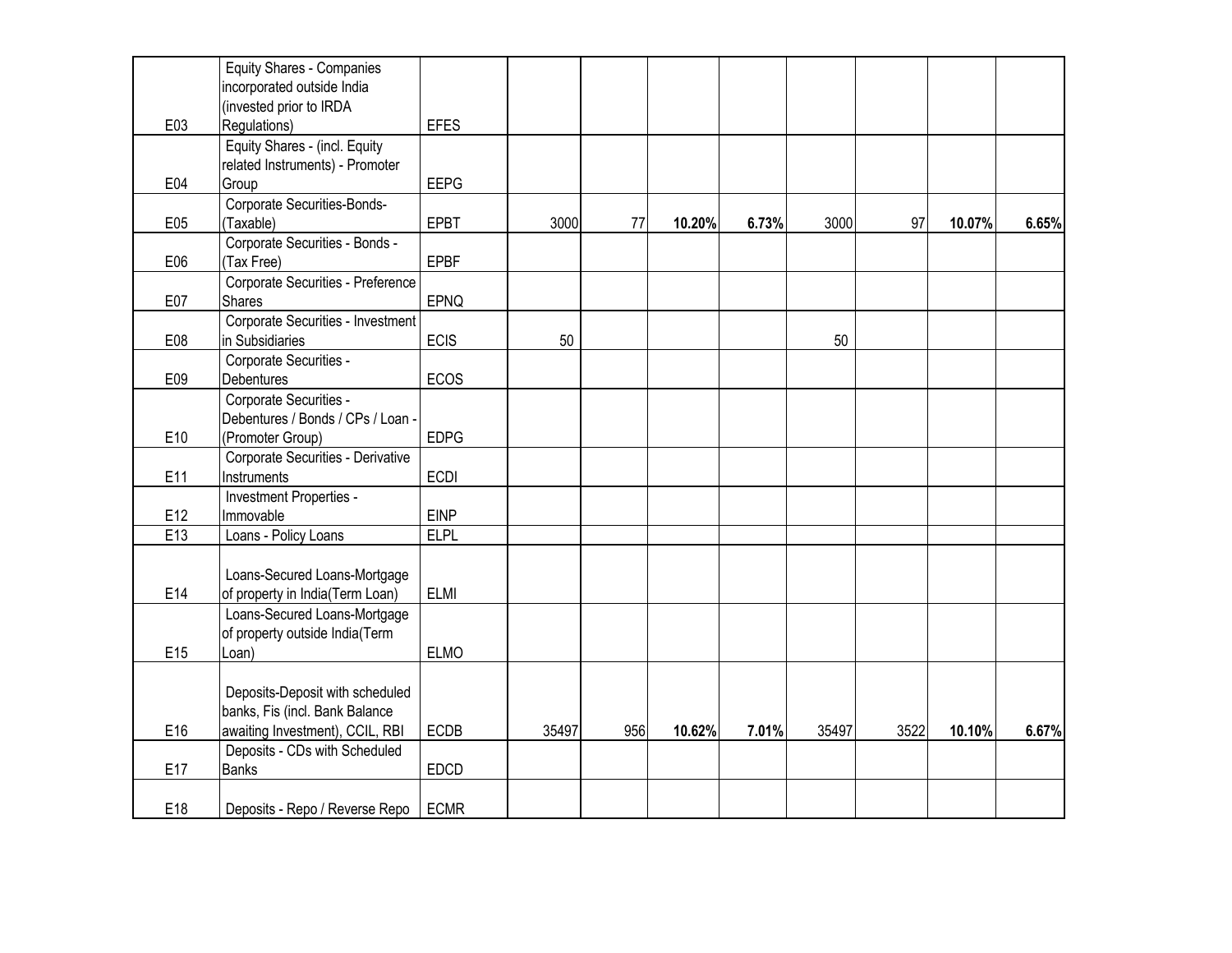|     | Deposit with Primary Dealers duly                       |             |        |       |        |       |                |       |        |       |
|-----|---------------------------------------------------------|-------------|--------|-------|--------|-------|----------------|-------|--------|-------|
|     | recognised by Reserve bank of                           |             |        |       |        |       |                |       |        |       |
| E19 | India                                                   | <b>EDPD</b> |        |       |        |       |                |       |        |       |
| E20 | <b>CCIL - CBLO</b>                                      | ECBO        |        |       |        |       |                |       |        |       |
| E21 | <b>Commercial Papers</b>                                | <b>ECCP</b> |        |       |        |       |                |       |        |       |
| E22 | <b>Application Money</b>                                | <b>ECAM</b> |        |       |        |       |                |       |        |       |
|     | Perpetual Debt Instruments of                           |             |        |       |        |       |                |       |        |       |
|     | Tier I & II capital issued by PSU                       |             |        |       |        |       |                |       |        |       |
| E23 | <b>Banks</b>                                            | <b>EUPD</b> |        |       |        |       |                |       |        |       |
|     | Perpetual Debt Instruments of                           |             |        |       |        |       |                |       |        |       |
|     | Tier I & II capital issued by Non -                     |             |        |       |        |       |                |       |        |       |
| E24 | <b>PSU Banks</b>                                        | <b>EPPD</b> |        |       |        |       |                |       |        |       |
|     | Perpetual Non-Cum. P. Shares &                          |             |        |       |        |       |                |       |        |       |
|     | Redeemable Cumulative                                   |             |        |       |        |       |                |       |        |       |
|     | P.Shares of Tier I & II capital                         |             |        |       |        |       |                |       |        |       |
| E25 | issued by PSU Banks                                     | <b>EUPS</b> |        |       |        |       |                |       |        |       |
|     |                                                         |             |        |       |        |       |                |       |        |       |
|     |                                                         |             |        |       |        |       |                |       |        |       |
|     | Perpetual Non-Cum. P. Shares &<br>Redeemable Cumulative |             |        |       |        |       |                |       |        |       |
|     |                                                         |             |        |       |        |       |                |       |        |       |
|     | P.Shares of Tier I & II capital                         |             |        |       |        |       |                |       |        |       |
| E26 | issued by Non-PSU Banks                                 | <b>EPPS</b> |        |       |        |       |                |       |        |       |
|     |                                                         |             |        |       |        |       |                |       |        |       |
|     | Foreign Debt Securities (invested                       |             |        |       |        |       |                |       |        |       |
| E27 | prior to IRDA Regulations)                              | <b>EFDS</b> |        |       |        |       |                |       |        |       |
|     | Mutual Funds - Gilt / G Sec /                           |             |        |       |        |       |                |       |        |       |
| E28 | <b>Liquid Schemes</b>                                   | <b>EGMF</b> | 0      | 108   | 10.99% | 7.25% | $\overline{0}$ | 388   | 10.46% | 6.90% |
|     | Mutual Funds - (under Insurer's                         |             |        |       |        |       |                |       |        |       |
| E29 | Promoter Group)                                         | <b>EMPG</b> |        |       |        |       |                |       |        |       |
|     | Net Current Assets (Only in                             |             |        |       |        |       |                |       |        |       |
| E30 | respect of ULIP Business)                               | <b>ENCA</b> |        |       |        |       |                |       |        |       |
|     | TOTAL (3c)                                              |             | 38,547 | 1,141 |        |       | 38,547         | 4,007 |        |       |
|     |                                                         |             |        |       |        |       |                |       |        |       |
| F   | <b>OTHER INVESTMENTS</b>                                |             |        |       |        |       |                |       |        |       |
| F01 | Bonds - PSU - Taxable                                   | <b>OBPT</b> |        |       |        |       |                |       |        |       |
| F02 | Bonds - PSU - Tax Free                                  | <b>OBPF</b> |        |       |        |       |                |       |        |       |
|     | Equity Shares (incl. Co-op                              |             |        |       |        |       |                |       |        |       |
| F03 | Societies)                                              | OESH        |        |       |        |       |                |       |        |       |
|     |                                                         |             |        |       |        |       |                |       |        |       |
| F04 | Equity Shares (PSUs & Unlisted)                         | <b>OEPU</b> |        |       |        |       |                |       |        |       |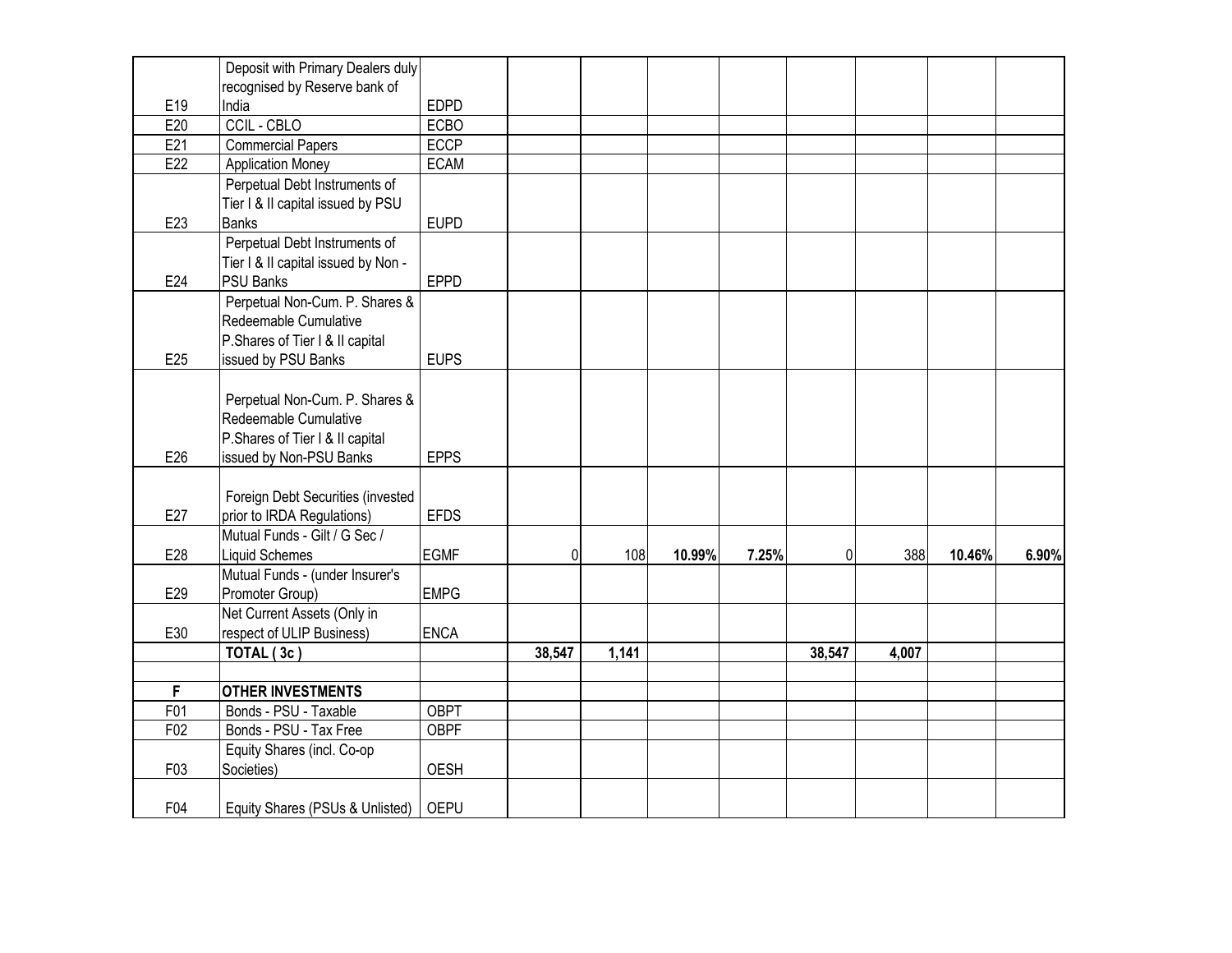|                 | Equity Shares (incl. Equity     |             |              |       |  |         |       |  |
|-----------------|---------------------------------|-------------|--------------|-------|--|---------|-------|--|
|                 | Related Instruments) - Promoter |             |              |       |  |         |       |  |
| F05             | Group                           | <b>OEPG</b> |              |       |  |         |       |  |
| F06             | <b>Debentures</b>               | <b>OLDB</b> |              |       |  |         |       |  |
|                 | Debentures / Bonds / CPs /      |             |              |       |  |         |       |  |
| F07             | Loans etc. - (Promoter Group)   | <b>ODPG</b> |              |       |  |         |       |  |
| F08             | <b>Commercial Papers</b>        | <b>OACP</b> |              |       |  |         |       |  |
| F09             | Preference Shares               | OPSH        |              |       |  |         |       |  |
| F10             | Venture Fund                    | <b>OVNF</b> |              |       |  |         |       |  |
|                 | Short term Loans (Unsecured     |             |              |       |  |         |       |  |
| F11             | Deposits)                       | OSLU        |              |       |  |         |       |  |
| F12             | Term loans (without Charges)    | <b>OTLW</b> |              |       |  |         |       |  |
|                 |                                 |             |              |       |  |         |       |  |
|                 | Mutual Funds - Debt / Income /  |             |              |       |  |         |       |  |
| F13             | Serial Plans / Liquid Schemes   | <b>OMGS</b> |              |       |  |         |       |  |
|                 | Mutual Funds - (under Insurer's |             |              |       |  |         |       |  |
| F14             | Promoter Group)                 | <b>OMPG</b> |              |       |  |         |       |  |
| F <sub>15</sub> | Derivative Instruments          | OCDI        |              |       |  |         |       |  |
| F16             | <b>Securitised Assets</b>       | <b>OPSA</b> |              |       |  |         |       |  |
|                 | Investment Properties -         |             |              |       |  |         |       |  |
| F17             | Immovable                       | <b>OIPI</b> |              |       |  |         |       |  |
|                 | TOTAL (3d)                      |             | $\mathbf{0}$ | 0     |  | 0       | 0     |  |
|                 |                                 |             |              |       |  |         |       |  |
|                 | TOTAL $(3a)+(3b)+(3c)+(3d)$     |             | 68,140       | 1,751 |  | 68,140  | 6,181 |  |
|                 |                                 |             |              |       |  |         |       |  |
|                 | <b>GRAND TOTAL(1+2+3)</b>       |             | 105,801      | 2,348 |  | 105,801 | 9,116 |  |

#### **CERTIFICATION**

Certified that the information given herein are correct and complete to the best of my knowledge and belief and nothing has been concealed or supressed

**Note: Category of Investment(COI) shall be as per Guidelines**

**1. To be calculated based on Monthly or lesser frequency'Weighted Average' of Investments**

**2. Yield netted for Tax**

**3. FORM-1 shall be prepared in respect of each fund**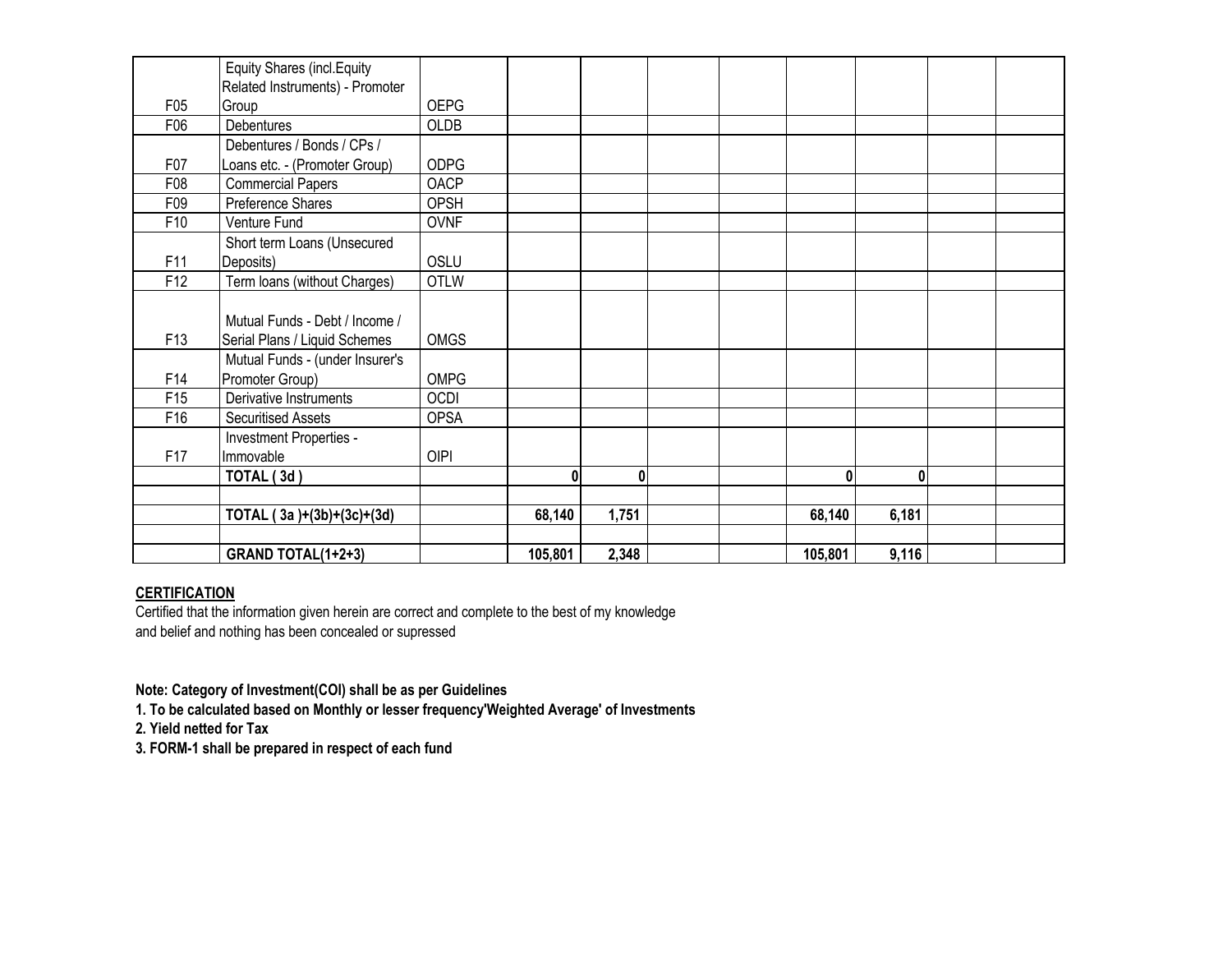#### **FORM NL-37-DOWN GRADING OF INVESTMENT-2**

**Company Name & Code: Statement as on: Statement of Down Graded Investments Periodicity of Submission: Quarterly Iffco Tokio General Insurance Company Ltd (106) 31st March 2009**

| No | Name of<br>the<br><b>Security</b> | COI | Date of<br>Amount   Purchas  <br>е | Rating<br>Agency | Original Current<br>Grade | Grade | Date of<br>Downgr<br>ade | <b>Remark</b><br>S |
|----|-----------------------------------|-----|------------------------------------|------------------|---------------------------|-------|--------------------------|--------------------|
| А. | During the Quarter <sup>1</sup>   |     |                                    |                  |                           |       |                          |                    |
|    |                                   |     |                                    |                  |                           |       |                          |                    |
|    |                                   |     |                                    |                  |                           |       |                          |                    |
| В. | As on Date <sup>2</sup>           |     |                                    |                  |                           |       |                          |                    |
|    |                                   |     |                                    |                  |                           |       |                          |                    |

### *CERTIFICATION*

*Certified that the information given herein are correct and complete to the best of my knowledge and belief and nothing has been concealed or suppressed.*

*1 Provide details of Down Graded Investments during the Quarter.* 

*2 Investments currently upgraded, listed as Down Graded during earlier Quarter shall be deleted from the Cumulative listing.*

*Rs. Lakhs*

*3 FORM-2 shall be prepared in respect of each fund.*

*4 Category of Investmet (COI) shall be as per INV/GLN/001/2003-04*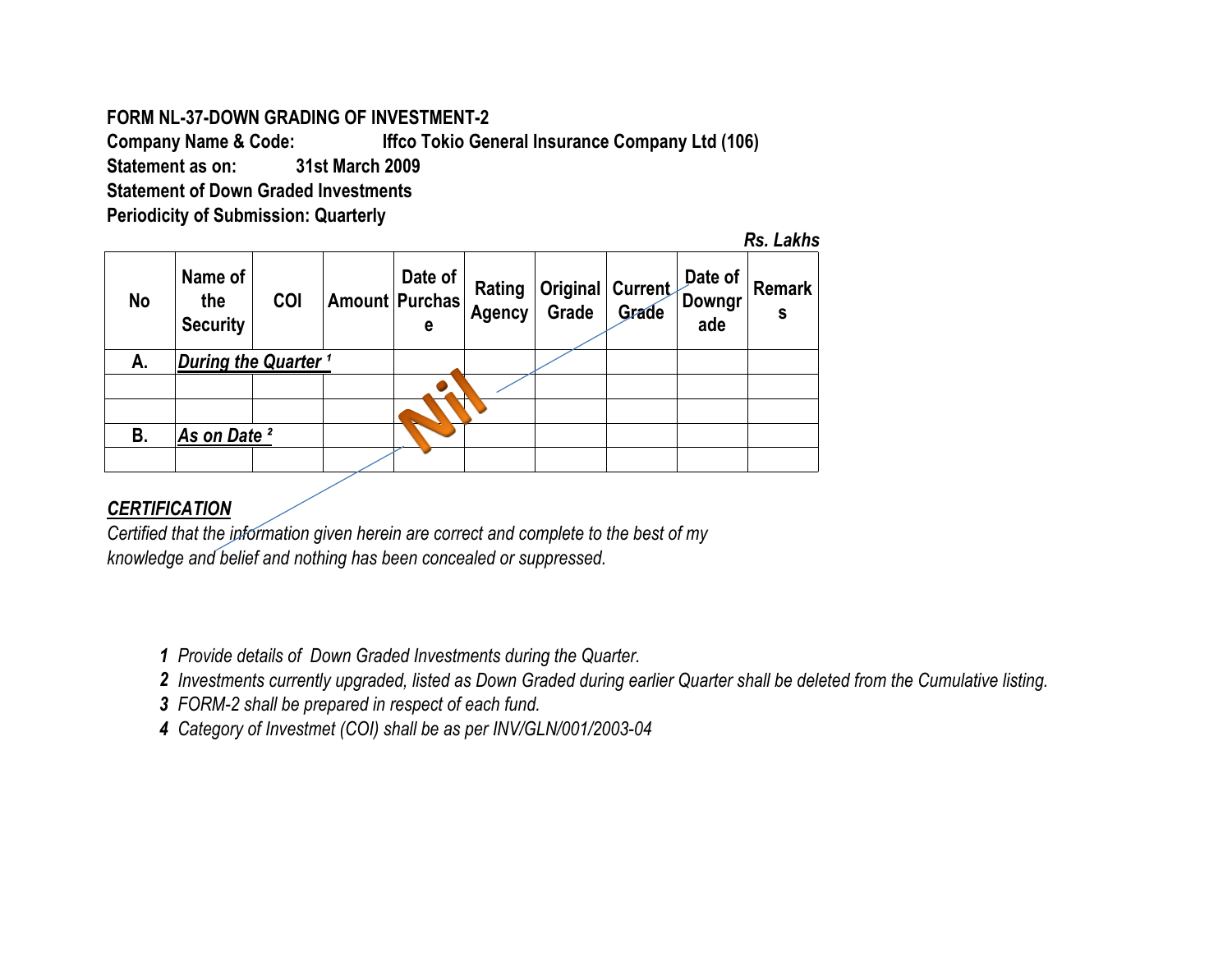**FORM NL-38: Quarterly Business Returns across line of Business**

**Insurer: IFFCO TOKIO General Insurance Co. Ltd. <b>Date: Date: 2008-09** 

| <b>Quarterly Business Returns across line of Business</b> |                               |                       |                        |  |  |
|-----------------------------------------------------------|-------------------------------|-----------------------|------------------------|--|--|
|                                                           |                               | <b>Financial Year</b> |                        |  |  |
| SI.No.                                                    | <b>Line of Business</b>       | <b>Premium</b>        | <b>No. of Policies</b> |  |  |
|                                                           | Fire                          | 20,409.26             | 87979                  |  |  |
| $\overline{2}$                                            | Cargo & Hull                  | 11,612.68             | 12902                  |  |  |
| $\overline{3}$                                            | <b>Motor TP</b>               | 20,984.51             | 57080                  |  |  |
| 4                                                         | Motor OD                      | 47,339.28             | 2664013                |  |  |
| 5                                                         | Engineering                   | 8,065.52              | 6145                   |  |  |
| $6 \overline{6}$                                          | <b>Workmen's Compensation</b> | 995.15                | 7821                   |  |  |
|                                                           | <b>Employer's Liability</b>   | 2,423.18              | 2309                   |  |  |
| 8                                                         | Aviation                      | 1,615.16              | 341                    |  |  |
| $\overline{9}$                                            | <b>Personal Accident</b>      | 2,482.65              | 35692                  |  |  |
| 10 <sup>°</sup>                                           | <b>Health</b>                 | 14,098.81             | 77376                  |  |  |
| 11                                                        | Others*                       | 9,513.71              | 155476                 |  |  |

*(Rs in Lakhs)*

Note:

1. Premium stands for amount of premium

2. The line of business which are not applicable for any company should be filled up with NA.

Figure '0' in those fields will imply no business in the segment.

\*any other segment contributing more than 5% of the total premium needs to be shown separately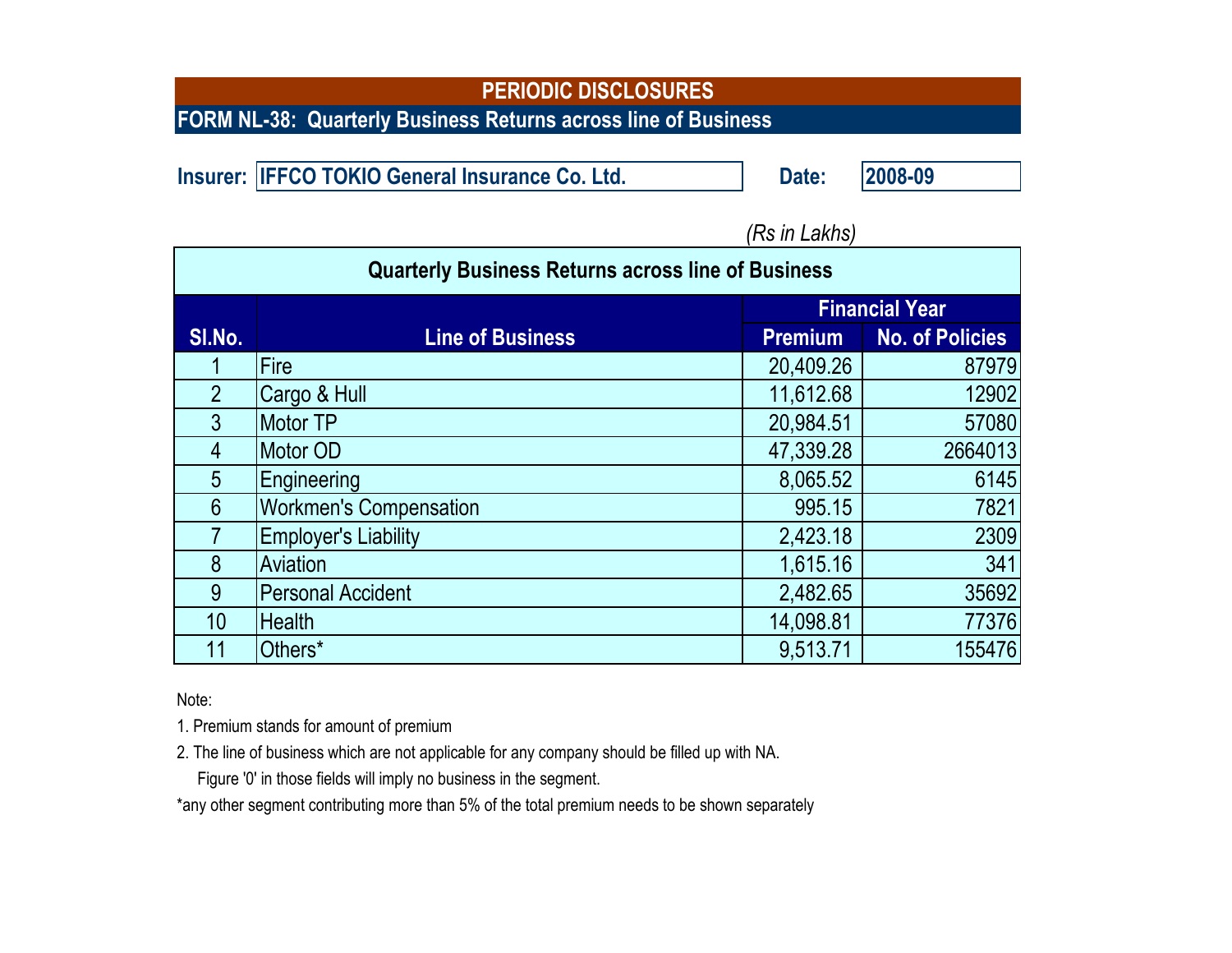## **PERIODIC DISCLOSURES Form NL-39 Rural & Social Obligations (Yearly Returns)**

Insurer: |IFFCO TOKIO General Insurance Company Ltd. Date:| 2008-09

| וטוווים ווויטרון<br><b>Rural &amp; Social Obligations (Yearly Returns)</b> |                               |                   |                                            |                                    |                    |  |
|----------------------------------------------------------------------------|-------------------------------|-------------------|--------------------------------------------|------------------------------------|--------------------|--|
| SI.No.                                                                     | <b>Line of Business</b>       | <b>Particular</b> | No. of<br><b>Policies</b><br><b>Issued</b> | <b>Premium</b><br><b>Collected</b> | <b>Sum Assured</b> |  |
| 1                                                                          | Fire                          | Rural             | 9,697                                      | 240.48                             | 801,624.93         |  |
|                                                                            |                               | Social            |                                            |                                    |                    |  |
| $\overline{2}$                                                             | Cargo & Hull                  | <b>Rural</b>      |                                            |                                    |                    |  |
|                                                                            |                               | Social            |                                            |                                    |                    |  |
| 3                                                                          | <b>Motor TP</b>               | <b>Rural</b>      | 349,909                                    | 2,792.21                           | 428,730.14         |  |
|                                                                            |                               | Social            |                                            |                                    |                    |  |
| 4                                                                          | Motor OD                      | <b>Rural</b>      |                                            | 5,245.22                           |                    |  |
|                                                                            |                               | Social            |                                            |                                    |                    |  |
| 5                                                                          | Engineering                   | <b>Rural</b>      | 185                                        | 38.43                              | 4,309.57           |  |
|                                                                            |                               | Social            |                                            |                                    |                    |  |
| $6\phantom{1}$                                                             | <b>Workmen's Compensation</b> | <b>Rural</b>      | 119                                        | 5.30                               | 595.00             |  |
|                                                                            |                               | <b>Social</b>     |                                            |                                    |                    |  |
| $\overline{7}$                                                             | <b>Employer's Liability</b>   | <b>Rural</b>      | 112                                        | 3.55                               | 1,024.45           |  |
|                                                                            |                               | Social            |                                            |                                    |                    |  |
| 8                                                                          | Aviation                      | Rural             |                                            |                                    |                    |  |
|                                                                            |                               | Social            |                                            |                                    |                    |  |
| 9                                                                          | <b>Personal Accident</b>      | <b>Rural</b>      | 3,057                                      | 981.33                             | 3,646,404.79       |  |
|                                                                            |                               | <b>Social</b>     | 24                                         | 53.38                              | 213,510.38         |  |
| 10                                                                         | <b>Health</b>                 | <b>Rural</b>      | 828                                        | 34.82                              | 2,930.00           |  |
|                                                                            |                               | Social            |                                            |                                    |                    |  |
| 11                                                                         | <b>Others</b>                 | <b>Rural</b>      | 74,544                                     | 987.25                             | 342,997.69         |  |
|                                                                            |                               | Social            |                                            |                                    |                    |  |

*(Rs in Lakhs)*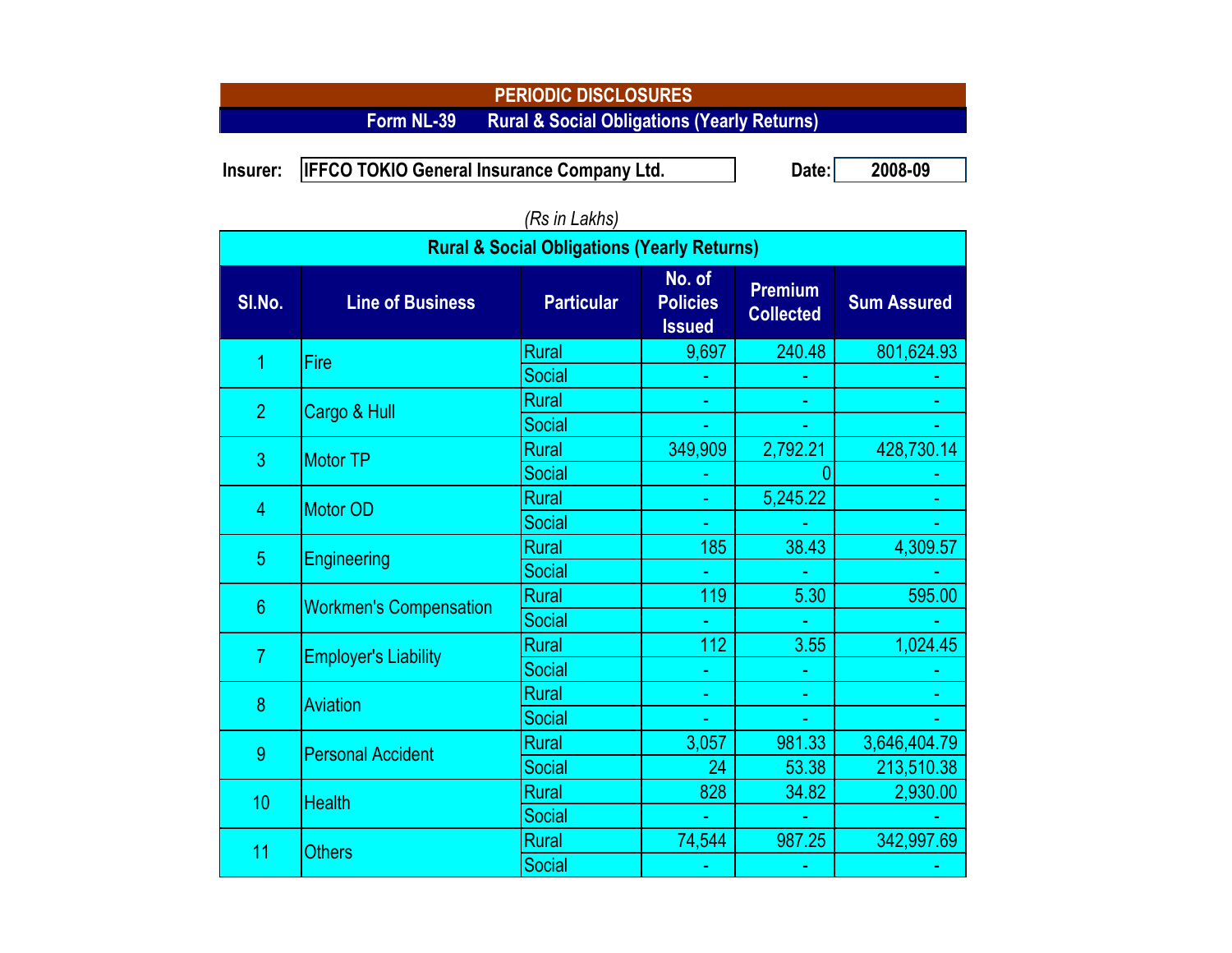**FORM NL-40: Business Acquisition through different channels**

**Insurer: IFFCO TOKIO General Insurance Co. Ltd. Date:** 2008-09

|                | <b>Business Acquisition through different channels</b> |                           |            |  |  |  |
|----------------|--------------------------------------------------------|---------------------------|------------|--|--|--|
| SI.No.         |                                                        | No. of<br><b>Policies</b> | Premium    |  |  |  |
|                | Individual agents                                      | 2,182,220                 | 73,171.95  |  |  |  |
| $\overline{2}$ | <b>Corporate Agents-Banks</b>                          |                           |            |  |  |  |
| 3              | <b>Corporate Agents -Others</b>                        | 344,167                   | 20,290.75  |  |  |  |
| 4              | <b>Brokers</b>                                         | 389,761                   | 33,569.38  |  |  |  |
| 5              | Micro Agents                                           | 93,563                    | 1,072.36   |  |  |  |
| 6              | <b>Direct Business</b>                                 | 4,534                     | 9,673.90   |  |  |  |
|                | Total (A)                                              | 3,014,245                 | 137,778.34 |  |  |  |
|                | Referral<br>(B)                                        | 92,889                    | 1,761.58   |  |  |  |
|                | Grand Total (A+B)                                      | 3,107,134                 | 139,539.92 |  |  |  |

*(Rs in Lakhs)*

Note:

1. Premium means amount of premium received from business acquired by the source

2. No of Policies stand for no. of policies sold